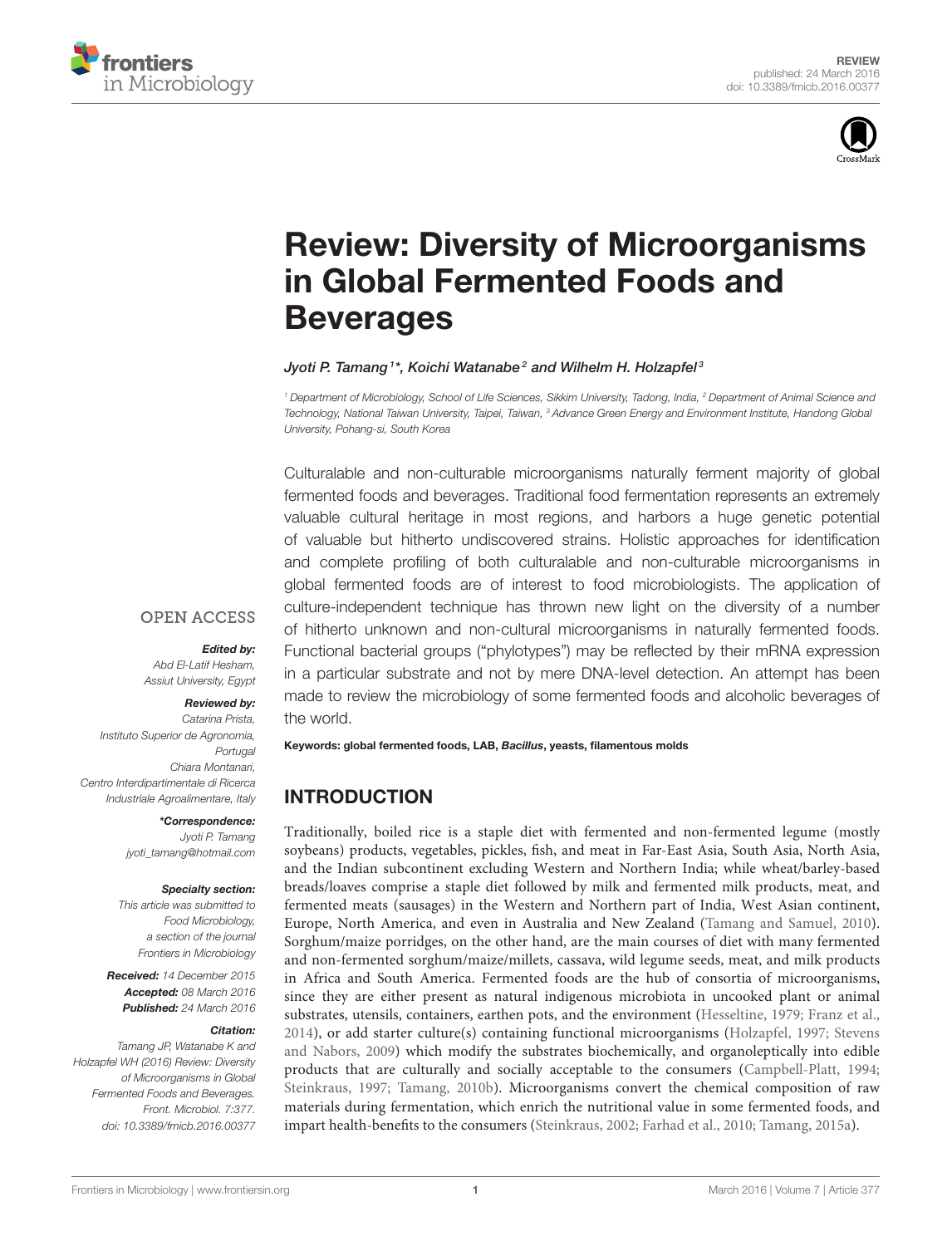Several researchers have reviewed the microbiology, biochemistry, and nutrition of fermented foods and beverages from different countries of Asia [\(Hesseltine, 1983;](#page-21-2) [Steinkraus,](#page-25-6) [1994,](#page-25-6) [1996;](#page-25-7) [Nout and Aidoo, 2002;](#page-23-0) [Tamang et al., 2015\)](#page-26-0); Africa [\(Odunfa and Oyewole, 1997;](#page-23-1) [Olasupo et al., 2010;](#page-23-2) [Franz et al.,](#page-20-0) [2014\)](#page-20-0); Europe [\(Pederson, 1979;](#page-24-0) [Campbell-Platt, 1987;](#page-18-1) [Wood,](#page-26-1) [1998\)](#page-26-1); South America [\(Chaves-López et al., 2014\)](#page-19-0), and North America [\(Doyle and Beuchat, 2013\)](#page-20-2). Many genera/species of microorganisms have been reported in relation to various fermented foods and beverages across the world; the usage of molecular tools in recent years have helped to clarify, at least in part, the nomenclatural confusion and generalization caused by conventional (phenotypic) taxonomic methods. The present paper is an attempt to collate and review the updated information on microbiology of some globally fermented foods and beverages.

#### Microorganisms in Fermented Foods

Lactic acid bacteria (LAB) are widely present in many fermented foods and beverages [\(Stiles and Holzapfel,](#page-25-8) [1997;](#page-25-8) [Tamang, 2010b\)](#page-25-3). Major genera of the LAB such as Alkalibacterium, Carnobacterium, Enterococcus, Lactobacillus, Lactococcus, Leuconostoc, Oenococcus, Pediococcus, Streptococcus, Tetragenococcus, Vagococcus, and Weissella [\(Salminen et al.,](#page-24-1) [2004;](#page-24-1) [Axelsson et al., 2012;](#page-18-2) [Holzapfel and Wood, 2014\)](#page-21-3) have been isolated from various globally fermented foods and beverages.

Bacillus is present in alkaline-fermented foods of Asia and Africa [\(Parkouda et al., 2009;](#page-24-2) [Tamang, 2015b\)](#page-25-9). Species of Bacillus that are present, mostly in legume-based fermented foods, are Bacillus amyloliquefaciens, Bacillus circulans, Bacillus coagulans, Bacillus firmus, Bacillus licheniformis, Bacillus megaterium, Bacillus pumilus, Bacillus subtilis, Bacillus subtilis variety natto, and Bacillus thuringiensis [\(Kiers et al., 2000;](#page-21-4) [Kubo et al.,](#page-22-0) [2011\)](#page-22-0), while strains of Bacillus cereus have been isolated from the fermentation of Prosopis africana seeds for the production of okpehe in Nigeria [\(Oguntoyinbo et al., 2007\)](#page-23-3). Some strains of B. subtilis produce  $\lambda$ -polyglutamic acid (PGA) which is an amino acid polymer commonly present in Asian fermented soybean foods, giving the characteristic of a sticky texture to the product [\(Urushibata et al., 2002;](#page-26-2) [Nishito et al.,](#page-23-4) [2010\)](#page-23-4).

The association of several species of Kocuria, Micrococcus (members of the Actinobacteria), and Staphylococcus (belonging to the Firmicutes) has been reported for fermented milk products, fermented sausages, meat, and fish products (Martín et al., [2006;](#page-22-1) [Coton et al., 2010\)](#page-19-1). Species of Bifidobacterium, Brachybacterium, Brevibacterium, and Propionibacterium are isolated from cheese, and species of Arthrobacter and Hafnia from fermented meat products [\(Bourdichon et al., 2012\)](#page-18-3). Enterobacter cloacae, Klebsiella pneumoniae, K. pneumoniae subsp. ozaenae, Haloanaerobium, Halobacterium, Halococcus, Propionibacterium, Pseudomonas, etc. are also present in many global fermented foods [\(Tamang, 2010b\)](#page-25-3).

Genera of yeasts reported for fermented foods, alcoholic beverages and non-food mixed amylolytic starters are mostly Brettanomyces, Candida, Cryptococcus, Debaryomyces, Dekkera, Galactomyces, Geotrichum, Hansenula, Hanseniaspora, Hyphopichia, Issatchenkia, Kazachstania, Kluyveromyces, Metschnikowia, Pichia, Rhodotorula, Rhodosporidium, Saccharomyces, Saccharomycodes, Saccharomycopsis, Schizosaccharomyces, Sporobolomyces, Torulaspora, Torulopsis, Trichosporon, Yarrowia, and Zygosaccharomyces (Watanabe et al., [2008;](#page-26-3) [Tamang and Fleet, 2009;](#page-25-10) [Lv et al., 2013\)](#page-22-2).

Major role of filamentous molds in fermented foods and alcoholic beverages is the production of enzymes and the degradation of anti-nutritive factors [\(Aidoo and Nout, 2010\)](#page-18-4). Species of Actinomucor, Amylomyces, Aspergillus, Monascus, Mucor, Neurospora, Parcilomyces, Penicillium, Rhizopus, and Ustilago are reported for many fermented foods, Asian non-food amylolytic starters and alcoholic beverages [\(Nout and Aidoo,](#page-23-0) [2002;](#page-23-0) [Chen et al., 2014\)](#page-19-2).

### TAXONOMIC TOOLS FOR IDENTIFICATION OF MICROORGANISMS FROM FERMENTED FOODS

Use of culture media may ignore several unknown non-culturable microorganisms that may play major or minor functional roles in production of fermented foods. Direct DNA extraction from samples of fermented foods, commonly known as cultureindependent methods, is nowadays frequently used in food microbiology to profile both culturable and non-culturable microbial populations from fermented foods (Cocolin and Ercolini, [2008;](#page-19-3) [Alegría et al., 2011;](#page-18-5) [Cocolin et al., 2013;](#page-19-4) [Dolci et al.,](#page-20-3) [2015\)](#page-20-3), provided that the amplification efficiency is high enough. PCR-DGGE analysis is the most popular culture-independent technique used for detecting microorganisms in fermented foods and thereby profiling both bacterial populations [\(Cocolin et al.,](#page-19-5) [2011;](#page-19-5) [Tamang, 2014\)](#page-25-11) and yeast populations in fermented foods [\(Cocolin et al., 2002;](#page-19-6) [Jianzhonga et al., 2009\)](#page-21-5). Both culturable and non-culturable microorganisms from any fermented food and beverage may be identified using culture-dependent and -independent methods to document a complete profile of microorganisms, and also to study both inter- and intra-species diversity within a particular genus or among genera [\(Ramos et al.,](#page-24-3) [2010;](#page-24-3) [Greppi et al., 2013a,](#page-20-4)[b;](#page-20-5) [Yan et al., 2013\)](#page-27-0). A combination of Propidium MonoAzide (PMA) treatment on samples before DNA extraction and molecular quantifying method can be used to accurately enumerate the viable microorganisms in fermented foods [\(Desfossés-Foucault et al., 2012;](#page-19-7) [Fujimoto and Watanabe,](#page-20-6) [2013\)](#page-20-6).

Molecular identification is emerging as an accurate and reliable identification tool, and is widely used in identification of both culture-dependent and culture-independent microorganisms from fermented foods [\(Giraffa and Carminati,](#page-20-7) [2008;](#page-20-7) [Dolci et al., 2015\)](#page-20-3). Species-specific PCR primers are used for species level identification [\(Tamang et al., 2005\)](#page-25-12); this technique is widely applied in the identification of LAB isolated from fermented foods [\(Robert et al., 2009\)](#page-24-4). The application of real-time quantitative PCR (qPCR) with specific primers enables the specific detection and quantification of LAB species in fermented foods [\(Park et al., 2009\)](#page-23-5).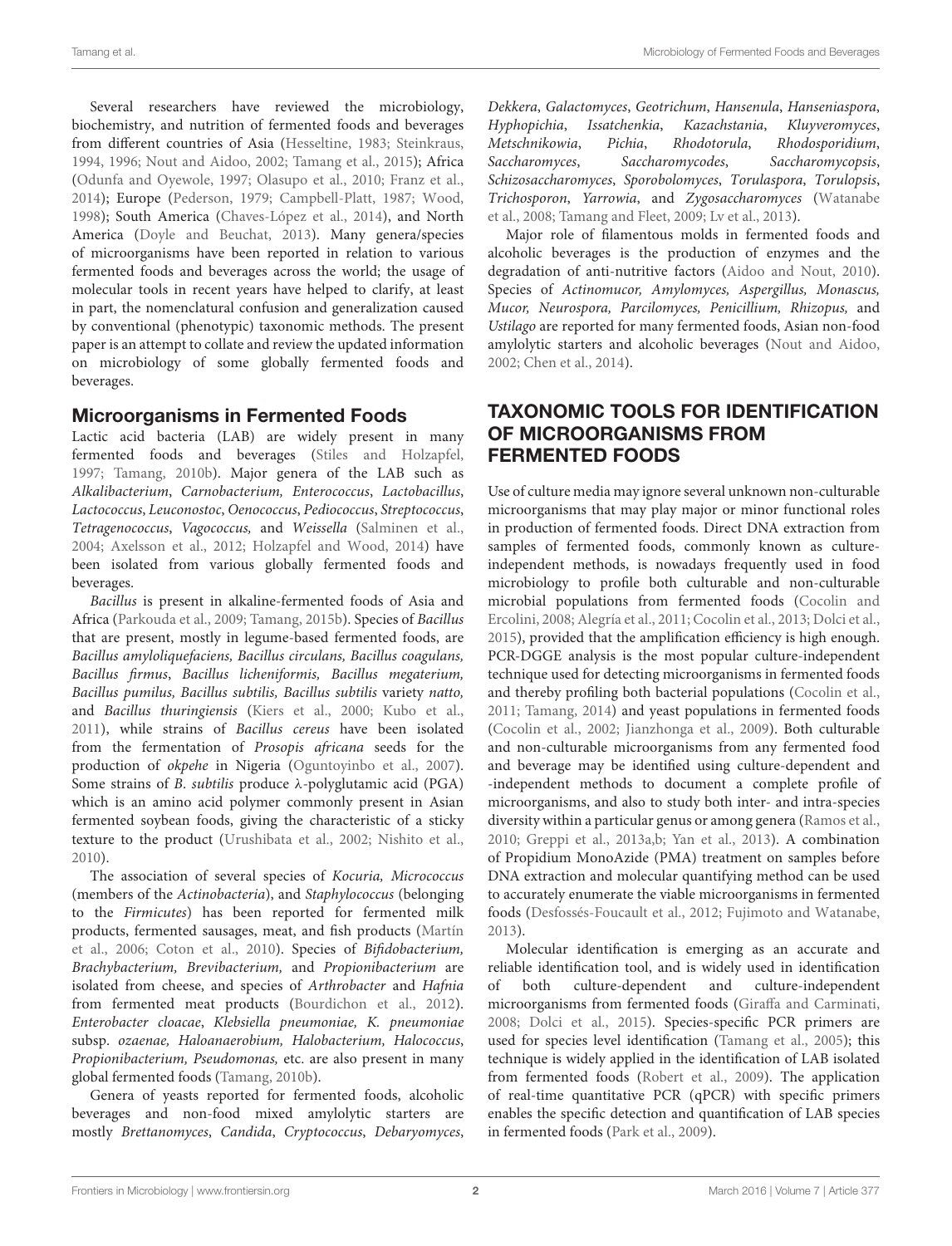Random amplification of polymorphic DNA (RAPD) is a typing method based on the genomic DNA fragment profiles amplified by PCR, and is commonly used for disintegration of LAB strains from fermented foods [\(Coppola et al., 2006;](#page-19-8) Chao et al., [2008\)](#page-19-9). The repetitive extragenic palindromic sequencebased PCR (rep-PCR) technique permits typing at subspecies level and reveals significant genotypic differences among strains of the same bacterial species from fermented food samples [\(Tamang et al., 2008\)](#page-25-13). Amplified fragment length polymorphism (AFLP) is a technique based on the selective amplification and separation of genomic restriction fragments, and its applicability in identification and to discriminate has been demonstrated for various LAB strains [\(Tanigawa and Watanabe, 2011\)](#page-26-4).

Techniques of denaturing gradient gel electrophoresis (DGGE) and temperature gradient gel electrophoresis (TGGE) have been developed to profile microbial communities directly from fermented foods, and are based on sequence-specific distinctions of 16S rDNA and 26S rDNA amplicons produced by PCR [\(Ercolini, 2004;](#page-20-8) [Flórez and Mayo, 2006;](#page-20-9) [Alegría et al.,](#page-18-5) [2011\)](#page-18-5). However, DGGE has some disadvantages as well like it is time consuming, unable to determine the relative abundance of dominant species and distinguish between viable and nonviable cells, as well as it has difficulties in interpretation of multi-bands [\(Dolci et al., 2015\)](#page-20-3). DGGE is also limited to detect specific species as it may only reveal some of the major bacterial species such as B. licheniformis and Bacillus thermoamylovorans in chungkokjang (sticky fermented soybean food of Korea) and not detect a large number of predominant or diverse rare bacterial species identified in pyrosequencing analysis [\(Nam et al., 2011\)](#page-23-6).

The amplified ribosomal DNA restriction analysis (ARDRA) technique using restriction enzymes is also useful in identification of microorganisms from fermented foods (Jeyaram et al., [2010\)](#page-21-6).

Multilocus sequence analysis (MLSA), using housekeeping genes as molecular markers alternative to the 16S rRNA genes, is used for LAB species identification: rpoA and pheS genes for Enterococcus and Lactobacillus, atpA and pepN for Lactococcus species, and *dnaA*, gyrB, and rpoC for species of Leuconostoc, Oenococcus, and Weissella [\(de Bruyne et al., 2007,](#page-19-10) [2008b,](#page-19-11) [2010;](#page-19-12) [Diancourt et al., 2007;](#page-19-13) [Picozzi et al., 2010;](#page-24-5) Tanigawa and Watanabe, [2011\)](#page-26-4).

Effective tools of next generation sequencing (NGS) such as metagenomics, phylobiomics, and metatranscriptomics are nowadays applied for documentation of cultures in traditionally fermented products [\(Mozzi et al., 2013;](#page-22-3) [van Hijum et al., 2013\)](#page-26-5). However, NGS as a sophisticated tool needs well-trained hands and a well-equipped molecular laboratory, which may not always be available. Application of metagenomic approaches, by using parallel pyrosequencing of tagged 16S rRNA gene amplicons, provide information on microbial communities as profiled in kimchi, a naturally fermented vegetable product of Korea (Jung et al., [2011;](#page-21-7) [Park et al., 2012\)](#page-23-7), nukadoko, a fermented rice bran of Japan [\(Sakamoto et al., 2011\)](#page-24-6), narezushi, a fermented salted fish and cooked rice of Japan [\(Kiyohara et al., 2012\)](#page-22-4), and ben-saalga, a traditional gruel of pearl millet of Burkina Faso (Humblot and Guyot, [2009\)](#page-21-8). Pyrosequencing has revealed the presence of numerous and even minor bacterial groups in fermented foods, but DNA-level detection does not distinguish between metabolically "active" and "passive" organisms. "Functionally relevant phylotypes" in an ecosystem may be specifically detected by, e.g., weighted UniFrac principal coordinate analysis based on 454 pyrosequencing of 16S rRNA genes, as applied in studies on gut microbiota [\(Wang et al., 2015\)](#page-26-6). The 16S rRNA gene sequence based pyrosequencing method enables a comprehensive and high-throughput analysis of microbial ecology [\(Sakamoto et al.,](#page-24-6) [2011\)](#page-24-6), and this method has been applied to various traditionally fermented foods [\(Oki et al., 2014\)](#page-23-8).

A proteomics identification method based on protein profiling using matrix-assisted laser desorption ionizing-time of flight mass spectrometry (MALDI-TOF MS) has been used to identify species of Bacillus in fermented foods of Africa [\(Savadogo et al.,](#page-24-7) [2011\)](#page-24-7), and species of LAB isolated from global fermented foods [\(Tanigawa et al., 2010;](#page-26-7) [Dušková et al., 2012;](#page-20-10) [Sato et al., 2012;](#page-24-8) [Nguyen et al., 2013a;](#page-23-9) [Kuda et al., 2014\)](#page-22-5).

## Global Fermented Foods

[Campbell-Platt \(1987\)](#page-18-1) reported around 3500 global fermented foods and beverages, and had divided them into about 250 groups. There might be more than 5000 varieties of common and uncommon fermented foods and alcoholic beverages being consumed in the world today by billions of people, as staple and other food components [\(Tamang, 2010b\)](#page-25-3). Global fermented foods are classified into nine major groups on the basis of substrates (raw materials) used from plant/animal sources: (1) fermented cereals, (2) fermented vegetables and bamboo shoots, (3) fermented legumes, (4) fermented roots/tubers, (5) fermented milk products, (6) fermented and preserved meat products, (7) fermented, dried and smoked fish products, (8) miscellaneous fermented products, and (9) alcoholic beverages [\(Steinkraus,](#page-25-2) [1997;](#page-25-2) [Tamang, 2010b,](#page-25-3)[c\)](#page-25-14).

### Fermented Milk Products

Fermented milk products (**[Table 1](#page-3-0)**) are classified into two major groups on the basis of microorganisms: (A) lactic fermentation, dominated by species of LAB, comprising the "thermophilic" type (e.g., yogurt, Bulgarian buttermilk), probiotic type (e.g., acidophilus milk, bifidus milk), and the mesophilic type (e.g., natural fermented milk, cultured milk, cultured cream, cultured buttermilk); and (B) fungal-lactic fermentations, where LAB and yeasts cooperate to generate the final product, which include alcoholic milks (e.g., acidophilus-yeast milk, kefir, koumiss), and moldy milks (e.g., viili; [Mayo et al., 2010\)](#page-22-6). Natural fermentation is one of the oldest methods of milk processing using raw and boiled milk to ferment spontaneously, or of using the back-slopping method where a part of the previous batch of a fermented product is used to inoculate the new batch [\(Holzapfel, 2002;](#page-21-9) [Josephsen and Jespersen, 2004\)](#page-21-10). Cheese and cheese products derived from the fermentation of milk are of major nutritional and commercial importance throughout the world (de Ramesh et al., [2006\)](#page-19-14). Starter cultures in milk fermentation are of two types: primary cultures that are mostly Lactococcus lactis subsp. cremoris, Lc. lactis subsp. lactis, Lactobacillus delbrueckii subsp. delbrueckii, Lb. delbrueckii subsp. lactis, Lb. helveticus, Leuconostoc spp., and Streptococcus thermophilus to participate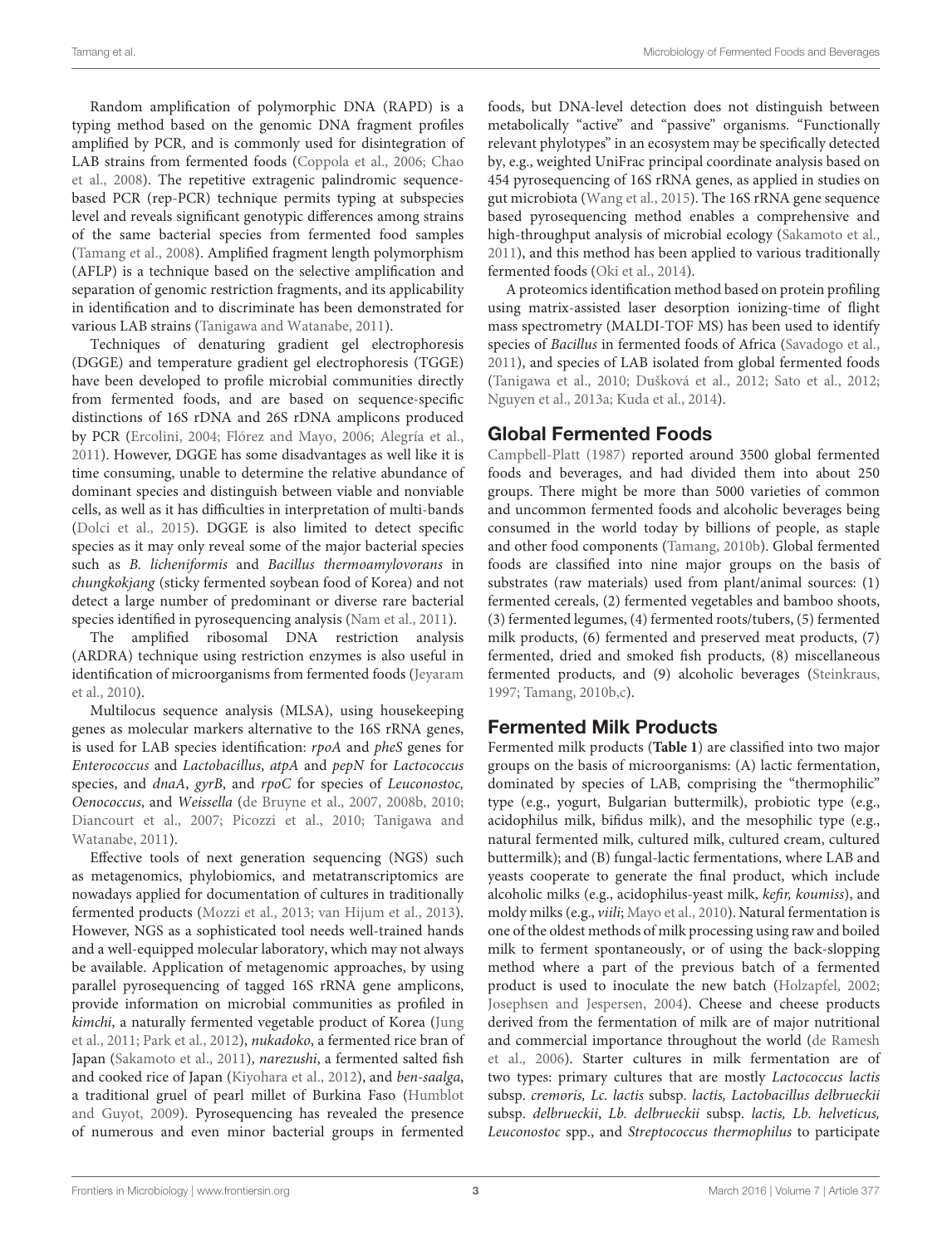| Product                                          | <b>Substrate</b>                        | Sensory property and<br>nature                                                   | <b>Microorganisms</b>                                                                                                                                                                                                                                                                                                                                                                                                                                     | Country                                          | <b>References</b>                                   |
|--------------------------------------------------|-----------------------------------------|----------------------------------------------------------------------------------|-----------------------------------------------------------------------------------------------------------------------------------------------------------------------------------------------------------------------------------------------------------------------------------------------------------------------------------------------------------------------------------------------------------------------------------------------------------|--------------------------------------------------|-----------------------------------------------------|
| Airag                                            | Mare or camel<br>milk                   | Acidic, sour, mild<br>alcoholic drink                                            | Lb. helveticus, Lb. kefiranofaciens,<br>Bifidobacterium mongoliense,<br>Kluyveromyces marxianus                                                                                                                                                                                                                                                                                                                                                           | Mongolia                                         | Watanabe et al., 2008,<br>2009b; Yu et al., 2011    |
| Amasi                                            | Cow milk                                | Acidic, sour, with thick<br>consistency                                          | Lc. lactis subsp. lactis (dominating), Lc.<br>lactis subsp. cremoris, Lactobacillus,<br>Enterococcus, and Leuconostoc spp.<br>Several non-culturable strains                                                                                                                                                                                                                                                                                              | South Africa,<br>Zimbabwe                        | Osvik et al., 2013                                  |
| Cheese                                           | Animal milk                             | Soft or hard, solid; side<br>dish, salad, used in<br>many cooked/baked<br>dishes | Lc. lactis subsp. cremoris, Lc. lactis<br>subsp. lactis, Lb. delbrueckii subsp.<br>delbrueckii, Lb. delbrueckii subsp.<br>lactis, Lb. helveticus, Lb. casei, Lb.<br>plantarum, Lb. salivarius, Leuconostoc<br>spp., Strep. thermophilus, Ent. durans,<br>Ent. faecium, and Staphylococcus<br>spp., Brevibacterium linens,<br>Propionibacterium freudenreichii,<br>Debaryomyces hansenii, Geotrichum<br>candidum, Penicillium camemberti, P.<br>roqueforti | Worldwide                                        | Parente and Cogan, 2004;<br>Quigley et al., 2011    |
| Chhu                                             | Yak/cow milk                            | Cheese like product,<br>curry, soup                                              | Lb. farciminis, Lb. brevis, Lb.<br>alimentarius, Lb. salivarius, Lact. lactis,<br>Candida sp. Saccharomycopsis sp.                                                                                                                                                                                                                                                                                                                                        | India, Nepal, Bhutan,<br>China (Tibet)           | Dewan and Tamang, 2006                              |
| Chhurpi                                          | Yak/cow milk                            | Cheese like product,<br>soup, curry, pickle                                      | Lb. farciminis, Lb. paracasei, Lb.<br>biofermentans, Lb. plantarum, Lb.<br>curvatus, Lb. fermentum, Lb.<br>alimentarius, Lb. kefir, Lb. hilgardii, W.<br>confusa, Ent. faecium, Leuc.<br>mesenteroides                                                                                                                                                                                                                                                    | India, Nepal, Bhutan,<br>China (Tibet)           | Tamang et al., 2000                                 |
| Dahi                                             | Cow/buffalo<br>milk, starter<br>culture | Curd, savory                                                                     | Lb. bifermentans, Lb. alimentarius, Lb.<br>paracasei, Lact. lactis, Strep. cremoris,<br>Strep. lactis, Strep. thermophilus, Lb.<br>bulgaricus, Lb. acidophilus, Lb.<br>helveticus, Lb. cremoris, Ped.<br>pentosaceous, P. acidilactici, W. cibaria,<br>W. paramesenteroides, Lb. fermentum,<br>Lb. delbrueckii subsp. indicus,<br>Saccharomycopsis sp., Candida sp.                                                                                       | India, Nepal, Sri Lanka,<br>Bangladesh, Pakistan | Harun-ur-Rashid et al.,<br>2007; Patil et al., 2010 |
| Dadih                                            | Buffalo milk                            | Curd, savory                                                                     | Leuc. mesenteroides, Ent. faecalis,<br>Strep. lactis supsp. lactis, Strep.<br>cremoris, Lb. casei subsp. casei, and<br>Lb. casei subsp. rhamnosus                                                                                                                                                                                                                                                                                                         | Indonesia                                        | Hosono et al., 1989                                 |
| Kefir                                            | Goat, sheep,<br>COW                     | Alcoholic fermented<br>milk, effervescent milk                                   | Lb. brevis, Lb. caucasicus, Strep.<br>thermophilus, Lb. bulgaricus, Lb.<br>plantarum, Lb. casei, Lb. brevis, Tor.<br>holmii, Tor. delbruechii                                                                                                                                                                                                                                                                                                             | Russia                                           | Bernardeau et al., 2006                             |
| Koumiss                                          | Milk                                    | Acid fermented milk,<br>drink                                                    | Lb. bulgaricus, Lb. salivarius, Lb.<br>buchneri, Lb. heveticus, Lb. plantarum,<br>Lb. acidophilus, Torula sp.                                                                                                                                                                                                                                                                                                                                             | Russia, Mongolia                                 | Wu et al., 2009; Hao et al.,<br>2010                |
| Laban rayeb                                      | Milk                                    | Acid fermented milk,<br>yogurt-like                                              | Lb. casei, Lb. plantarum, Lb. brevis,<br>Lact. lactis, Leuconostoc sp., Sacch.<br>kefir                                                                                                                                                                                                                                                                                                                                                                   | Egypt                                            | Bernardeau et al., 2006                             |
| Leben / Lben                                     | Cow milk                                | Sour milk                                                                        | Candida sp., Saccharomyces sp.,<br>Lactobacillus sp., Leuconostoc sp.                                                                                                                                                                                                                                                                                                                                                                                     | North, East Central<br>Africa                    | Odunfa and Oyewole, 1997                            |
| Misti dahi (mishti<br>doi, lal dahi,<br>payodhi) | Buffalo/cow<br>milk                     | Mild-acidic, thick-gel,<br>sweetened curd, savory                                | Strep. Salivarius subsp. thermophilus,<br>Lb. acidophilus, Lb. delbrueckii subsp.<br>bulgaricus, Lc. lactis subsp. lactis,<br>Sacch. cerevisiae                                                                                                                                                                                                                                                                                                           | India, Bangladesh                                | Ghosh and Rajorhia, 1990;<br>Gupta et al., 2000     |

#### <span id="page-3-0"></span>TABLE 1 | Microorganisms isolated from some common and uncommon fermented milk products of the world.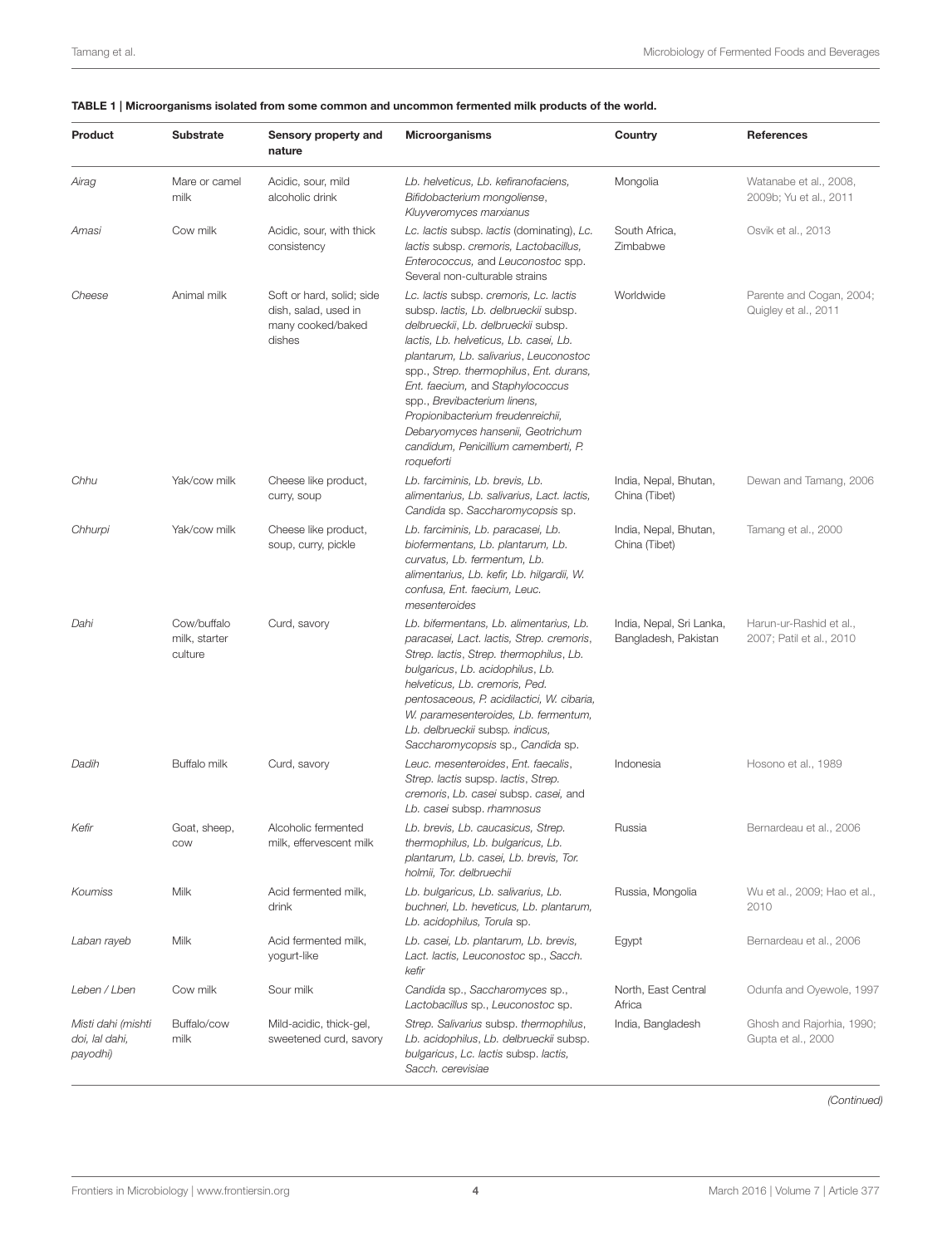#### TABLE 1 | Continued

| Product   | <b>Substrate</b>                   | Sensory property and<br>nature                             | <b>Microorganisms</b>                                                                                                                                                                                                                                | Country                        | <b>References</b>                                    |
|-----------|------------------------------------|------------------------------------------------------------|------------------------------------------------------------------------------------------------------------------------------------------------------------------------------------------------------------------------------------------------------|--------------------------------|------------------------------------------------------|
| Nunu      | Raw cow milk                       | Naturally fermented milk                                   | Lb. fermentum, Lb. plantarum, Lb.<br>helveticus, Leuc. mesenteroides, Ent.<br>faecium, Ent. italicus, Weissella<br>confusa, Candida parapsilosis, C.<br>rugosa, C. tropicalis, Galactomyces<br>geotrichum, Pichia kudriavzevii, Sacch.<br>cerevisiae | Ghana                          | Akabanda et al., 2013                                |
| Philu     | Cow/ yak milk                      | Cream like product,<br><b>CUITY</b>                        | Lb. paracasei, Lb. bifermentans, Ent.<br>faecium                                                                                                                                                                                                     | India, Nepal, Tibet<br>(China) | Dewan and Tamang, 2007                               |
| Shrikhand | Cow, buffalo<br>milk               | Acidic, concentrated<br>sweetened viscous.<br>savory       | Lc. lactis subsp. lactis, Lc. lactis subsp.<br>diacetylactis, Lc. lactis subsp. cremoris,<br>Strep. thermophilus, Lb. delbruecki<br>subsp. bulgaricus                                                                                                | India                          | Sarkar, 2008; Singh and<br>Singh, 2014               |
| Somar     | Yak or cow milk                    | <b>Buttermilk</b>                                          | Lb. paracasei, Lact. lactis                                                                                                                                                                                                                          | India, Nepal                   | Dewan and Tamang, 2007                               |
| Sua chua  | Dried skim milk.<br>starter, sugar | Acid fermented milk                                        | Lb. bulgaricus, Strep. thermophilus                                                                                                                                                                                                                  | Vietnam                        | Alexandraki et al., 2013                             |
| Tarag     | Cow/yak/goat<br>milk               | Acidic, sour, drink                                        | Lb. delbrueckii subsp. bulgaricus, Lb.<br>helveticus, Strep. thermophilus, Sacch.<br>cerevisiae, Issatchenkia orientalis,<br>Kazachstania unispora                                                                                                   | Mongolia                       | Watanabe et al., 2008                                |
| Viili     | Cow milk                           | Thick and sticky, sweet<br>taste, breakfast                | Lc. lactis subsp. lactis, Lc. lactis subsp.<br>cremoris, Lc. lactis subsp. lactis biovar.<br>diacetylactis, Leuc. mesenteroides<br>subps. cremoris, G. candidum, K.<br>marxianus. P. fermentans                                                      | Finland                        | Kahala et al., 2008                                  |
| Yogurt    | Animal milk                        | Acidic, thick-gel<br>viscous, Curd-like<br>product, savory | Strep. thermophilus, Lb. delbrueckii<br>subsp. bulgaricus, Lb. acidophilus, Lb.<br>casei, Lb. rhamnosus, Lb. gasseri, Lb.<br>johnsonii, Bifidobacterium spp.                                                                                         | Europe, Australia,<br>America  | Tamime and Robinson.<br>2007; Angelakis et al., 2011 |

in the acidification [\(Parente and Cogan, 2004\)](#page-23-11); and secondary cultures that are used in cheese-making are Brevibacterium linens, Propionibacterium freudenreichii, Debaryomyces hansenii, Geotrichum candidum, Penicillium camemberti, and P. roqueforti for development of flavor and texture during ripening of cheese [\(Coppola et al., 2006;](#page-19-8) [Quigley et al., 2011\)](#page-24-9). Some non-starter lactic acid bacteria (NSLAB) microbiota are usually present in high numbers in fermented milk, which include Enterococcus durans, Ent. faecium, Lb. casei, Lb. plantarum, Lb. salivarius, and Staphylococcus spp. [\(Briggiler-Marcó et al., 2007\)](#page-18-10).

### Fermented Cereal Foods

In most of the Asian countries, rice is fermented either by using mixed-culture(s) into alcoholic beverages or by using food beverages [\(Tamang, 2010c\)](#page-25-14), whereas in Europe, America, and Australia, most cereals like wheat, rye, barley and maize are fermented by natural fermentation or by adding commercial baker's yeast into the batter for dough breads/loaves [\(Guyot,](#page-20-14) [2010\)](#page-20-14). In Africa, fermented cereal foods are traditionally used as staples as well as complementary and weaning foods for infants and young children [\(Tou et al., 2007\)](#page-26-11). In Europe, people still practice the old traditional method of preparation of breads or loaves without using any commercial strains of baker's yeast [\(Hammes and Ganzle, 1998\)](#page-20-15). Yeasts and LAB conduct dough fermentation, mostly San Francisco sourdough, and the resultant products are generally called sourdough breads because they have higher contents of lactic acid and acetic acid due to the bacterial growth [\(Brandt, 2007;](#page-18-11) [de Vuyst et al., 2009\)](#page-19-17).

Cereal fermentation is mainly represented by species of LAB and yeasts [\(Corsetti and Settanni, 2007\)](#page-19-18). Enterococcus, Lactococcus, Lactobacillus, Leuconostoc, Pediococcus, Streptococcus, and Weissella are common bacteria associated with cereal fermentations (**[Table 2](#page-5-0)**; [de Vuyst et al., 2009;](#page-19-17) [Guyot,](#page-20-14) [2010;](#page-20-14) [Moroni et al., 2011\)](#page-22-7). Native strains of Saccharomyces cerevisiae are the principal yeast of most bread fermentations [\(Hammes et al., 2005\)](#page-20-16), but other non-Saccharomyces yeasts are also significant in many cereal fermentations including Candida, Debaryomyces, Hansenula, Kazachstania, Pichia, Trichosporon, and Yarrowia [\(Iacumin et al., 2009;](#page-21-14) [Weckx et al., 2010;](#page-26-12) Johnson and Echavarri-Erasun, [2011\)](#page-21-15).

# Fermented Vegetable Foods

Perishable and seasonal leafy vegetables, radish, cucumbers including young edible bamboo tender shoots are traditionally fermented into edible products (**[Table 3](#page-7-0)**). Fermentation of vegetables is mostly dominated by species of Lactobacillus and Pediococcus, followed by Leuconostoc, Weissella, Tetragenococcus, and Lactococcus [\(Chang et al., 2008;](#page-18-12) [Watanabe et al., 2009a\)](#page-26-13). A complete microbial profile of LAB in kimchi has been characterized using different molecular identification tools (Shin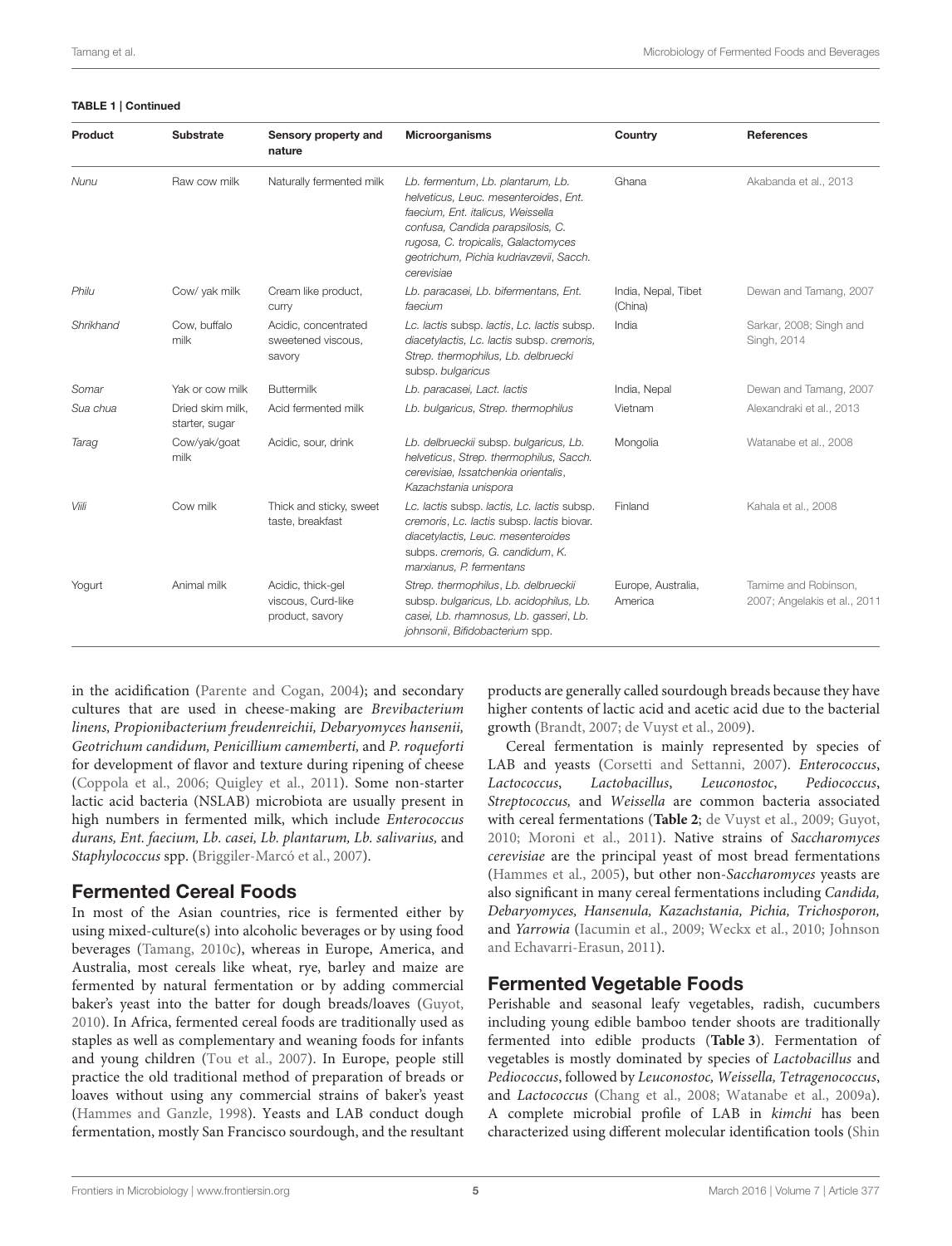#### <span id="page-5-0"></span>TABLE 2 | Microorganisms isolated from some common and uncommon fermented cereal foods of the world.

| Product             | Raw material/<br><b>Substrate</b>                  | Sensory property and<br>nature                                    | <b>Microorganisms</b>                                                                                                                                                                                                                                                                                                                                                                                                                     | Country                                  | <b>References</b>                                      |
|---------------------|----------------------------------------------------|-------------------------------------------------------------------|-------------------------------------------------------------------------------------------------------------------------------------------------------------------------------------------------------------------------------------------------------------------------------------------------------------------------------------------------------------------------------------------------------------------------------------------|------------------------------------------|--------------------------------------------------------|
| Ang-kak             | Red rice                                           | Colorant                                                          | Monascus purpureus                                                                                                                                                                                                                                                                                                                                                                                                                        | China, Taiwan,<br>Thailand, Philippines  | Steinkraus, 1996                                       |
| Boza                | Cereals                                            | Sour refreshing liquid                                            | Lactobacillus sp., Lactococcus sp.,<br>Pediococcus sp., Leuconostoc sp., Sacch.<br>cerevisiae                                                                                                                                                                                                                                                                                                                                             | Bulgaria                                 | Blandino et al., 2003                                  |
| Busa                | Maize,<br>sorghum, millet                          | Submerged                                                         | Sacch. cerevisiae, Schizosacchromyces<br>pombe, Lb. plantarum, Lb. helveticus, Lb.<br>salivarius, Lb. casei, Lb. brevis, Lb. buchneri,<br>Leuc. mesenteroides, Ped. damnosus                                                                                                                                                                                                                                                              | East Africa, Kenya                       | Odunfa and Oyewole,<br>1997                            |
| Ben-<br>saalga      | Pearl millet                                       | Weaning food                                                      | Lactobacillus sp., Pediococcus sp.,<br>Leuconostoc sp., Weissela sp., yeasts                                                                                                                                                                                                                                                                                                                                                              | Burkina Faso, Ghana                      | Tou et al., 2007                                       |
| Dosa                | Rice and black<br>gram                             | Thin, crisp pancake,<br>Shallow-fried, staple                     | Leuc. mesenteroides, Ent. faecalis, Tor.<br>candida, Trichosporon pullulans                                                                                                                                                                                                                                                                                                                                                               | India, Sri Lanka,<br>Malaysia, Singapore | Soni et al., 1986                                      |
| Enjera/<br>Injera   | Tef flour, wheat                                   | Acidic, sourdough,<br>leavened, pancake-like<br>bread, staple     | Lb. pontis, Lb. plantarum, Leuc.<br>mesenteroides, Ped. cerevisiae, Sacch.<br>cerevisiae, Cand. glabrata                                                                                                                                                                                                                                                                                                                                  | Ethiopia                                 | Olasupo et al., 2010                                   |
| Gowé                | Maize                                              | Intermediate product used<br>to prepare beverages,<br>porridges   | Lb. fermentum, Lb. reuteri, Lb. brevis, Lb.<br>confusus, Lb. curvatus, Lb. buchneri, Lb.<br>salivarius, Lact. lactis, Ped. pentosaceus, Ped.<br>acidilactici, Leuc. mesenteroides;<br>Candidatropicalis, C. krusei, Kluyveromyces<br>marxianus                                                                                                                                                                                            | Benin                                    | Vieira-Dalodé et al.,<br>2007; Greppi et al.,<br>2013a |
| Hussuwa             | Sorghum                                            | Cooked dough                                                      | Lb. fermentum, Ped. acidilactici, Ped.<br>pentosaceus, Yeasts                                                                                                                                                                                                                                                                                                                                                                             | Sudan                                    | Yousif et al., 2010                                    |
| Idli                | Rice, black<br>gram or other<br>dehusked<br>pulses | Mild-acidic, soft, moist,<br>spongy pudding; staple,<br>breakfast | Leuc. mesenteroides, Lb. delbrueckii, Lb.<br>fermenti, Lb. coryniformis, Ped. acidilactis,<br>Ped. cerevisae, Streptococcus sp., Ent.<br>faecalis, Lact. lactis, B. amyloliquefaciens,<br>Cand. cacaoi, Cand. fragicola, Cand. glabrata,<br>Cand. kefyr, Cand. pseudotropicalis, Cand.<br>sake, Cand. tropicalis, Deb. hansenii, Deb.<br>tamarii, Issatchenkia terricola, Rhiz. graminis,<br>Sacch. cerevisiae, Tor. candida, Tor. holmii | India, Sri Lanka,<br>Malaysia, Singapore | Steinkraus et al., 1967;<br>Sridevi et al., 2010       |
| Jalebi              | Wheat flour                                        | Crispy sweet,<br>doughnut-like, deep-fried,<br>snacks             | Sacch. Bayanus, Lb. fermentum, Lb. buchneri,<br>Lact. lactis, Ent. faecalis, Sacch. cerevisiae                                                                                                                                                                                                                                                                                                                                            | India, Nepal, Pakistan                   | Batra and Millner, 1976                                |
| Kenkey              | Maize                                              | Acidic, solid, steamed<br>dumpling, staple                        | Lb. plantarum, Lb. brevis, Ent. cloacae,<br>Acinetobacter sp., Sacch. cerevisiae, Cand.<br>mycoderma                                                                                                                                                                                                                                                                                                                                      | Ghana                                    | Oguntoyinbo et al.,<br>2011                            |
| Khamak<br>(Kao-mak) | Glutinous rice,<br>Look-pang<br>(starter)          | Dessert                                                           | Rhizopus sp., Mucor sp., Penicillum sp.,<br>Aspergillus sp., Endomycopsis sp., Hansenula<br>sp., Saccharomyces sp.                                                                                                                                                                                                                                                                                                                        | Thailand                                 | Alexandraki et al., 2013                               |
| Kunu-zaki           | Maize,<br>sorghum, millet                          | Mild-acidic, viscous,<br>porridge, staple                         | Lb. plantarum, Lb. pantheris, Lb.<br>vaccinostercus, Corynebacterium sp.,<br>Aerobacter sp., Cand. mycoderma, Sacch.<br>cerevisiae, Rhodotorula sp., Cephalosporium<br>sp., Fusarium sp., Aspergillussp., Penicillium<br>sp.                                                                                                                                                                                                              | Nigeria                                  | Olasupo et al., 2010;<br>Oguntoyinbo et al.,<br>2011   |
| Kisra               | Sorghum                                            | Thin pancake bread,<br>staple                                     | Ped. pentosaceus, Lb. confusus, Lb. brevis,<br>Erwinia ananas, Klebsiella pneumoniae, Ent.<br>cloacae, Cand. intermedia, Deb. hansenii,<br>Aspergillus sp., Penicillium sp., Fusarium sp.,<br>Rhizopus sp.                                                                                                                                                                                                                                | Sudan                                    | Hamad et al., 1997                                     |
| Koko                | Maize                                              | Porridge                                                          | Ent. clocae, Acinetobacter sp., Lb. plantarum,<br>Lb. brevis, Sacch. cerevisiae, Cand.<br>mycoderma                                                                                                                                                                                                                                                                                                                                       | Ghana                                    | Blandino et al., 2003                                  |
| Lao-chao            | Rice                                               | Paste, soft, juicy, glutinous<br>dessert                          | Rhiz. oryzae, Rhiz. chinensis, Chlamydomucor<br>oryzae, Sacchromycopsis sp.                                                                                                                                                                                                                                                                                                                                                               | China                                    | Blandino et al., 2003                                  |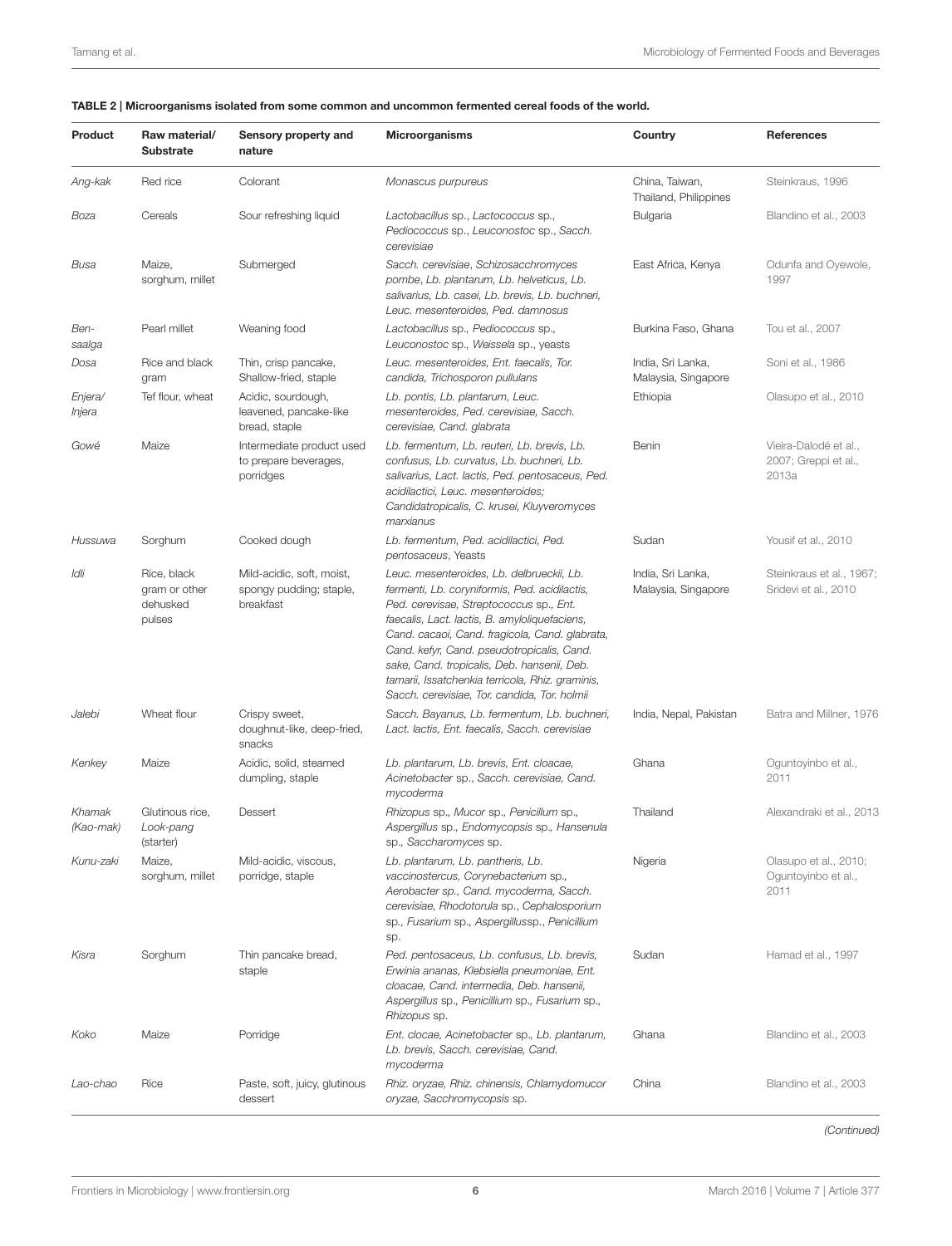#### TABLE 2 | Continued

| Product       | Raw material/<br><b>Substrate</b>             | Sensory property and<br>nature                                  | <b>Microorganisms</b>                                                                                                                                                                                                                                                        | Country                       | <b>References</b>                             |
|---------------|-----------------------------------------------|-----------------------------------------------------------------|------------------------------------------------------------------------------------------------------------------------------------------------------------------------------------------------------------------------------------------------------------------------------|-------------------------------|-----------------------------------------------|
| Mawè          | Maize                                         | Intermediate product used<br>to prepare beverages,<br>porridges | Lb. fermentum, Lb. reuteri, Lb. brevis, Lb.<br>confusus, Lb. curvatus, Lb. buchneri, Lb.<br>salivarius, Lact. lactis, Ped. pentosaceus, Ped.<br>acidilactici, Leuc. mesenteroides; Candida<br>glabrata, Sacch. cerevisiae, Kluyveromyces<br>marxianus, Clavispora Iusitaniae | Benin, Togo                   | Greppi et al., 2013a,b                        |
| Mbege         | Maize.<br>sorghum, millet                     | Submerged                                                       | Sacch. cerevisiae, Schizosaccharomyces<br>pombe, Lb. plantarum, Leuc. mesenteroides                                                                                                                                                                                          | Tanzania                      | Odunfa and Oyewole,<br>1997                   |
| Ogi           | Maize,<br>sorghum, millet                     | Mild-acidic, viscous,<br>porridge, staple                       | Lb. plantarum, Lb. pantheris, Lb.<br>vaccinostercus, Corynebacterium sp.,<br>Aerobacter sp., Candida krusei, Clavispora<br>lusitaniae, Sacch. cerevisiae, Rhodotorula sp.,<br>Cephalosporium sp., Fusarium sp., Aspergillus<br>sp., Penicillium sp.                          | Nigeria                       | Greppi et al., 2013a                          |
| Pito          | Maize, sorghum                                | Submerged                                                       | Geotrichum candidum, Lactobacillus sp.,<br>Candida sp.                                                                                                                                                                                                                       | West Africa                   | Odunfa and Oyewole,<br>1997                   |
| Poto poto     | Maize                                         | Slurry                                                          | Lb. gasseri, Lb. plantarum/paraplantarum, Lb.<br>acidophilus, Lb. delbrueckii, Lb. reuteri, Lb.<br>casei, Bacillus sp., Enterococcus sp., Yeasts                                                                                                                             | Congo                         | Abriouel et al., 2006                         |
| Pozol         | Maize                                         | Mild-acidic, thick viscous,<br>porridge, staple                 | Strep. bovis, Strep. macedonicus, Lc. lactis,<br>Ent. sulfureus                                                                                                                                                                                                              | Mexico                        | Díaz-Ruiz et al., 2003                        |
| Puto          | Rice                                          | Steamed cake, breakfast                                         | Leuc. mesenteroides, Ent. faecalis, Ped.<br>pentosaceus, Yeasts                                                                                                                                                                                                              | Philippines                   | Steinkraus, 2004                              |
| Rabadi        | Buffalo or cow<br>milk and<br>cereals, pulses | Mild-acidic, thick<br>slurry-like product                       | Ped. acidilactici, Bacillus sp., Micrococcus sp.,<br>yeasts                                                                                                                                                                                                                  | India, Pakistan               | Gupta et al., 1992                            |
| Selroti       | Rice-wheat<br>flour-milk                      | Pretzel-like, deep fried<br>bread, staple                       | Leuc. mesenteroides, Ent. faecium, Ped.<br>Pentosaceus and Lb. curvatus. Sacch.<br>cerevisiae, Sacch. kluyveri, Deb. hansenii, P.<br>burtonii, Zygosaccharomyces rouxii                                                                                                      | India, Nepal, Bhutan          | Yonzan and Tamang,<br>2010.2013               |
| Sourdough     | Rye, wheat                                    | Mild-acidic, leavened<br>bread                                  | Lb. sanfranciscensis, Lb. alimentarius, Lb.<br>buchneri, Lb. casei, Lb. delbrueckii, Lb.<br>fructivorans, Lb. plantarum, Lb. reuteri, Lb.<br>johnsonii, Cand. humili, Issatchenkia orientalis                                                                                | America, Europe,<br>Australia | Gänzle et al., 1998; de<br>Vuyst et al., 2009 |
| Tape<br>Ketan | Glutinous rice,<br>Ragi                       | Sweet, sour, mild<br>alcoholic, dessert                         | Thizopus sp., Chlamydomucor sp., Candida<br>sp., Endomycopsis sp., Saccharomyces sp.                                                                                                                                                                                         | Indonesia                     | Steinkraus, 1996                              |
| Togwa         | Cassava,<br>maize,<br>sorghum, millet         | Fermented gruel or<br>beverage                                  | Lb. brevis, Lb. cellobiosus, Lb. fermentum, Lb.<br>plantarum and Ped. pentosaceus, Candida<br>pelliculosa, C. tropicalis, Issatchenkia orientalis,<br>Sacch, cerevisiae                                                                                                      | Tanzania                      | Mugula et al., 2003                           |
| Tarhana       | Sheep milk,<br>wheat                          | Mild-acidic, sweet-sour,<br>soup or biscuit                     | Lb. bulgaricus, Strep. thermophilus, yeasts                                                                                                                                                                                                                                  | Cyprus, Greece, Turkey        | Sengun et al., 2009                           |
| Uji           | Maize,<br>sorghum, millet,<br>cassava flour   | Acidic, sour, porridge,<br>staple                               | Leuc. mesenteroides, Lb. plantarum                                                                                                                                                                                                                                           | Kenya, Uganda,<br>Tanzania    | Odunfa and Oyewole,<br>1997                   |

et al., [2008;](#page-25-21) [Nam et al., 2009;](#page-23-13) [Park et al., 2010;](#page-24-13) [Jung et al., 2011,](#page-21-7) [2013a\)](#page-21-16). Natural fermentations during production of sauerkraut, a fermented cabbage product of Germany, had been studied and a species of LAB were reported. [\(Johanningsmeier et al., 2007;](#page-21-17) [Plengvidhya et al., 2007\)](#page-24-14). Species of LAB constitute the native population in the Himalayan fermented vegetable products such as gundruk, sinki, goyang, khalpi, and inziangsang [\(Karki et al.,](#page-21-18) [1983;](#page-21-18) [Tamang et al., 2005,](#page-25-12) [2009;](#page-26-15) [Tamang and Tamang, 2007,](#page-25-22) [2010\)](#page-25-23) and in several naturally fermented bamboo products of India and Nepal [\(Tamang and Sarkar, 1996;](#page-25-24) [Tamang et al., 2008;](#page-25-13) Tamang and Tamang, [2009;](#page-25-25) [Jeyaram et al., 2010;](#page-21-6) [Sonar and Halami, 2014\)](#page-25-26).

### Fermented Soybeans and Other Legumes

Two types of fermented soybean foods are produced: soybean foods fermented by Bacillus spp. (mostly B. subtilis) with the stickiness characteristic, and soybean foods fermented by filamentous molds, mostly Aspergillus, Mucor, Rhizopus [\(Tamang, 2010b\)](#page-25-3). Bacillus-fermented, non-salty and sticky soybean foods are concentrated in an imaginary triangle with three vertices lying each on Japan (natto), east Nepal and north-east India (kinema and its similar products), and northern Thailand (thua-nao), named as "natto triangle" [\(Nakao,](#page-23-14) [1972\)](#page-23-14) and renamed as "kinema-natto-thuanao (KNT)-triangle"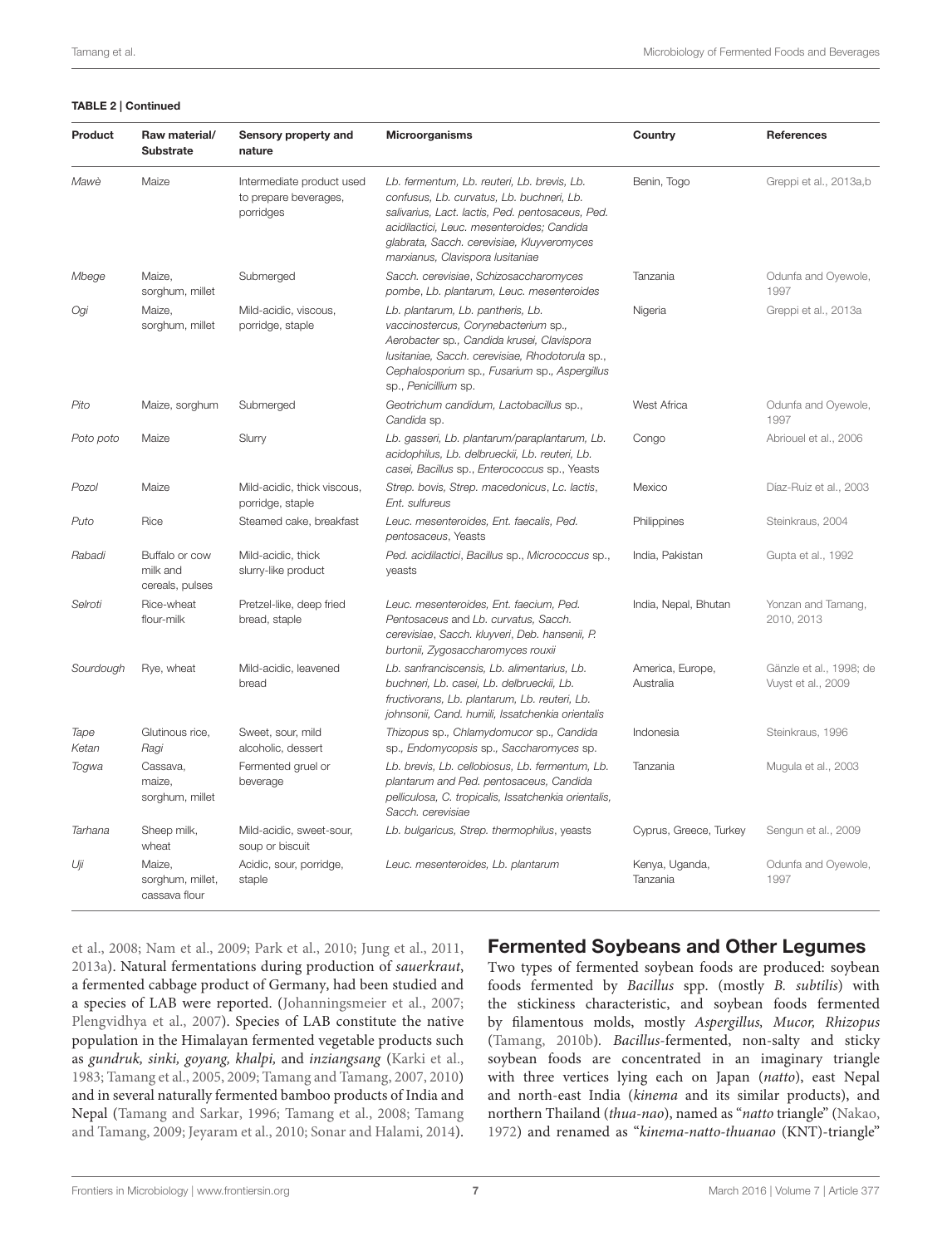#### <span id="page-7-0"></span>TABLE 3 | Microorganisms isolated from some common and uncommon fermented vegetable products of the world.

| <b>Product</b>           | Substrate/<br><b>Raw materials</b>                              | Sensory<br>property and<br>nature       | <b>Microorganisms</b>                                                                                                                                                                                                                                                                                                                                                                                                                                    | Country                           | References                                                    |
|--------------------------|-----------------------------------------------------------------|-----------------------------------------|----------------------------------------------------------------------------------------------------------------------------------------------------------------------------------------------------------------------------------------------------------------------------------------------------------------------------------------------------------------------------------------------------------------------------------------------------------|-----------------------------------|---------------------------------------------------------------|
| Burong mustala           | Mustard                                                         | Acidic, wet                             | Lb. brevis, Ped. cerevisiae                                                                                                                                                                                                                                                                                                                                                                                                                              | Philippines                       | Rhee et al., 2011                                             |
| Cucumbers<br>(fermented) | Cucumbers                                                       | Acidic, wet,<br>pickle                  | Leuc. mesenteroides, Ped. cerevisiae, Ped.<br>acidilactici, Lb. plantarum, Lb. brevis                                                                                                                                                                                                                                                                                                                                                                    | Europe,<br>USA,<br>Canada         | Pederson, 1979                                                |
| Dha muoi                 | Mustard and beet,<br>eggplant                                   | Acidic, wet                             | Lb. fermentum, Lb. pentosus, Lb. plantarum, Ped.<br>pentosaceus, Lb. brevis, Lb. paracasei, Lb.<br>pantheris, Ped. acidilactici                                                                                                                                                                                                                                                                                                                          | Vietnam                           | Nguyen et al., 2013a                                          |
| Ekung                    | Bamboo shoot                                                    | Acidic, sour,<br>soft, curry            | Lb. plantarum, Lb. brevis, Lb. casei, Tor. halophilus                                                                                                                                                                                                                                                                                                                                                                                                    | India                             | Tamang and Tamang, 2009                                       |
| Eup                      | Bamboo shoot                                                    | Acidic, sour, dry,<br>curry             | Lb. plantarum, Lb. fermentum, Lb. brevis, Lb.<br>curvatus, Ped. pentosaceus, Leuc. mesenteroides,<br>Leuc. fallax, Leuc. lactis, Leuc. citreum, Ent. durans                                                                                                                                                                                                                                                                                              | India                             | Tamang and Tamang, 2009                                       |
| Fu-tsai                  | Mustard                                                         | Acidic, sour                            | Ent. faecalis, Lb. alimentarius, Lb. brevis, Lb.<br>coryniformis, Lb. farciminis, Lb. plantarum, Lb.<br>versmoldensis, Leuc. citreum, Leuc. mesenteroides,<br>Leuc. pseudomesenteroides, Ped. pentosaceus, W.<br>cibaria, W. paramesenteroides                                                                                                                                                                                                           | Taiwan                            | Chao et al., 2009, 2012                                       |
| Goyang                   | Wild vegetable                                                  | Acidic, sour,<br>wet, soup              | Lb. plantarum, L. brevis, Lc. lactis, Ent. faecium,<br>Ped. pentosaceus, Candida sp.                                                                                                                                                                                                                                                                                                                                                                     | India,<br>Nepal                   | Tamang and Tamang, 2007                                       |
| Gundruk                  | Leafy vegetable                                                 | Acidic, sour, dry,<br>soup, side-dish   | Lb. fermentum, Lb. plantarum, Lb. casei, Lb. casei<br>subsp. pseudoplantarum, Ped. pentosaceus                                                                                                                                                                                                                                                                                                                                                           | India,<br>Nepal,<br>Bhutan        | Karki et al., 1983; Tamang<br>et al., 2005                    |
| Hirring                  | Bamboo shoot tips                                               | Acidic, sour,<br>wet, pickle            | Lb. brevis, Lb. plantarum, Lb. curvatus, Ped.<br>pentosaceus, Leuc. mesenteroides, Leuc. fallax,<br>Leuc. lactis, Leuc. citreum, Ent. durans, Lc. lactis                                                                                                                                                                                                                                                                                                 | India                             | Tamang and Tamang, 2009                                       |
| Hom-dong                 | Red onion                                                       | Fermented red<br>onion                  | Leuc. mesenteroides, Ped. cerevisiae, Lb.<br>plantarum, Lb. fermentum, Lb. buchneri                                                                                                                                                                                                                                                                                                                                                                      | Thailand                          | Phithakpol et al., 1995                                       |
| Jiang-gua                | Cucumber                                                        | Fermented<br>cucumber, pickle           | Ent. casseliflavus, Leuc. lactis, Leuc.<br>mesenteroides, Lb. pentosus, Lb. plantarum, Lb.<br>paraplantarum, Lc. lactis subsp. lactis, W. cibaria,<br>W. hellenica                                                                                                                                                                                                                                                                                       | Taiwan                            | Chen et al., 2012                                             |
| Jiang-sun                | Bamboo shoot,<br>salt, sugar, douchi<br>(fermented<br>soybeans) | Fermented<br>bamboo; side<br>dish       | Lb. plantarum, Ent. faecium, Lc. lactis subsp. lactis                                                                                                                                                                                                                                                                                                                                                                                                    | Taiwan                            | Chen et al., 2010                                             |
| Khalpi                   | Cucumber                                                        | Acidic, sour,<br>wet, pickle            | Lb. brevis, Lb. plantarum, Ped. pentosaceus, Ped.<br>acidilactici, Leuc. fallax                                                                                                                                                                                                                                                                                                                                                                          | India,<br>Nepal                   | Tamang et al., 2005;<br>Tamang and Tamang, 2010               |
| Kimchi                   | Cabbage, green<br>onion, hot pepper,<br>ginger                  | Acidic,<br>mild-sour, wet,<br>side-dish | Leuc. mesenteroides, Leuc. citreum, Leuc.<br>gasicomitatum, Leuc. kimchii, Leuc. inhae, W.<br>koreensis, W. kimchii, W. cibaria, Lb. plantarum, Lb.<br>sakei, Lb. delbrueckii, Lb. buchneri, Lb. brevis, Lb.<br>fermentum, Ped. acidilactici, Ped. pentosaceus, Lc.<br>Lactis, yeasts species of Candida, Halococcus,<br>Haloterrigena, Kluyveromyces, Lodderomyces,<br>Natrialba, Natronococcus, Pichia, Saccharomyces,<br>Sporisorium and Trichosporon | Korea                             | Chang et al., 2008; Nam<br>et al., 2009; Jung et al.,<br>2011 |
| Naw-mai-dong             | Bamboo shoots                                                   | Acidic, wet                             | Leuc. mesenteroides, Ped. cerevisiae, Lb.<br>plantarum, Lb. brevis, Lb. fermentum, Lb. buchneri                                                                                                                                                                                                                                                                                                                                                          | Thailand                          | Phithakpol et al., 1995                                       |
| Mesu                     | Bamboo shoot                                                    | Acidic, sour, wet                       | Lb. plantarum, Lb. brevis, Lb. curvatus, Leu,<br>citreum, Ped. pentosaceus                                                                                                                                                                                                                                                                                                                                                                               | India,<br>Nepal,<br><b>Bhutan</b> | Tamang et al., 2008                                           |
| Oiji                     | Cucumber, salt,<br>water                                        | Fermented<br>cucumber                   | Leuc. mesenteroides, Lb. brevis, Lb. plantarum,<br>Ped. cerevisiae                                                                                                                                                                                                                                                                                                                                                                                       | Korea                             | Alexandraki et al., 2013                                      |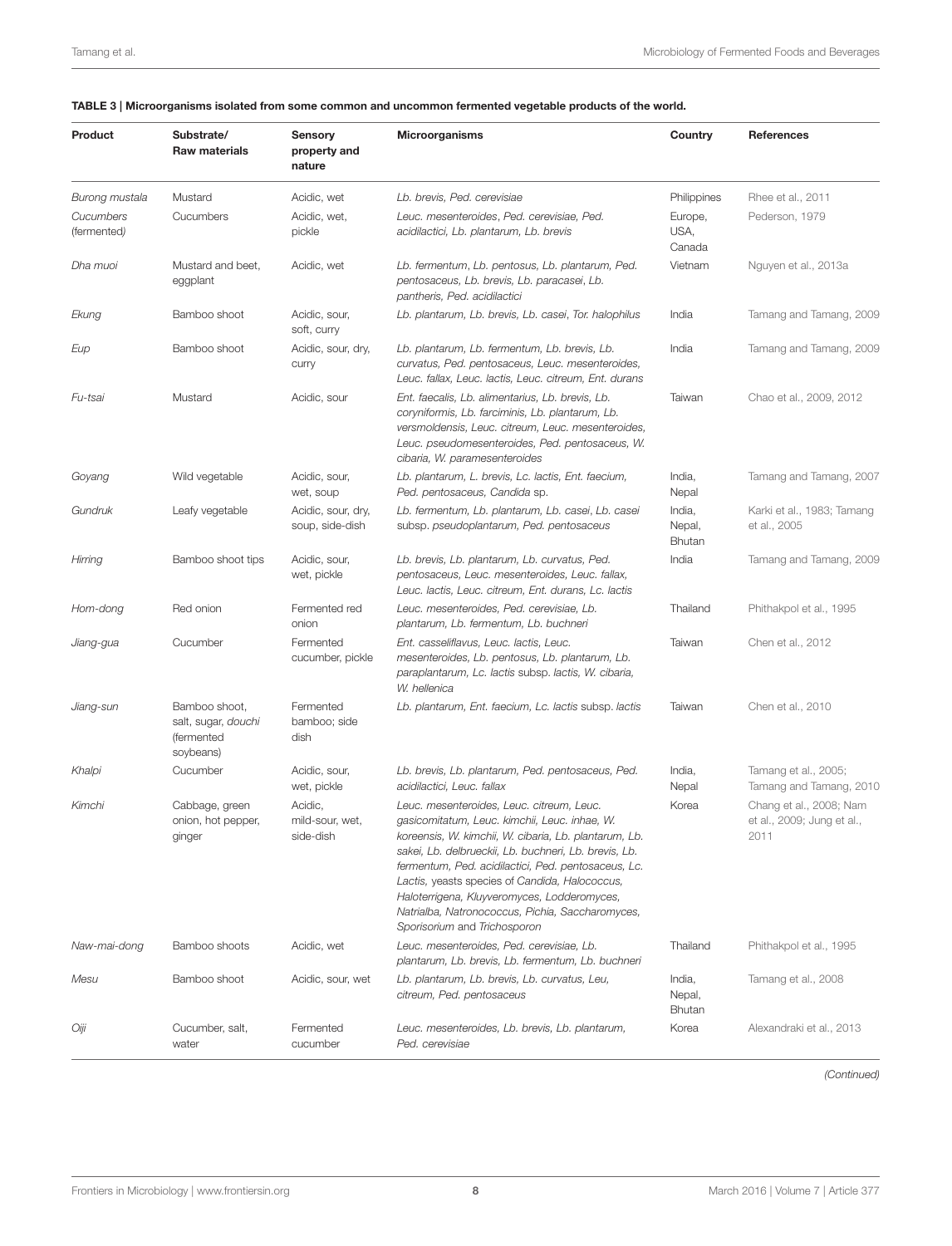#### TABLE 3 | Continued

| Product               | Substrate/<br><b>Raw materials</b>           | Sensory<br>property and<br>nature                 | <b>Microorganisms</b>                                                                                                                                                                                                                                                                                                                                                                                                                                   | Country                                    | <b>References</b>                               |
|-----------------------|----------------------------------------------|---------------------------------------------------|---------------------------------------------------------------------------------------------------------------------------------------------------------------------------------------------------------------------------------------------------------------------------------------------------------------------------------------------------------------------------------------------------------------------------------------------------------|--------------------------------------------|-------------------------------------------------|
| Olives<br>(fermented) | Olive                                        | Acidic, wet,<br>Salad, side dish                  | Leuc. mesenteroides, Ped. pentosaceus; Lb.<br>plantarum Lb. pentosus/Lb. plantarum, Lb.<br>paracollinoides, Lb. vaccinostercus/Lb. suebicus<br>and Pediococcus sp. non-lactics (Gordonia<br>sp./Pseudomonas sp., Halorubrum orientalis,<br>Halosarcina pallid, Sphingomonas sp./Sphingobium<br>sp./Sphingopyxis sp., Thalassomonas agarivorans)<br>and yeasts (Candida cf. apicola, Pichia sp., Pic.<br>manshurica/Pic. galeiformis, Sacch. cerevisiae) | USA,<br>Spain,<br>Portugal,<br>Peru, Chile | Abriouel et al., 2011                           |
| Pak-gard-dong         | Leafy vegetable,<br>salt, boiled rice        | Acidic, wet, side<br>dish                         | Lb. plantarum, Lb. brevis, Ped. cerevisiae                                                                                                                                                                                                                                                                                                                                                                                                              | Thailand                                   | Phithakpol et al., 1995                         |
| Pak-sian-dong         | Leaves of<br>Gynandropis<br>pentaphylla      | Acidic, wet, side<br>dish                         | Leuc. mesenteroides, Ped. cerevisiae, Lb.<br>plantarum, Lb. germentum, Lb. buchneri                                                                                                                                                                                                                                                                                                                                                                     | Thailand                                   | Phithakpol et al., 1995                         |
| Pao cai               | Cabbage                                      | Sweet and sour<br>rather than<br>spicy, Breakfast | Lb. pentosus, Lb. plantarum, Lb. brevis, Lb. lactis,<br>Lb. fermentum, and Leuc. mesenteroides, and Ped.<br>pentosaceus                                                                                                                                                                                                                                                                                                                                 | China                                      | Yan et al., 2008                                |
| Sauerkraut            | Cabbage                                      | Acidic, sour, wet,<br>salad, side dish            | Leuc. mesenteroides, Ped. pentosaceus; Lb. brevis,<br>Lb. plantarum, Lb. sakei                                                                                                                                                                                                                                                                                                                                                                          | Europe,<br>USA,<br>Canada,<br>Australia    | Johanningsmeier et al.,<br>2007                 |
| Sayur asin            | Mustard leaves,<br>cabbage, salt,<br>coconut | Acidic, sour,<br>wet, salad                       | Leuc. mesenteroides, Lb. plantarum, Lb. brevis, Lb.<br>confuses, Ped. pentosaceus.                                                                                                                                                                                                                                                                                                                                                                      | Indonesia                                  | Puspito and Fleet, 1985                         |
| Soibum                | Bamboo shoot                                 | Acidic, sour,<br>soft, curry                      | Lb. plantarum, Lb. brevis, Lb. coryniformis, Lb.<br>delbrueckii, Leuc. fallax, Leuc. Lact. lactis, Leuc.<br>mesenteroides, Ent. durans, Strep. lactis, B. subtilis,<br>B. lichniformis, B. coagulans, B. cereus, B. pumilus,<br>Pseudomonas fluorescens, Saccharomyces sp.,<br>Torulopsis sp.                                                                                                                                                           | India                                      | Tamang et al., 2008;<br>Jeyaram et al., 2010    |
| Soidon                | Bamboo shoot tips                            | Acidic, sour,<br>soft, curry                      | Lb. brevis, Lb. plantarum, uncultured Lb.<br>acetotolera, Leuc. fallax, Leuc. citreumns, Lc. lactis<br>subsp. cremoris, Weissella cibaria, uncultured W.<br>ghanensis                                                                                                                                                                                                                                                                                   | India                                      | Tamang et al., 2008; Romi<br>et al., 2015       |
| Sinki                 | Radish tap-root                              | Acidic, sour, dry,<br>soup, pickle                | Lb. plantarum, Lb. brevis, Lb. casei, Leuc. fallax                                                                                                                                                                                                                                                                                                                                                                                                      | India,<br>Nepal,<br><b>Bhutan</b>          | Tamang and Sarkar, 1993;<br>Tamang et al., 2005 |
| Suan-cai              | Vegetables                                   | Acidic, sour, wet                                 | Ped. pentosaceus, Tetragenococcus halophilus                                                                                                                                                                                                                                                                                                                                                                                                            | China                                      | Chen et al., 2006                               |
| Suan-tsai             | Mustard                                      | Acidic, sour, dry                                 | Ent. faecalis, Lb. alimentarius, Lb. brevis, Lb.<br>coryniformis, Lb. farciminis, Lb. plantarum, Lb.<br>versmoldensis, Leuc. citreum, Leuc. mesenteroides,<br>Leuc. pseudomesenteroides, Ped. pentosaceus, W.<br>cibaria, W. paramesenteroides                                                                                                                                                                                                          | Taiwan                                     | Chao et al., 2009                               |
| Sunki                 | Turnip                                       | Acidic, sour, wet                                 | Lb. plantarum, Lb. fermentum, Lb. delbrueckii, Lb.<br>parabuchneri, Lb. kisonensis, Lb. otakiensis, Lb.<br>rapi, Lb. sunkii                                                                                                                                                                                                                                                                                                                             | Japan                                      | Endo et al., 2008;<br>Watanabe et al., 2009a    |
| Takuanzuke            | Japanese radish,<br>salt, sugar, Shochu      | Pickle radish                                     | Lb. plantarum, Lb. brevis, Leuc. mesenteroides,<br>Streptococcus sp., Pediococcus sp., yeasts                                                                                                                                                                                                                                                                                                                                                           | Japan                                      | Alexandraki et al., 2013                        |
| Tuaithur              | Bamboo shoot                                 | Solid, wet, sour,<br>curry                        | Lb. plantarum, Lb. brevis, Ped. pentosaceou, Lc.<br>lactis, Bacillus circulans, B. firmus, B. sphaericus, B.<br>subtilis                                                                                                                                                                                                                                                                                                                                | India                                      | Chakrabarty et al., 2014                        |

[\(Tamang, 2015b\)](#page-25-9). Within the KNT-triangle-bound countries, Bacillus-fermented sticky non-salty soybean foods are consumed such as natto of Japan, chungkokjang of Korea, kinema of India, Nepal and Bhutan, aakhune, bekang, hawaijar, peruyaan, and tungrymbai of India, thua nao of Thailand, pepok of Myanmar, and sieng of Cambodia and Laos [\(Nagai and Tamang, 2010;](#page-23-15) [Tamang, 2015b;](#page-25-9) **[Table 4](#page-9-0)**). Although, the method of production and culinary practices vary from product to product, plasmids, and phylogenetic analysis of B. subtilis showed the similarity among the strains of B. subtilis isolated from common sticky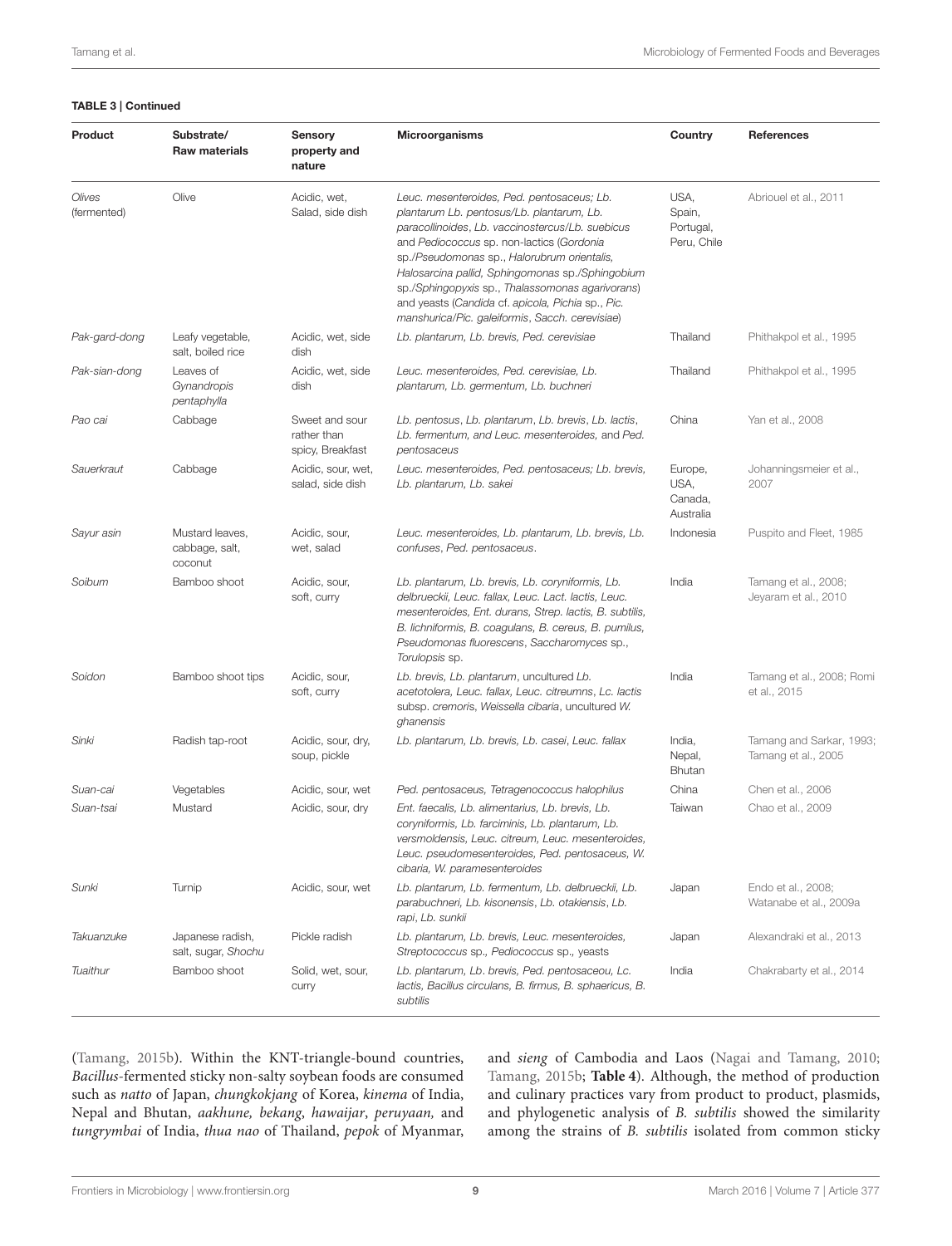#### <span id="page-9-0"></span>TABLE 4 | Microorganisms isolated from some common and uncommon fermented legume (soybeans and non-soybean) products of the world.

| Product                                           | Substrate/Raw<br>material        | <b>Sensory</b><br>features and<br>nature     | Microorganisms                                                                                                                                                                                                                                                                                                                                                                             | Country                | References                                     |
|---------------------------------------------------|----------------------------------|----------------------------------------------|--------------------------------------------------------------------------------------------------------------------------------------------------------------------------------------------------------------------------------------------------------------------------------------------------------------------------------------------------------------------------------------------|------------------------|------------------------------------------------|
| Bekang                                            | Soybean                          | Alkaline, sticky,<br>paste, curry            | B. subtilis, B. brevis, B. circulans, B. coagulans, B.<br>licheniformis, B. pumilus, B. sphaericus, and<br>Lysinibacillus fusiformis                                                                                                                                                                                                                                                       | India                  | Chettri and Tamang, 2015                       |
| Bhallae                                           | Black gram                       | Mild acidic, side<br>dish                    | B. subtilis, Candida curvata, C. famata, C.<br>membraneafaciens, C. variovaarai, Cryptococcus<br>humicoius, Deb. hansenii, Geotrichum candidum,<br>Hansenula anomala, H. polymorpha, Kl. marxianus,<br>Lb. fermentum, Leuc. mesenteroides, Ped.<br>membranaefaciens, Rhiz. marina, Sacch. cerevisiae,<br>Ent. faecalis, Trichosporon beigelii, Trichosporon<br>pullulans, Wingea robertsii | India                  | Rani and Soni, 2007                            |
| Bikalga                                           | Roselle (Hibiscus<br>sabdariffa) | Condiment                                    | B. subtilis, B. licheniformis, B. megaterium, B.<br>pumilus                                                                                                                                                                                                                                                                                                                                | <b>Burkina</b><br>Faso | Ouoba et al., 2008                             |
| Chungkokjang<br>(or jeonkukjang,<br>cheonggukjang | Soybean                          | Alkaline, sticky,<br>soup                    | B. subtilis, B. amyloliquefaciens, B. licheniformis, B.<br>cereus, Pantoea agglomerans, Pantoega ananatis,<br>Enterococcus sp., Pseudomonas sp.,<br>Rhodococcus sp.                                                                                                                                                                                                                        | Korea                  | Hong et al., 2012; Nam<br>et al., 2012         |
| Dawadawa                                          | Locust bean                      | Alkaline, sticky                             | B. pumilus, B. licheniformis, B. subtilis, B. firmus, B.<br>atrophaeus, B. amyloliquefaciens, B. mojavensis,<br>Lysininbacillus sphaericus.                                                                                                                                                                                                                                                | Ghana,<br>Nigeria      | Amoa-Awua et al., 2006;<br>Meerak et al., 2008 |
| Dhokla                                            | Bengal gram                      | Mild acidic,<br>spongy,<br>steamed, snack    | Leuc. mesenteroides, Lb. fermenti, Ent. faecalis,<br>Tor. candida, Tor. pullulans                                                                                                                                                                                                                                                                                                          | India                  | Blandino et al., 2003                          |
| Douchi                                            | Soybean                          | Alkaline, paste                              | B. amyloliquefaciens, B. subtilis, Asp. oryzae                                                                                                                                                                                                                                                                                                                                             | China,<br>Taiwan       | Wang et al., 2006; Zhang<br>et al., 2007       |
| Doenjang                                          | Soybean                          | Alkaline, paste,<br>soup                     | B. subtilis, B. licheniformis, B. pumilis, Mu.<br>plumbeus, Asp. oryzae, Deb. hansenii, Leuc.<br>mesenteroides, Tor. halophilus, Ent. faecium,<br>Lactobacillus sp.                                                                                                                                                                                                                        | Korea                  | Kim et al., 2009; Nam<br>et al., 2011          |
| Furu                                              | Soybean curd                     | Mild acidic                                  | B. pumilus, B. megaterium, B. stearothermophilus,<br>B. firmus, Staph. hominis                                                                                                                                                                                                                                                                                                             | China                  | Sumino et al., 2003                            |
| Gochujang                                         | Soybean, red<br>pepper           | Hot-flavored<br>seasoning                    | B. velegensis, B. amyloliquefacious, B. subtilis, B.<br>liqueformis, spcecis of Oceanobacillus,<br>Zygosaccharomyses, Candida lactis, Zygorouxii,<br>Aspergillus, Penicillium, Rhizopus                                                                                                                                                                                                    | Korea                  | Shin et al., 2012                              |
| Hawaijar                                          | Soybean                          | Alkaline, sticky                             | B. subtilis, B. licheniformis, B. amyloliquefaciens, B.<br>cereus, Staph. aureus, Staph. sciuri, Alkaligenes<br>sp., Providencia rettgers, Proteus mirabilis                                                                                                                                                                                                                               | India                  | Jeyaram et al., 2008b;<br>Singh et al., 2014   |
| Iru                                               | Locust bean                      | Alkaline, sticky                             | B. subtilis, B. pumilus, B. licheniformis, B.<br>megaterium, B. fumus, B. atrophaeus, B.<br>amyloliquefaciens, B. mojavensis, Lysininbacillus<br>sphaericus, Staph. saprophyticus                                                                                                                                                                                                          | Nigeria,<br>Benin      | Meerak et al., 2008                            |
| Kanjang                                           | Soybean, meju,<br>salt, water    | Soya sauce                                   | Asp. oryzae, B. subtilis, B. pumillus, B. citreus,<br>Sarcina mazima, Sacch. rouxii                                                                                                                                                                                                                                                                                                        | Korea                  | Shin et al., 2012                              |
| Kawal                                             | Leaves of legume<br>(Cassia sp.) | Alkaline, strong<br>flavored, dried<br>balls | B. subilis, propionibacterium sp., Lb. plantarum,<br>Staph. sciuri, yeasts                                                                                                                                                                                                                                                                                                                 | Sudan                  | Dirar et al., 2006                             |
| Kecap                                             | Soybean, wheat                   | Liquid                                       | Rhiz. oligosporus, Rhiz. oryzae, Asp. oryzae, Ped.<br>halophilus, Staphylococcus sp., Candida sp.,<br>Debaromyces sp., Sterigmatomyces sp.                                                                                                                                                                                                                                                 | Indonesia              | Alexandraki et al., 2013                       |
| Ketjap                                            | Soybean (black)                  | Syrup                                        | Asp. oryzae, Asp. flavus, Rhiz. oligosporus, Rhiz.<br>arrhizus                                                                                                                                                                                                                                                                                                                             | Indonesia              | Alexandraki et al., 2013                       |
| Kinda                                             | Locust bean                      | Alkaline, sticky                             | B. pumilus, B. licheniformis, B. subtilis, B.<br>atrophaeus, B. amyloliquefaciens, B. mojavensis,<br>Lysininbacillus sphaericus                                                                                                                                                                                                                                                            | Sierra<br>Leone        | Meerak et al., 2008                            |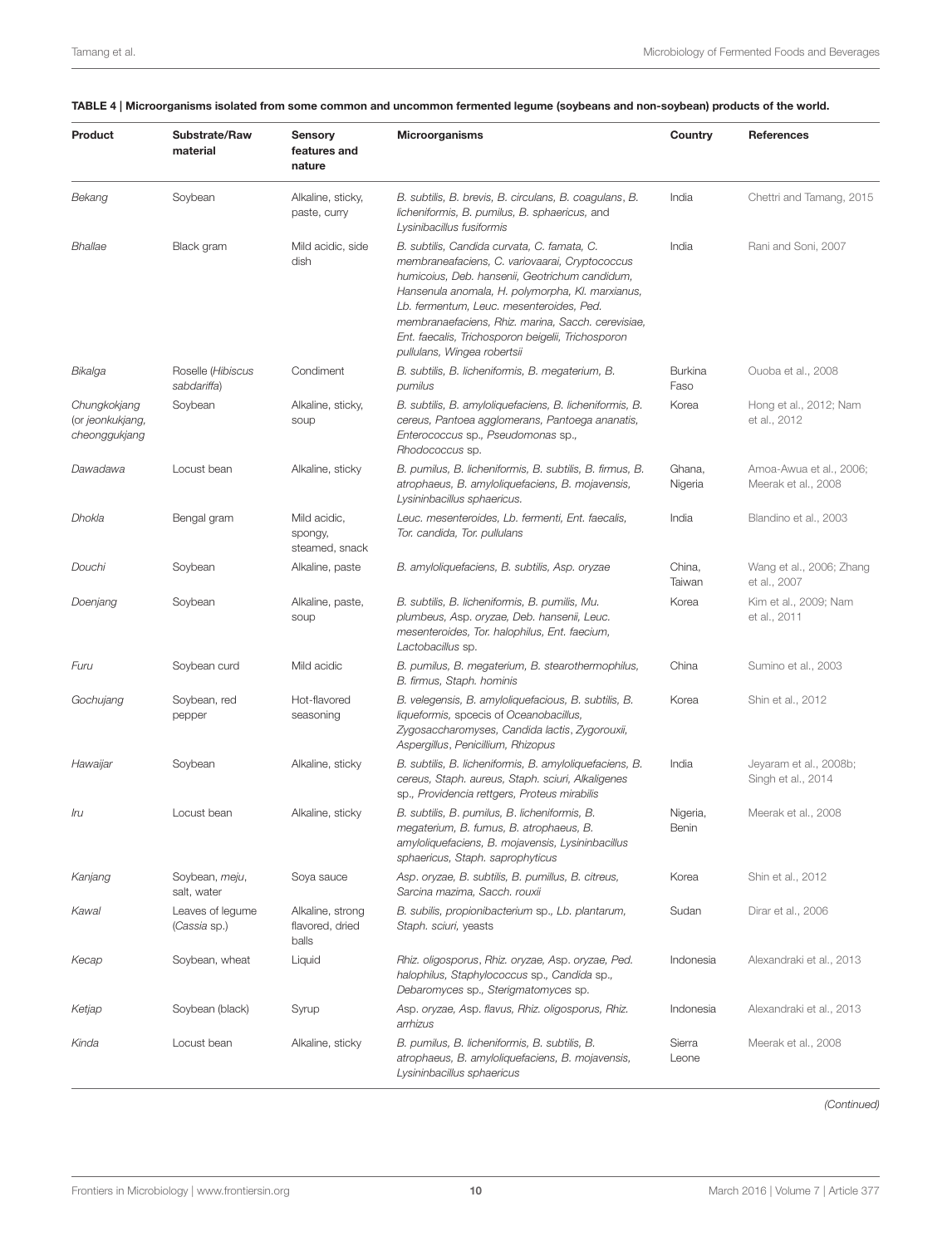#### TABLE 4 | Continued

| Product                                                              | Substrate/Raw<br>material                                    | Sensory<br>features and<br>nature                      | <b>Microorganisms</b>                                                                                                                                                                                                                                                                                                                                                                                                                                                                                                                                                                                                                                                                                                                                                                                                             | Country                                | References                              |
|----------------------------------------------------------------------|--------------------------------------------------------------|--------------------------------------------------------|-----------------------------------------------------------------------------------------------------------------------------------------------------------------------------------------------------------------------------------------------------------------------------------------------------------------------------------------------------------------------------------------------------------------------------------------------------------------------------------------------------------------------------------------------------------------------------------------------------------------------------------------------------------------------------------------------------------------------------------------------------------------------------------------------------------------------------------|----------------------------------------|-----------------------------------------|
| Kinema                                                               | Soybean                                                      | Alkaline, sticky;<br>curry                             | B. subtilis, B. licheniformis, B. cereus, B. circulans,<br>B. thuringiensis, B. sphaericus, Ent. faecium, Cand.<br>parapsilosis, Geotrichum candidum                                                                                                                                                                                                                                                                                                                                                                                                                                                                                                                                                                                                                                                                              | India,<br>Nepal,<br><b>Bhutan</b>      | Sarkar et al., 1994;<br>Tamang, 2003    |
| Maseura                                                              | Black gram                                                   | Dry, ball-like,<br>brittle,<br>condiment               | B. subtilis, B. mycoides, B. pumilus, B.<br>laterosporus, Ped. acidilactici, Ped. pentosaceous,<br>Ent. durans, Lb. fermentum, Lb. salivarius, Sacch.<br>cerevisiae, Pic. burtonii, Cand. castellii                                                                                                                                                                                                                                                                                                                                                                                                                                                                                                                                                                                                                               | Nepal,<br>India                        | Chettri and Tamang, 2008                |
| Meitauza                                                             | Soybean                                                      | Liquid                                                 | B. subtilis, Asp. oryzae, Rhiz. oligosporus, Mu.<br>meitauza, Actinomucor elegans                                                                                                                                                                                                                                                                                                                                                                                                                                                                                                                                                                                                                                                                                                                                                 | China,<br>Taiwan                       | Zhu et al., 2008                        |
| Meju                                                                 | Soybean                                                      | Alkaline, paste                                        | Asp. flavus, Asp. fumigatus, Asp. niger, Asp. oryzae,<br>Asp. retricus, Asp. spinosa, Asp. terreus, Asp.<br>wentii, Botrytis cineara, Mu. adundans, Mu.<br>circinelloides, Mu. griseocyanus, Mu. hiemalis, Mu.<br>jasseni, Mu. racemosus, Pen. citrinum, Pen.<br>griseopurpureum, Pen. griesotula, Pen.<br>kaupscinskii, Pen. lanosum, Pen. thomii, Pen.<br>turalense, Rhi. chinensis, Rhi. nigricans, Rhi. oryzae,<br>Rhi. Sotronifer; Candida edax, Can. incommenis,<br>Can. utilis Hansenula anomala, Han. capsulata,<br>Han. holstii, Rhodotorula flava, Rho. glutinis, Sacch.<br>exiguus, Sacch. cerevisiae, Sacch. kluyveri,<br>Zygosaccharomyces japonicus, Zyg. rouxii, B.<br>citreus, B. circulans, B. licheniformis, B.<br>megaterium, B. mesentricus, B. subtilis, B. pumilis,<br>Lactobacillus sp., Ped. acidilactici | Korea                                  | Choi et al., 1995                       |
| Miso                                                                 | Soybean                                                      | Alkaline, paste                                        | Ped. acidilactici, Leuc. paramesenteroides,<br>Micrococcus halobius, Ped. halophilus,<br>Streptococcus sp., Sacch. rouxii,<br>Zygosaccharomyces rouxii, Asp. oryzae                                                                                                                                                                                                                                                                                                                                                                                                                                                                                                                                                                                                                                                               | Japan                                  | Asahara et al., 2006;<br>Sugawara, 2010 |
| Natto                                                                | Soybean                                                      | Alkaline, sticky,<br>breakfast                         | B. subtilis (natto)                                                                                                                                                                                                                                                                                                                                                                                                                                                                                                                                                                                                                                                                                                                                                                                                               | Japan                                  | Nagai and Tamang, 2010                  |
| Oncom Hitam<br>(Black Oncom)<br>and Oncom<br>Merah (Orange<br>Oncom) | Peanut press cake,<br>tapioca, soybean<br>curd starter       | Fermented<br>peanut press<br>cake, roasted or<br>fried | Neurosporaintermedia, N. crassa, N. sitophila (from<br>red oncom), Rhi. oligosporus (from black oncom)                                                                                                                                                                                                                                                                                                                                                                                                                                                                                                                                                                                                                                                                                                                            | Indonesia                              | Ho, 1986                                |
| Ogiri / Ogili                                                        | Melon Seeds,<br>castor oil seeds,<br>pumpkin bean,<br>sesame |                                                        | B. subtilis, B. pumilus, B. licheniformis, B.<br>megaterium, B. rimus, Pediococcus sp., Staph.<br>saprophyticus, Lb. plantarum                                                                                                                                                                                                                                                                                                                                                                                                                                                                                                                                                                                                                                                                                                    | West, East<br>and<br>Central<br>Africa | Odunfa and Oyewole, 1997                |
| Okpehe                                                               | Seeds from<br>Prosopis africana                              | Alkaline, sticky                                       | B. subtilis, B. amyloliquefaciens, B. cereus, B.<br>licheniformis                                                                                                                                                                                                                                                                                                                                                                                                                                                                                                                                                                                                                                                                                                                                                                 | Nigeria                                | Oguntoyinbo et al., 2010                |
| Soumbala                                                             | Locust bean                                                  | Alkaline, sticky                                       | B. pumilus, B. atrophaeus, B. amyloliquefaciens, B.<br>mojavensis, Lysininbacillus sphaericus. B. subtilis,<br>B. thuringiensis, B. licheniformis, B. cereus, B.<br>badius, B. firmus, B. megaterium, B. mycoides, B.<br>sphaericus, Peanibacillus alvei, Peanibacillus larvae,<br>Brevibacillus laterosporus                                                                                                                                                                                                                                                                                                                                                                                                                                                                                                                     | <b>Burkina</b><br>Faso                 | Ouoba et al., 2004                      |
| Shoyu                                                                | Soybean                                                      | Alkaline, liquid,<br>seasoning                         | Asp. oryzae or Asp. sojae, Z. rouxii, C. versatilis                                                                                                                                                                                                                                                                                                                                                                                                                                                                                                                                                                                                                                                                                                                                                                               | Japan,<br>Korea,<br>China              | Sugawara, 2010                          |
| Sufu                                                                 | Soybean curd                                                 | Mild-acidic, soft                                      | Actinomucor elenans, Mu. silvatixus, Mu. corticolus,<br>Mu. hiemalis, Mu. praini, Mu. racemosus, Mu.<br>subtilissimus, Rhiz. chinensis                                                                                                                                                                                                                                                                                                                                                                                                                                                                                                                                                                                                                                                                                            | China,<br>Taiwan                       | Han et al., 2001; Chao<br>et al., 2008  |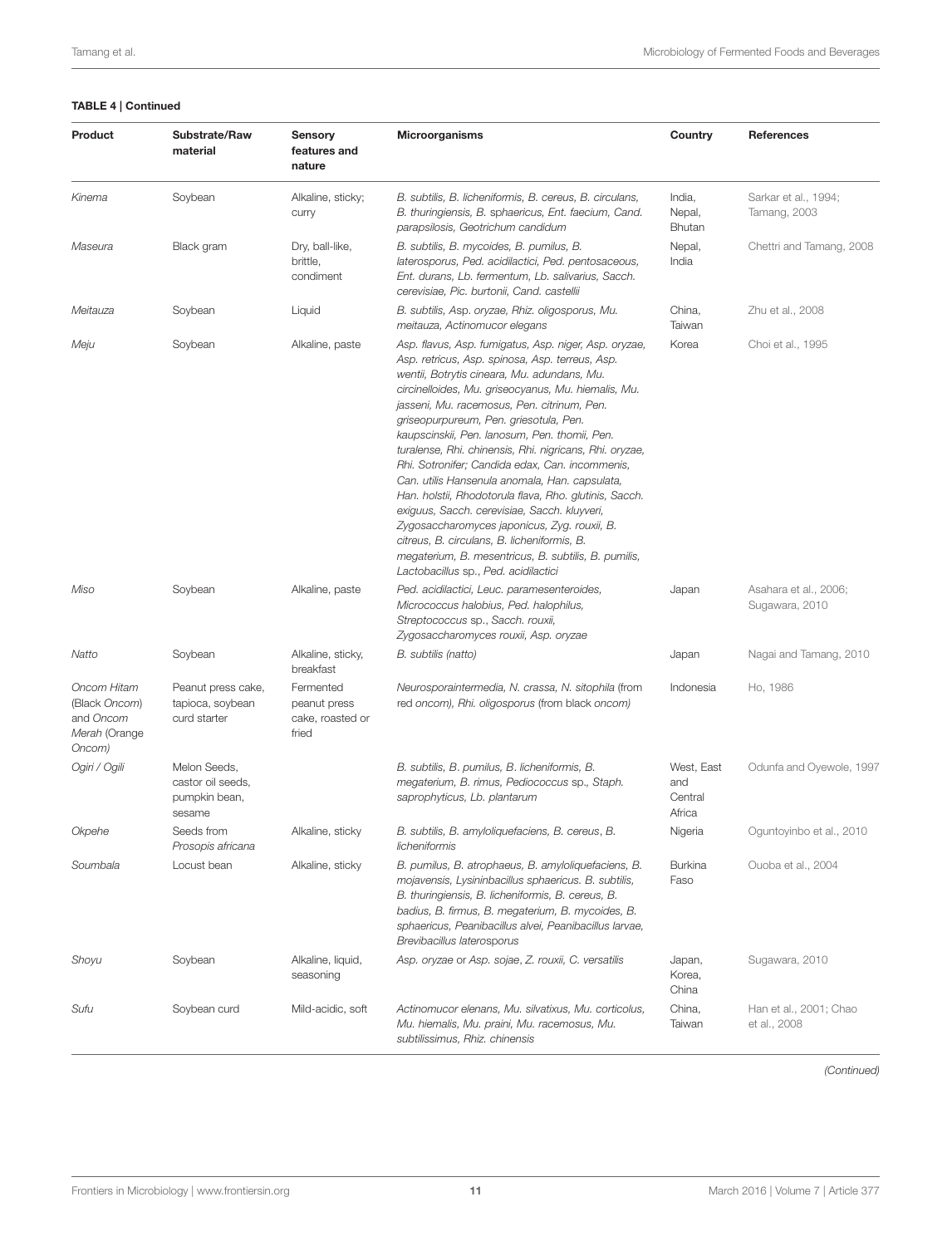#### TABLE 4 | Continued

| Product    | Substrate/Raw<br>material                         | Sensory<br>features and<br>nature             | <b>Microorganisms</b>                                                                                                                                                                                                                                                                                                                                                                                                                                                                                                                                          | Country                                                               | <b>References</b>                            |
|------------|---------------------------------------------------|-----------------------------------------------|----------------------------------------------------------------------------------------------------------------------------------------------------------------------------------------------------------------------------------------------------------------------------------------------------------------------------------------------------------------------------------------------------------------------------------------------------------------------------------------------------------------------------------------------------------------|-----------------------------------------------------------------------|----------------------------------------------|
| Tauco      | Soybean                                           | Alkaline, paste,<br>use as flavoring<br>agent | Rhiz. oryzae, Rhiz. ologosporus, Asp. oryzae,<br>Zygosaccharomyces soyae, Bacillus sp., Ent.<br>hermanniensis, Lb. agilis, Lb. brevis, Lb. buchneri,<br>Lb. crispatus, Lb. curvatus, Lb. delbrueckii, Lb.<br>farciminis, Lb. fermentum, Lb. pantheris, Lb.<br>salivarius, Lb. vaccinostercus, Lc. lactis,<br>Lactococcus sp., Leuc. camosum, Leuc. citreum,<br>Leuc. fallax, Leuc. lactis, Leuc. mesenteroides,<br>Leuc. pseudomesenteroides, Ped. acidilactici,<br>Strep. bovis, Strep. macedonicus, W. cibaria, W.<br>confusa, W. paramesenteroides, W. soli | Indonesia                                                             | Winarno et al., 1973                         |
| Tempe      | Soybean                                           | Alkaline, solid,<br>fried cake.<br>breakfast  | Rhiz. oligisporus, Rhiz. arrhizus, Rhiz. oryzae, Rhiz.<br>stolonifer, Asp. niger, Citrobacter freundii,<br>Enterobacter cloacae, K. pneumoniae, K.<br>pneumoniae subsp. ozaenae, Pseudomas<br>fluorescens as vitamin $B_{12}$ -producing bacteria, Lb.<br>fermentum, Lb. lactis, Lb. plantarum, Lb. reuteri                                                                                                                                                                                                                                                    | Indonesia<br>(Origin),<br>The<br>Netherlands,<br>Japan,<br><b>USA</b> | Feng et al., 2005;<br>Jennessen et al., 2008 |
| Thua nao   | Soybean                                           | Alkaline, paste,<br>dry, side dish            | B. subtilis, B. pumilus, Lactobacillus sp.                                                                                                                                                                                                                                                                                                                                                                                                                                                                                                                     | Thailand                                                              | Chunhachart et al., 2006                     |
| Tungrymbai | Soybean                                           | Alkaline, sticky,<br>curry, soup              | B. subtilis, B. licheniformis, B. pumilus                                                                                                                                                                                                                                                                                                                                                                                                                                                                                                                      | India                                                                 | Chettri and Tamang, 2015                     |
| Ugba       | African oil bean<br>(Pentaclethra<br>macrophylla) | Alkaline, flat,<br>glossy, brown in<br>color  | B. subtilis, B. pumilus, B. licheniformis, Staph.<br>saprophyticus                                                                                                                                                                                                                                                                                                                                                                                                                                                                                             | Nigeria                                                               | Ahaotu et al., 2013                          |
| Wari       | Black gram                                        | Ball-like, brittle,<br>side dish              | B. subtilis, Cand. curvata, Cand. famata, Cand.<br>krusei, Cand. parapsilosis, Cand. vartiovaarai,<br>Cryptococcus humicolus, Deb. hansenii, Deb.<br>tamarii, Geotrichum candidum, Hansenula anomala,<br>Kl. marxianus, Sacch. cerevisiae, Rhiz. lactosa, Ent.<br>faecalis, Wingea robetsii, Trichosporon beigelii                                                                                                                                                                                                                                             | India                                                                 | Rani and Soni, 2007                          |
| Yandou     | Soybean                                           | Alkaline, sticky,<br>salted, snack            | <b>B.</b> subtilis                                                                                                                                                                                                                                                                                                                                                                                                                                                                                                                                             | China                                                                 | Qin et al., 2013                             |

fermented soybean foods of Asia [\(Hara et al., 1986,](#page-20-24) [1995;](#page-20-25) Tamang et al., [2002;](#page-26-18) [Meerak et al., 2007\)](#page-22-11) suggesting the common stock of Bacillus. Mould-fermented soybean products are miso and shoyu of Japan, tempe of Indonesia, douchi and sufu of China, and doenjang of Korea [\(Sugawara, 2010\)](#page-25-31). Some common nonsoybean fermented legumes (e.g., locust beans) are bikalga, dawadawa, iru, okpehe, soumbala, and dugba of Africa (Ouoba et al., [2004,](#page-23-19) [2008,](#page-23-16) [2010;](#page-23-20) [Amoa-Awua et al., 2006;](#page-18-18) Azokpota et al., [2006;](#page-18-21) [Oguntoyinbo et al., 2007,](#page-23-3) [2010;](#page-23-18) [Meerak et al., 2008;](#page-22-9) [Parkouda et al., 2009;](#page-24-2) [Ahaotu et al., 2013\)](#page-18-20), fermented black-grams products such as dhokla, papad, and wari of India (Nagai and Tamang, [2010\)](#page-23-15), and *maseura* of India and Nepal (Chettri and Tamang, [2008\)](#page-19-26).

Species of Bacillus have been reported for several Asian fermented soybean foods [\(Sarkar et al., 2002;](#page-24-23) [Tamang et al., 2002;](#page-26-18) [Tamang, 2003;](#page-25-30) [Park et al., 2005;](#page-23-21) [Inatsu et al., 2006;](#page-21-23) [Choi et al.,](#page-19-29) [2007;](#page-19-29) [Kimura and Itoh, 2007;](#page-22-12) [Shon et al., 2007;](#page-25-32) [Jeyaram et al.,](#page-21-20) [2008b;](#page-21-20) [Dajanta et al., 2009;](#page-19-30) [Kwon et al., 2009;](#page-22-13) [Kubo et al., 2011;](#page-22-0) [Singh et al., 2014;](#page-25-29) [Wongputtisin et al., 2014;](#page-26-19) [Chettri and Tamang,](#page-19-25) [2015\)](#page-19-25). However, B. subtilis is the dominant functional bacterium in Asian fermented soybean foods [\(Sarkar and Tamang, 1994;](#page-24-24) [Tamang and Nikkuni, 1996;](#page-25-33) [Dajanta et al., 2011\)](#page-19-31). Japanese natto is the only Bacillus-fermented soybean food now produced by commercial monoculture starter B. natto, earlier isolated from naturally fermented natto by Sawamura [\(Sawamura, 1906\)](#page-24-25). Ent. Faecium, as a minor population group, is also present in kinema [\(Sarkar et al., 1994\)](#page-24-21), in okpehe [\(Oguntoyinbo et al., 2007\)](#page-23-3), and in chungkukjang [\(Yoon et al., 2008\)](#page-27-8).

### Fermented Root and Tuber Products

Cassava (Manihot esculenta) root is traditionally fermented into staple foods such as gari in Nigeria; fufu in Togo, Burkina Faso, Benin and Nigeria; agbelima in Ghana; chikawgue in Zaire; kivunde in Tanzania; kocho in Ethiopia; and foo foo in Nigeria, Benin, Togo, and Ghana, respectively [\(Franz et al.,](#page-20-0) [2014;](#page-20-0) **[Table 5](#page-12-0)**). The initial stage of cassava fermentation is dominated by Corynebacterium manihot [\(Oyewole et al., 2004\)](#page-23-22) with LAB succession (Lb. acidophilus, Lb. casei, Lb. fermentum, Lb. pentosus, Lb. plantarum, [Oguntoyinbo and Dodd, 2010\)](#page-23-23)**.** Cassava root is also traditionally fermented into sweet dessert known as tapé in Indonesia [\(Tamang, 2010b\)](#page-25-3).

### Fermented Meat Products

Fermented meat products are divided into two categories: those made from whole meat pieces or slices such as dried meat and jerky; and those made by chopping or comminuting the meat,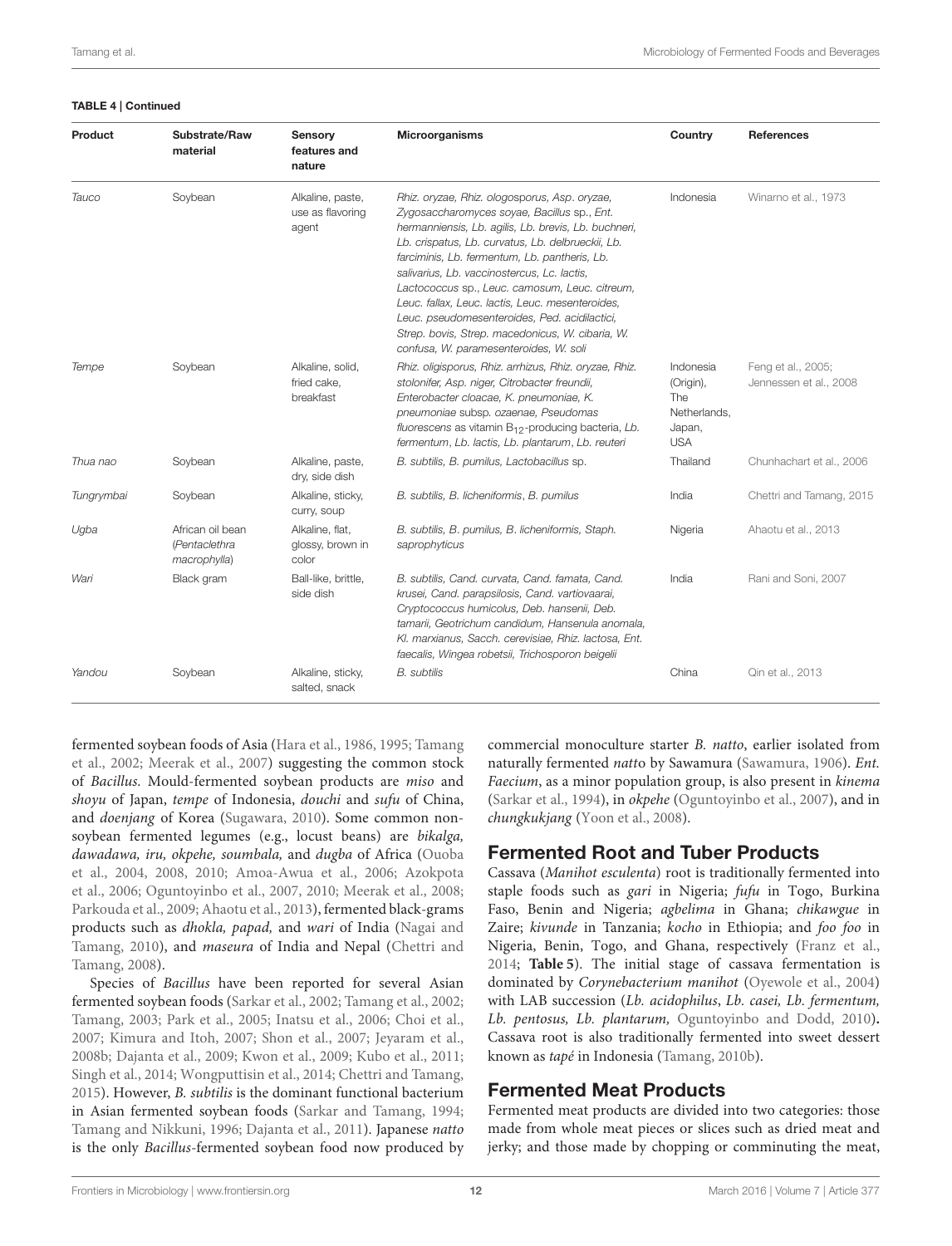| Product            | Substrate/raw<br>materials | Sensory<br>property and<br>nature | Microorganisms                                                                                                                                                                                                       | Country                    | <b>References</b>              |
|--------------------|----------------------------|-----------------------------------|----------------------------------------------------------------------------------------------------------------------------------------------------------------------------------------------------------------------|----------------------------|--------------------------------|
| Chikwangue         | Cassava                    | Solid state.<br>staple            | Species of Corynebacterium, Bacillus, Lactobacillus,<br>Micrococcus, Pseudomonas, Acinetobacter, Moraxella                                                                                                           | Central Africa.<br>Zaire   | Odunfa and Oyewole, 1997       |
| Cingwada           | Cassava                    | Solid state                       | Species of Corynebacterium, Bacillus., Lactobacillus,<br>Micrococcus                                                                                                                                                 | East and<br>Central Africa | Odunfa and Oyewole, 1997       |
| Fufu               | Cassava                    | Submerged,<br>staple              | Bacillus sp., Lb. plantarum, Leuc. mesenteroides, Lb.<br>cellobiosus, Lb. brevis; Lb. coprophilus, Lc. lactis;<br>Leuc. lactis, Lb. bulgaricus, Klebsiella sp.,<br>Leuconostoc sp., Corynebacterium sp., Candida sp. | West Africa                | Odunfa and Oyewole, 1997       |
| Gari               | Cassava                    | Solid state.<br>staple            | Corynebacterium mannihot, Geotrichum sp., Lb.<br>plantarium, Lb. buchnerri, Leuconsostoc sp.,<br>Streptococcus sp.                                                                                                   | West and<br>Central Africa | Oyewole et al., 2004           |
| Lafun<br>/Konkonte | Cassava                    | Submerged,<br>staple              | Bacillus sp., Klebsiella sp., Candida sp., Aspergillus<br>sp., Leuc. mesenteroides, Corynebacterium manihot,<br>Lb. plantarum, Micrococcus luteus, Geotrichum<br>candidum                                            | West Africa                | Odunfa and Ovewole, 1997       |
| Tapé               | Cassava                    | Sweet dessert                     | Streptococcus sp., Rhizopus sp.,<br>Saccharomycopsisfibuligera                                                                                                                                                       | Indonesia                  | Suprianto Ohba et al.,<br>1989 |
| Tapai Ubi          | Cassava, Ragi              | Sweet dessert                     | Saccharomycopsis fibuligera, Amylomyces rouxii, Mu.<br>circinelloides, Mu. javanicus, Hansenula spp, Rhi.<br>arrhizus, Rhi. oryzae, Rhi. chinensis                                                                   | Malaysia                   | Merican and Yeoh. 1989         |

<span id="page-12-0"></span>TABLE 5 | Microorganisms isolated from some fermented root crop products of the world.

usually called sausages [\(Adams, 2010\)](#page-18-22). Traditionally fermented meat products of many countries have been well-documented (**[Table 6](#page-13-0)**), such as fermented sausages [\(Lücke, 2015\)](#page-22-15) and salami [\(Toldra, 2007\)](#page-26-20) of Europe, jerky of America and Africa (Baruzzi et al., [2006\)](#page-18-23), nham of Thailand [\(Chokesajjawatee et al., 2009\)](#page-19-32), and nem chua of Vietnam [\(Nguyen et al., 2013b\)](#page-23-24). The main microbial groups involved in meat fermentation are LAB (Albano et al., [2009;](#page-18-24) [Cocolin et al., 2011;](#page-19-5) [Khanh et al., 2011;](#page-21-24) Nguyen et al., [2013b\)](#page-23-24), followed by coagulase-negative staphylococci, micrococci and Enterobacteriaceae [\(Cocolin et al., 2011;](#page-19-5) Marty et al., [2011\)](#page-22-16), and depending on the product, some species of yeasts [\(Encinas et al., 2000;](#page-20-26) [Tamang and Fleet, 2009\)](#page-25-10), and molds, which may play a role in meat ripening [\(Lücke, 2015\)](#page-22-15).

# Fermented Fish Products

Preservation of fish through fermentation, sun/smoke drying and salting (**[Table 7](#page-14-0)**) is traditionally practiced by people living nearby coastal regions, lakes, and rivers and is consumed as seasoning, condiments, and side dishes [\(Salampessy et al., 2010\)](#page-24-26). Several species of bacteria and yeasts have been reported from fermented and traditionally preserved fish products of the world [\(Kobayashi et al., 2000a,](#page-22-17)[b,](#page-22-18)[c;](#page-22-19) [Wu et al., 2000;](#page-27-9) [Thapa et al., 2004,](#page-26-21) [2006,](#page-26-22) [2007;](#page-26-23) [Saithong et al., 2010;](#page-24-27) [Hwanhlem et al., 2011;](#page-21-25) Romi et al., [2015\)](#page-24-18).

# Miscellaneous Fermented Products

Vinegar is one of the most popular condiments in the world and is prepared from sugar or ethanol containing substrates and hydrolyzed starchy materials by aerobic conversion to acetic acid [\(Solieri and Giudici, 2008\)](#page-25-35). Acetobacter aceti subsp. aceti, Acetobacter pasteurianus, Acetobacter polyxygenes, Acetobacter xylinum, Acetobacter malorum, Acetobacter pomorum

dominate during vinegar production [\(Haruta et al., 2006\)](#page-21-26), while yeast species such as Candida lactis-condensi, Candida stellata, Hanseniaspora valbyensis, Hanseniaspora osmophila, Saccharomycodes ludwigii, Sacch. cerevisiae, Zygosaccharomyces bailii, Zygosaccharomyces bisporus, Zygosaccharomyces lentus, Zygosaccharomyces mellis, Zygosaccharomyces Pseudorouxii, and Zygosaccharomyces Rouxii have also been reported (Sengun and Karabiyikli, [2011\)](#page-24-28).

Though normal black tea is consumed everywhere, some ethnic Asian communities enjoy special fermented teas such as *miang* of Thailand [\(Tanasupawat et al., 2007\)](#page-26-24) and puer tea, fuzhuan brick, and kombucha of China [\(Mo et al.,](#page-22-20) [2008\)](#page-22-20). Aspergillus niger is the predominant fungus in puer tea while Blastobotrys adeninivorans, Asp. glaucus, species of Penicillium, Rhizopus, and Saccharomyces and the bacterial species Actinoplanes and Streptomyces are isolated (Jeng et al., [2007;](#page-21-27) [Abe et al., 2008\)](#page-18-25). Brettanomyces bruxellensis, Candida stellata, Rhodotorula mucilaginosa, Saccharomyces spp., Schizosaccharomyces pombe, Torulaspora delbrueckii, Zygosaccharomyces bailii, Zygosaccharomyces bisporus, Zygosaccharomyces kombuchaensis, and Zygosaccharomyces microellipsoides are also isolated from kombucha (Kurtzman et al., [2001;](#page-22-21) [Teoh et al., 2004\)](#page-26-25). Major bacterial genera present in kombucha are Gluconacetobacter. However, [Marsh et al.](#page-22-22) [\(2014\)](#page-22-22) reported the predominance of Lactobacillus, Acetobacter, and Zygosaccharomyces. Lb. thailandensis, Lb. camelliae, Lb. plantarum, Lb. pentosus, Lb. vaccinostercus, Lb. pantheris, Lb. fermentum, Lb. suebicus, Ped. siamensis, Ent. casseliflavus and Ent. camelliae in the fermentation of miang production [\(Sukontasing et al., 2007;](#page-25-36) [Tanasupawat et al., 2007\)](#page-26-24). Species of Aspergillus, Penicillium, and Eurotium are major fungi for fermentation of fuzhuan brick tea [\(Mo et al., 2008\)](#page-22-20).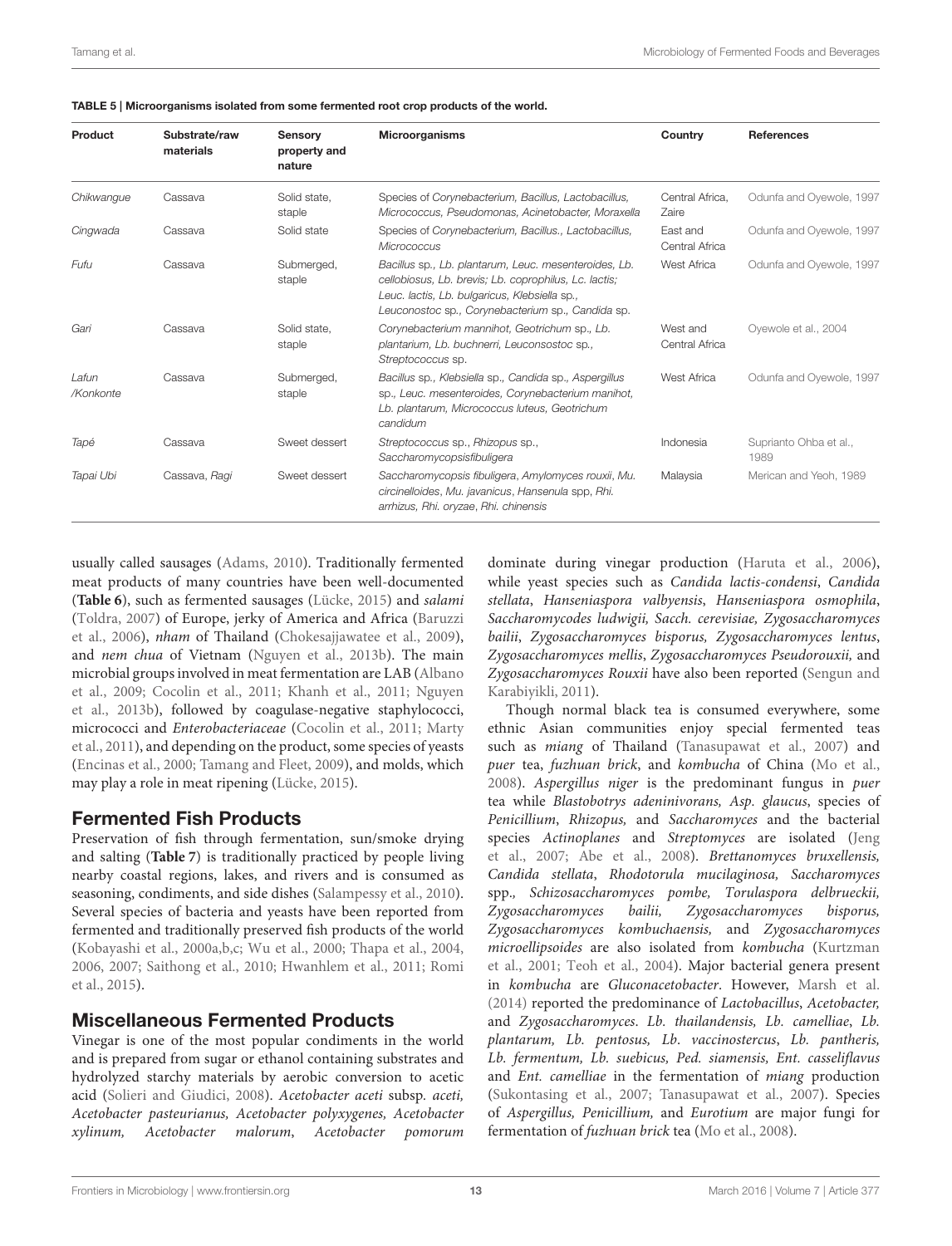| Product        | Substrate/Raw<br>materials                                        | <b>Sensory property</b><br>and nature         | <b>Microorganisms</b>                                                                                                                                                                                                                                                                                    | Country                       | <b>References</b>               |
|----------------|-------------------------------------------------------------------|-----------------------------------------------|----------------------------------------------------------------------------------------------------------------------------------------------------------------------------------------------------------------------------------------------------------------------------------------------------------|-------------------------------|---------------------------------|
| Alheira        | Pork or beef, bread<br>chopped fat, spices,<br>salt               | Dry/Semi-dry, sausage                         | Lb. plantarum, Lb. paraplantarum, Lb. brevis,<br>Lb. rhamnosus, Lb. sakei, Lb. zeae, Lb.<br>paracasei, Ent. faecalis, Ent. faecium, Leuc.<br>mesenteroides, Ped. pentosaceus, Ped.<br>acidilactici, W. cibaria, W. viridescens                                                                           | Portugal                      | Albano et al., 2009             |
| Androlla       | Pork, coarse chopped,<br>spices, salt                             | Dry, pork sausage                             | Lb. sake, Lb. curvatus, Lb. plantarum                                                                                                                                                                                                                                                                    | Spain                         | Garcia-Fontan et al.,<br>2007   |
| Arjia          | Large intestine of<br>chevon                                      | Sausage, curry                                | Ent. faecalis, Ent. faecium, Ent. hirae, Leuc.<br>citreum, Leuc. mesenteroides, Ped.<br>pentosaceus, Weissella cibaria                                                                                                                                                                                   | India, Nepal                  | Oki et al., 2011                |
| Chartayshya    | Chevon                                                            | Dried, smoked meat,<br>curry                  | Ent. faecalis, Ent. faecium, Ent. hirae, Leuc.<br>citreum, Leuc. mesenteroides, Ped.<br>pentosaceus, Weissella cibaria                                                                                                                                                                                   | India                         | Oki et al., 2012                |
| Chorizo        | Pork                                                              | Dry, coarse chopped,<br>spices, salt; sausage | Lb. sake, Lb. curvatus, Lb. plantarum                                                                                                                                                                                                                                                                    | Spain                         | Garcia-Fontan et al.,<br>2007   |
| Kargyong       | Yak, beef, pork,<br>crushed garlic, ginger,<br>salt               | Sausage like meat<br>product, curry           | Lb. sakei, Lb. divergens, Lb. carnis, Lb.<br>sanfranciscensis, Lb. curvatus, Leuc.<br>mesenteroides, Ent. faecium, B. subtilis, B.<br>mycoides, B. thuringiensis, Staph. aureus,<br>Micrococcus sp., Deb. hansenii, Pic. anomala                                                                         | India                         | Rai et al., 2010                |
| Nham (Musom)   | Pork meat, pork skin,<br>salt, rice, garlic                       | Fermented pork                                | Ped. cerevisiae, Lb. plantarum, Lb. brevis                                                                                                                                                                                                                                                               | Thailand                      | Chokesajjawatee<br>et al., 2009 |
| Nem-chua       | Pork, salt, cooked rice                                           | Fermented sausage                             | Lb. pentosus, Lb. plantarum, Lb. brevis, Lb.<br>paracasei, Lb. fermentum, Lb. acidipiscis, Lb.<br>farciminis, Lb. rossiae, Lb. fuchuensis, Lb.<br>namurensis, Lc. lactis, Leuc. citreum, Leuc.<br>fallax, Ped. acidilactici, Ped. pentosaceus, Ped.<br>stilesii, Weissella cibaria, W. paramesenteroides | Vietnam                       | Nguyen et al., 2011             |
| Pastirma       | Chopped beef meat<br>with lamb fat, heavily<br>seasoned           | Dry/semi-dry, sausage                         | Lb. plantarum, Lb. sake, Pediococcus,<br>Micrococcus, Staph. xylosus, Staph. carnosus                                                                                                                                                                                                                    | Turkey, Iraq                  | Aksu et al., 2005               |
| Peperoni       | Pork, beef                                                        | Dried meat, smoked,<br>sausage                | Species of LAB, Micrococcus spp.                                                                                                                                                                                                                                                                         | Europe, America,<br>Australia | Adams, 2010                     |
| Sai-krok-prieo | Pork, rice, garlic, salt                                          | Fermented sausage                             | Lb. plantarum, Lb. salivarius, Ped. pentosacuns                                                                                                                                                                                                                                                          | Thailand                      | Adams, 2010                     |
| Salchichon     | Pork or beef meat, fat,<br>NaCl, spices                           | Dry, sausage                                  | Species of LAB, Staph. spp., Micrococcus<br>spp., enterobacteriaceae, molds                                                                                                                                                                                                                              | Spain                         | Fernandez-Lopez<br>et al., 2008 |
| Salsiccia      | Chopped pork meat,<br>spices, NaCl                                | Dry/ semi-dry, sausage                        | Species of LAB, Staph. spp., Micrococcus<br>spp., enterobacteriaceae, yeast                                                                                                                                                                                                                              | Italy                         | Parente et al.,<br>2001a,b      |
| Soppressata    | Chopped lean pork<br>meat, NaCl and spices                        | Dry/ semi-dry, sausage                        | Species of LAB, Staph. spp., Micrococcus<br>spp., enterobacteriaceae, yeast                                                                                                                                                                                                                              | Italy                         | Parente et al., 1994            |
| Sucuk          | Chopped meat, pork or<br>beef, curing salts and<br>various spices | Dry, sausage                                  | Species of LAB, Staph. spp., Micrococcus<br>spp., enterobacteriaceae                                                                                                                                                                                                                                     | Turkey                        | Genccelep et al.,<br>2008       |
| Suka ko masu   | Goat, buffalo meat,<br>turmeric powder,<br>mustard oil, salt      | Dried or smoked meat,<br>curry                | Lb. carnis, Ent. faecium, Lb. plantarum, B.<br>subtilis, B. mycoides, B. thuringiensis, Staph.<br>aureus, Micrococcus sp., Debaromyces<br>hansenii, Pic. burtonii                                                                                                                                        | India                         | Rai et al., 2010                |
| Tocino         | Pork, salt, sugar,<br>potassium nitrate                           | Fermented cured pork                          | Ped. cerevisiae, Lb. brevis, Leuc.<br>mesenteroides                                                                                                                                                                                                                                                      | Philippines                   | Alexandraki et al.,<br>2013     |

#### <span id="page-13-0"></span>TABLE 6 | Microorganisms isolated from some common and uncommon fermented meat products of the world.

Nata or bacterial cellulose produced by Acetobacter xylinum is a delicacy of the Philippines, eaten as candy [\(Chinte-Sanchez,](#page-19-33) [2008;](#page-19-33) [Jagannath et al., 2010;](#page-21-28) [Adams, 2014\)](#page-18-27). Two types of nata are well-known: nata de piña, produced on the juice from pineapple trimmings, and nata de coco, produced on coconut water or coconut skim milk [\(Adams, 2014\)](#page-18-27). Bacterial cellulose has significant potential as a food ingredient in view of its high purity, in situ change of flavor and color, and having the ability to form various shapes and textures [\(Shi et al., 2014\)](#page-24-30).

Chocolate is a product of cocoa bean fermentation where Lb. fermentum and Acetobacter pasteurianus are reported as the predominating bacterial species [\(Lefeber et al., 2010;](#page-22-23) [Papalexandratou et al., 2011\)](#page-23-31). Diverse LAB species appear to be typically associated with the fermentation of cocoa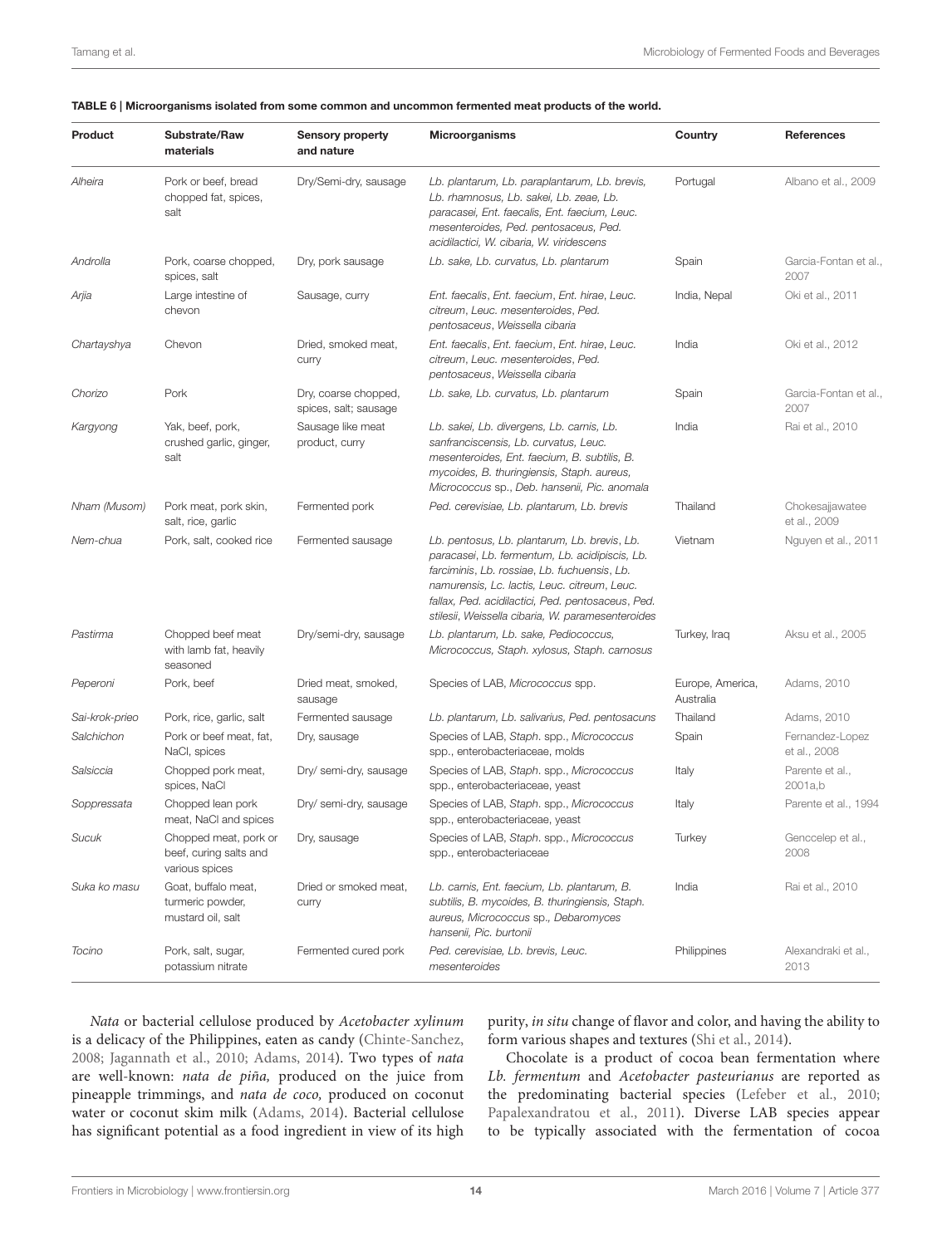| Product                                | Substrate/raw<br>materials                                                         | <b>Sensory property</b><br>and nature | <b>Microorganisms</b>                                                                                                                                                                                                                                                                                                                                                     | Country                | References                               |
|----------------------------------------|------------------------------------------------------------------------------------|---------------------------------------|---------------------------------------------------------------------------------------------------------------------------------------------------------------------------------------------------------------------------------------------------------------------------------------------------------------------------------------------------------------------------|------------------------|------------------------------------------|
| Balao-balao (Burong<br>Hipon Tagbilao) | Shrimp, rice, salt                                                                 | Fermented rice shrimp,<br>condiment   | Leuc. mesenteroides, Ped. cerevisiae, Lb.<br>plantarum, Lb. brevis, Ent. faecalis                                                                                                                                                                                                                                                                                         | Philippines            | Alexandraki et al.,<br>2013              |
| Belacan (Blacan)                       | Shrimp, salt                                                                       | Paste, condiment                      | Bacillus, Pediococcus, Lactobacillus,<br>Micrococcus, Sarcina, Clostridium,<br>Brevibacterium, Flavobacterium,<br>Corynebacteria                                                                                                                                                                                                                                          | Malaysia               | Salampessy et al.,<br>2010               |
| Bakasang                               | Fish, shrimp                                                                       | Paste, condiment                      | Pseudomonas, Enterobacter, Moraxella,<br>Micrococcus, Streptococcus, Lactobacillus,<br>Pseudomonas, Moraxella, Staphylococcus,<br>Pediococcus spp.                                                                                                                                                                                                                        | Indonesia              | Ijong and Ohta,<br>1996                  |
| <b>Burong Bangus</b>                   | Milkfish, rice, salt,<br>vinegar                                                   | Fermented milkfish,<br>sauce          | Leuc. mesenteroides, Lb. plantarum, W.<br>confusus                                                                                                                                                                                                                                                                                                                        | Philippines            | Dalmacio et al.,<br>2011                 |
| Burong Isda                            | Fish, rice, salt                                                                   | Fermented fish, sauce                 | Leuc. mesenteroides, Ped. cerevisiae, Lb.<br>plantarum, Strep. faecalis, Micrococcus sp.                                                                                                                                                                                                                                                                                  | Philippines            | Sakai et al., 1983                       |
| Budu                                   | Marine fishes, salt,<br>sugar                                                      | Muslim sauce, fish<br>sauce           | Ped. halophilus, Staph. aureus, Staph.<br>epidermidis, B. subtilis, B. laterosporus,<br>Proteus sp., Micrococcus sp., Sarcina sp.,<br>Corynebacterium sp.                                                                                                                                                                                                                 | Thailand,<br>Malayasia | Phithakpol et al.,<br>1995               |
| Gnuchi                                 | Fish (Schizothorax<br>richardsonii), salt,<br>turmeric powder                      | Eat as curry                          | Lb. plantarum, Lact. lactis, Leuc.<br>mesenteroides, Ent. faecium, Ent. faecalis,<br>Ped. pentosaceus, Cand. chiropterorum,<br>Cand. bombicola, Saccharomycopsis sp.                                                                                                                                                                                                      | India                  | Tamang et al.,<br>2012                   |
| Gulbi                                  | Shell-fish                                                                         | Salted and dried, side<br>dish        | Bacillus licheniformis, Staphylococcus sp.,<br>Aspergillus sp., Candida sp.                                                                                                                                                                                                                                                                                               | Korea                  | Kim et al., 1993                         |
| Hentak                                 | Finger sized fish<br>(Esomus danricus)                                             | Condiment                             | Lact. lactis, Lb. plantarum, Lb. fructosus, Lb.<br>amylophilus, Lb. coryniformis, Ent. faecium, B.<br>subtilis, B. pumilus, Micrococcus sp., Candida<br>sp., Saccharomycopsis sp.                                                                                                                                                                                         | India                  | Thapa et al., 2004                       |
| Hoi-malaeng pu-dong                    | Mussel (Mytilus<br>smaragdinus), salt                                              | Fermented mussel                      | Ped. halophilus, Staph. aureus, Staph.<br>epidermidis                                                                                                                                                                                                                                                                                                                     | Thailand               | Phithakpol et al.,<br>1995               |
| Ika-Shiokara                           | Squid, salt                                                                        | Fermented squid                       | Micrococcus sp., Staphylococcus sp.,<br>Debaryomyces sp.                                                                                                                                                                                                                                                                                                                  | Japan                  | Alexandraki et al.,<br>2013              |
| Jeotkal                                | Fish                                                                               | High-salt fermented,<br>staple        | LAB, halophilicFirmicutes including<br>Staphylococcus, Salimicrobium, and<br>Alkalibacillus. Also Halanaerobium and<br>halophilic archaea.                                                                                                                                                                                                                                | Korea                  | Guan et al., 2011;<br>Jung et al., 2013b |
| Karati, Bordia, Lashim                 | Fish (Gudushia chapra,<br>Pseudeutropius<br>atherinoides, Cirrhinus<br>reba), salt | Dried, salted, side dish              | Lact. lactis, Leuc. mesenteroides, Lb.<br>plantarum, B. subtilis, B. pumilus, Candida sp.                                                                                                                                                                                                                                                                                 | India                  | Thapa et al., 2007                       |
| Kusaya                                 | Horse mackerel, salt                                                               | Fermented dried fish                  | Corynebacterium kusaya, Spirillum sp., C.<br>bifermentans, Penicillium sp.                                                                                                                                                                                                                                                                                                | Japan                  | Alexandraki et al<br>2013                |
| Myulchijeot                            | Small sardine, salt                                                                | Fermented sardine                     | Ped. cerevisiae, Staphylococcus sp., Bacillus<br>sp., Micrococcus sp.                                                                                                                                                                                                                                                                                                     | Korea                  | Alexandraki et al.,<br>2013              |
| Narezushi                              | Sea water fish, cooked<br>millet, salt                                             | Fermented fish-rice                   | Leuc. mesenteroides, Lb. plantarum                                                                                                                                                                                                                                                                                                                                        | Japan                  | Alexandraki et al.,<br>2013              |
| Nam pla (Nampla-dee,<br>Nampla-sod)    | Solephorus sp.,<br>Ristelliger sp. Cirrhinus<br>sp., water, salt                   | Fish sauce                            | Species of Micrococcus., Pediococcus,<br>Staphylococcus., Streptococcus., Sarcina.,<br>Bacillus., Lactobacillus, Corynebacterium,<br>Pseudomonas, Halococcus, Halobacterium                                                                                                                                                                                               | Thailand               | Saisithi, 1987                           |
| Ngari                                  | Fish (Puntius sophore),<br>salt                                                    | Fermented fish                        | Lact. lactis, Lb. plantarum, Lb. pobuzihii, Lb.<br>fructosus, Lb. amylophilus, Lb. coryniformis,<br>Ent. faecium, B. subtilis, B. pumilus, B indicu, s<br>Micrococcus sp., Staphy. cohnii subsp. cohnii,<br>Staphy. carnosus, Tetragenococcus halophilus<br>subsp. flandriensis, Clostridium irregular,<br>Azorhizobium caulinodans, Candida sp.,<br>Saccharomycopsis sp. | India                  | Thapa et al., 2004;<br>Devi et al., 2015 |

#### <span id="page-14-0"></span>TABLE 7 | Microorganisms isolated from some common and uncommon fermented fish products of the world.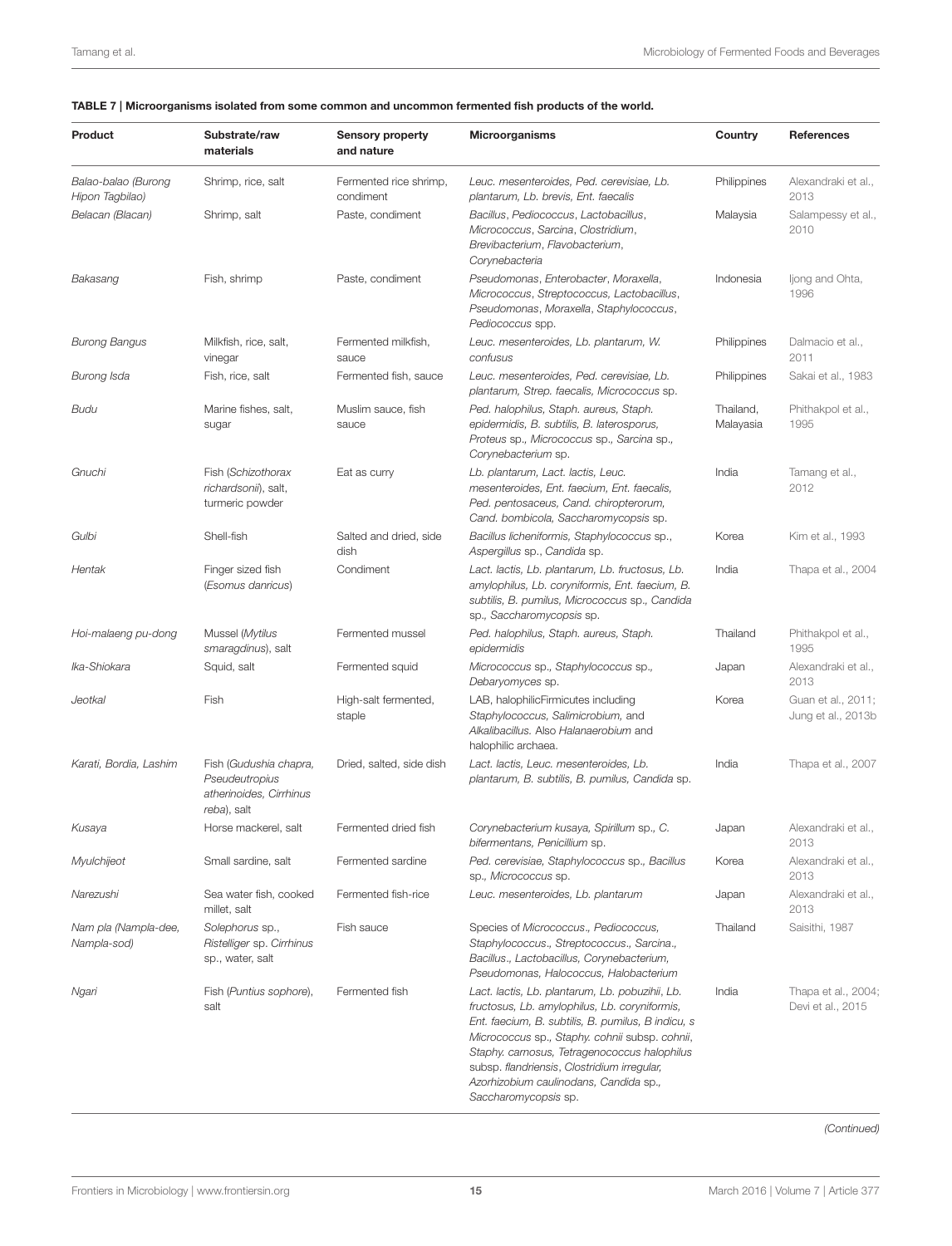#### TABLE 7 | Continued

| <b>Product</b>         | Substrate/raw<br>materials                                              | <b>Sensory property</b><br>and nature                                            | Microorganisms                                                                                                                                                                                                                                      | Country                   | <b>References</b>                              |
|------------------------|-------------------------------------------------------------------------|----------------------------------------------------------------------------------|-----------------------------------------------------------------------------------------------------------------------------------------------------------------------------------------------------------------------------------------------------|---------------------------|------------------------------------------------|
| Nuoc mam               | Marne fish                                                              | Fish sauce, condiment                                                            | Bacillus sp., Pseudomonas sp., Micrococcus<br>sp., Staphylococcus sp., Halococcus sp.,<br>Halobacterium salinarium, H. cutirubrum                                                                                                                   | Vietnam                   | Lopetcharat et al.,<br>2001                    |
| Patis                  | Stolephorus sp.,<br>Clupea sp., Decapterus<br>sp., Leionathus sp., salt | Fish sauce                                                                       | Ped. halophilus, Micrococcus sp.,<br>Halobacterium sp., Halococcus sp., Bacillus<br>sp.                                                                                                                                                             | Philippines,<br>Indonesia | Steinkraus, 1996                               |
| Pla-paeng-daeng        | Marine fish, red molds<br>rice (Ang-kak), salt                          | Red fermented fish                                                               | Pediococcus sp., Ped. halophilus, Staph.<br>aureus, Staph. epidermidis,                                                                                                                                                                             | Thailand                  | Phithakpol et al.,<br>1995                     |
| Pla-som (Pla-khao-sug) | Marine fish, salt, boiled<br>rice, garlic                               | Fermented fish,<br>condiment                                                     | Ped. cerevisiae, Lb. brevis, Staphylococcus<br>sp., Bacillus sp.                                                                                                                                                                                    | Thailand                  | Saithong et al.,<br>2010                       |
| Saeoo Jeot (Jeotkal)   | Shrimp (Acetes<br>chinensis), salt                                      | Fermented shrimp                                                                 | Halobacterium sp., Pediococcus sp.                                                                                                                                                                                                                  | Korea                     | Guan et al., 2011                              |
| Shidal                 | Puntis                                                                  | Semi-fermented,<br>unsalted product; 4-6<br>months fermentation;<br>curry/pickle | Staphy. aureus, Micrococcus spp., Bacillus<br>spp., $E$ . coli)                                                                                                                                                                                     | India,<br>Bangladesh      | Muzaddadi, 2015                                |
| Shottsuru              | Anchovy, opossum<br>shrimp, salt                                        | Fish sauce, condiment                                                            | Halobacterium sp., Aerococcus viridians (Ped.<br>homari), halotolerant and halophilic yeasts                                                                                                                                                        | Japan                     | Itoh et al., 1993                              |
| Sidra                  | Fish (Punitus sarana)                                                   | Dried fish, curry                                                                | Lact. lactis, Lb. plantarum, Leuc.<br>mesenteroides, Ent. faecium, Ent. facalis, Ped.<br>pentosaceus, W. confusa, Cand.<br>chiropterorum, Cand. bombicola,<br>Saccharomycopsis sp.                                                                  | India                     | Thapa et al., 2006                             |
| Sikhae                 | Sea water fish, cooked<br>millet, salt                                  | Fermented fish-rice,<br>sauce                                                    | Leuc. mesenteroides, Lb. plantarum                                                                                                                                                                                                                  | Korea                     | Lee, 1993                                      |
| Suka ko maacha         | River fish (Schizothorax<br>richardsoni), salt,<br>turmeric powder      | Smoked, dried, curry                                                             | Lact. lactis, Lb. plantarum, Leuc.<br>mesenteroides, Ent. faecium, Ent. faecalis,<br>Ped. pentosaceus, Cand. chiropterorum,<br>Cand. bombicola, Saccharomycopsis sp.                                                                                | India                     | Thapa et al., 2006                             |
| Sukuti                 | Fish (Harpodon<br>nehereus)                                             | Pickle, soup and curry                                                           | Lact. lactis, Lb. plantarum, Leuc.<br>mesenteroides, Ent. faecium, Ent. faecalis,<br>Ped. pentosaceus, Cand. chiropterorum,<br>Cand. bombicola, Saccharomycopsis sp.                                                                                | India                     | Thapa et al., 2006                             |
| Surströmming           | Fish                                                                    | Fermented herrings                                                               | Haloanaerobium praevalens                                                                                                                                                                                                                           | Sweden                    | Kobayashi et al.,<br>2000a                     |
| Tungtap                | Fish                                                                    | Fermented fish, paste,<br>pickle                                                 | Lc. lactis subsp. cremoris, Lc. plantarumEnt.<br>faecium, Lb. fructosus, Lb. amylophilus, Lb.<br>corynifomis subsp. torquens, Lb. plantarum,<br>Lb. puhozi, B. subtilis, B. pumilus,<br>Micrococcus, yeasts-species of Candida,<br>Saccharomycopsis | India                     | Thapa et al., 2004;<br>Rapsang et al.,<br>2011 |

beans in Ghana, which include Lb. ghanensis [\(Nielsen et al.,](#page-23-33) [2007\)](#page-23-33), Weissella ghanensis [\(de Bruyne et al., 2008a\)](#page-19-36), Lb. cacaonum, and Lb. fabifermentans [\(de Bruyne et al., 2009\)](#page-19-37), and Weissella fabaria [\(de Bruyne et al., 2010\)](#page-19-12). Fructobacillus pseudoficulneus, Lb. plantarum, Acetobacter senegalensis, and the enterobacteria Tatumella ptyseos and Tatumella citrea are among the prevailing species during the initial phase of cocoa fermentations [\(Papalexandratou et al., 2011\)](#page-23-31). Yeasts involved during spontaneous cocoa fermentation are Hanseniaspora uvarum, Hanseniaspora quilliermundii, Issatchenkia orientalis (Candida krusei), Pichia membranifaciens, Sacch. Cerevisiae, and Kluyveromyces species for flavor development [\(Schillinger et al.,](#page-24-34) [2010\)](#page-24-34).

Pidan is a preserved egg prepared from alkali-treated fresh duck eggs and is consumed by the Chinese, and has a strong hydrogen sulfide and ammonia smell [\(Ganasen and Benjakul,](#page-20-31) [2010\)](#page-20-31). The main alkaline chemical reagent used for making pidan is sodium hydroxide, which is produced by the reaction of sodium carbonate, water, and calcium oxide of pickle or coating mud. B. cereus, B. macerans, Staph. cohnii, Staph. epidermidis, Staph. Haemolyticus, and Staph. warneri are predominant in pidan [\(Wang and Fung, 1996\)](#page-26-27).

#### Amylolytic Starters

Traditional way of culturing the essential microorganisms (consortia of filamentous molds, amylolytic, and alcoholproducing yeasts and LAB) with rice or wheat as the base in the form of dry, flattened or round balls, for production of alcoholic beverages is a remarkable discovery in the food history of Asian people, which is exclusively practiced in South-East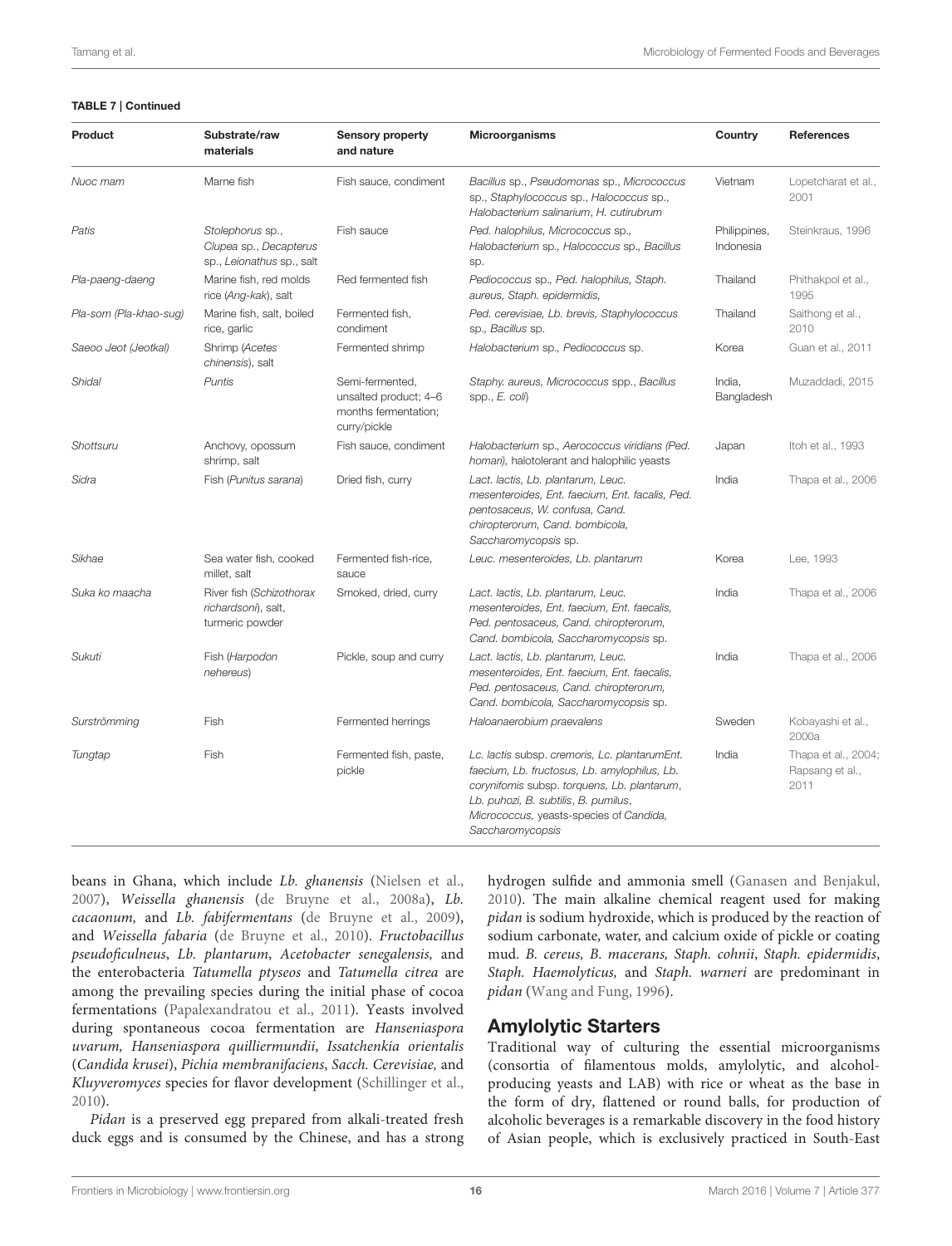Asia including the Himalayan regions of India, Nepal, Bhutan, and China (Tibet; [Hesseltine, 1983;](#page-21-2) [Tamang, 2010a\)](#page-25-37). Around 1–2% of previously prepared amylolytic starters are inoculated into the dough, and mixed cultures are allowed to develop for a short time, then dried, and used to make either alcohol or fermented foods from starchy materials [\(Tamang et al., 1996\)](#page-26-28). Asian amylolytic starters have different vernacular names such as marcha in India and Nepal; hamei, humao, phab in India; mana and manapu of Nepal; men in Vietnam; ragi in Indonesia; bubod in Philippines; chiu/chu in China and Taiwan; loogpang in Thailand; mae/dombae/buh/puh in Cambodia; and nuruk in Korea [\(Hesseltine and Kurtzman, 1990;](#page-21-32) [Nikkuni et al., 1996;](#page-23-34) [Sujaya et al., 2004;](#page-25-38) [Thanh et al., 2008;](#page-26-29) [Yamamoto and Matsumoto,](#page-27-10) [2011;](#page-27-10) [Tamang et al., 2012\)](#page-26-26).

Microbial profiles of amylolytic starters of India, Nepal, and Bhutan are filamentous molds like, Mucor circinelloides forma circinelloides, Mucor hiemalis, Rhi. chinensis, and Rhi. stolonifer variety lyococcus [\(Tamang et al., 1988\)](#page-25-39); yeasts like Sacch. cerevisiae, Sacch. bayanus, Saccharomycopsis (Sm.) fibuligera, Sm. capsularis, Pichia anomala, Pic. burtonii, and Candida glabrata; [\(Tamang and Sarkar, 1995;](#page-25-40) [Shrestha et al.,](#page-24-35) [2002;](#page-24-35) [Tsuyoshi et al., 2005;](#page-26-30) [Tamang et al., 2007;](#page-25-41) Jeyaram et al., [2008a,](#page-21-33) [2011;](#page-21-34) [Chakrabarty et al., 2014\)](#page-18-17); and species of LAB namely Ped. pentosaceus, Lb. bifermentans, and Lb. brevis [\(Hesseltine and Ray, 1988;](#page-21-35) [Tamang and Sarkar, 1995;](#page-25-40) [Tamang et al., 2007;](#page-25-41) [Chakrabarty et al., 2014\)](#page-18-17). A diversity of yeasts (Candida tropicalis, Clavispora lusitaniae, Pichia anomala, Pichia ranongensis, Saccharomycopsis fibuligera, Sacch. cerevisiae, Issatchenkia sp.); filamentous molds (Absidia corymbifera, Amylomyces rouxii, Botryobasidium subcoronatum, Rhizopus oryzae, Rhi. microsporus, Xeromyces bisporus); LAB (Ped. pentosaceus, Lb. plantarum, Lb. brevis, Weissella confusa, Weissella paramesenteroides); amylase-producing bacilli (Bacillus subtilis, B. circulans, B. amyloliquefaciens, B. sporothermodurans); and acetic acid bacteria (Acetobacter orientalis, A. pasteurianus) is present in men, a starter culture of Vietnam [\(Dung et al., 2006,](#page-20-32) [2007;](#page-20-33) [Thanh et al., 2008\)](#page-26-29).

A combination of Asp. oryzae and Asp. sojae is used in koji in Japan to produce alcoholic beverages including saké (Zhu and Trampe, [2013\)](#page-27-11). Koji (Chinese chu, shi, or qu) also produces amylases that convert starch to fermentable sugars, which are then used for the second stage yeast fermentation to make non-alcoholic fermented soybean miso and shoyu [\(Sugawara, 2010\)](#page-25-31). Asp. awamori, Asp. kawachii, Asp. oryzae, Asp. shirousamii, and Asp. sojae have been widely used as the starter in preparation of koji for production of miso, saké, shoyu, shochu [\(Suganuma et al.,](#page-25-42) [2007\)](#page-25-42).

#### Alcoholic Beverages

[Tamang \(2010c\)](#page-25-14) classified alcoholic beverages of the world into 10 types:

(1) Non-distilled and unfiltered alcoholic beverages produced by amylolytic starters e.g., kodo ko jaanr (fermented finger millets; [Thapa and Tamang, 2004\)](#page-26-31) and bhaati jaanr (fermented rice) of India and Nepal [\(Tamang and Thapa,](#page-26-32) [2006\)](#page-26-32), makgeolli (fermented rice) of Korea [\(Jung et al.,](#page-21-36) [2012\)](#page-21-36).

- (2) Non-distilled and filtered alcoholic beverages produced by amylolytic starters e.g., saké of Japan [\(Kotaka et al., 2008\)](#page-22-27).
- (3) Distilled alcoholic beverages produced by amylolytic starter e.g., shochu of Japan, and soju of Korea [\(Steinkraus, 1996\)](#page-25-7).
- (4) Alcoholic beverages produced by involvement of amylase in human saliva e.g., chicha of Peru [\(Vallejo et al., 2013\)](#page-26-33).
- (5) Alcoholic beverages produced by mono- (single-strain) fermentation e.g., beer [\(Kurtzman and Robnett, 2003\)](#page-22-28).
- (6) Alcoholic beverages produced from honey e.g., tej of Ethiopia [\(Bahiru et al., 2006\)](#page-18-28).
- (7) Alcoholic beverages produced from plant parts e.g., pulque of Mexico [\(Lappe-Oliveras et al., 2008\)](#page-22-29), toddy of India [\(Shamala and Sreekantiah, 1988\)](#page-24-36), and kanji of India [\(Kingston et al., 2010\)](#page-22-30).
- (8) Alcoholic beverages produced by malting (germination) e.g., sorghum ("Bantu") beer of South Africa (Kutyauripo et al., [2009\)](#page-22-31), pito of Nigeria, and Ghana [\(Kolawole et al.,](#page-22-32) [2013\)](#page-22-32), and tchoukoutou of Benin [\(Greppi et al., 2013a\)](#page-20-4).
- (9) Alcoholic beverages prepared from fruits without distillation e.g., wine, cider.
- (10) Distilled alcoholic beverages prepared from fruits and cereals e.g., whisky and brandy.

### Non-distilled Mild-Alcoholic Food Beverages Produced by Amylolytic **Starters**

The biological process of liquefaction and saccharification of cereal starch by filamentous molds and yeasts, supplemented by amylolytic starters, under solid-state fermentation is one of the two major stages of production of alcoholic beverages in Asia [\(Tamang, 2010c\)](#page-25-14). These alcoholic beverages are mostly considered as food beverage and eaten as staple food with high calorie in many parts of Asia, e.g., kodo ko jaanr of the Himalayan regions in India, Nepal, Bhutan, and China (Tibet) with 5% alcohol content [\(Thapa and Tamang, 2004\)](#page-26-31). Saccharifying activities are mostly shown by Rhizopus spp. and Sm. fibuligera whereas, liquefying activities are shown by Sm. fibuligera and Sacch. cerevisiae [\(Thapa and Tamang, 2006\)](#page-26-34). Rhizopus, Amylomyces, Torulopsis, and Hansenula are present in lao-chao, a popular ethnic fermented rice beverage of China [\(Wei and Jong, 1983\)](#page-26-35). During fermentation of Korean makgeolli (prepared from rice by amylolytic starter nuruk), the proportion of the Saccharomycetaceae family increases significantly and the major bacterial phylum of the samples shifts from γ-Proteobacteria to Firmicutes [\(Jung et al., 2012\)](#page-21-36).

## Non-Distilled and Filtered Alcoholic Beverages Produced by Amylolytic **Starters**

Alcoholic beverages produced by amylolytic starter (koji) are not distilled but the extract of fermented cereals is filtered into clarified high alcohol-content liquor, like in sake, which is a national drink of Japan containing 15–20% alcohol [\(Tamang,](#page-25-14) [2010c\)](#page-25-14). Improved strains of Asp. oryzae are used for saké production in industrial scale [\(Kotaka et al., 2008;](#page-22-27) [Hirasawa et al.,](#page-21-37) [2009\)](#page-21-37).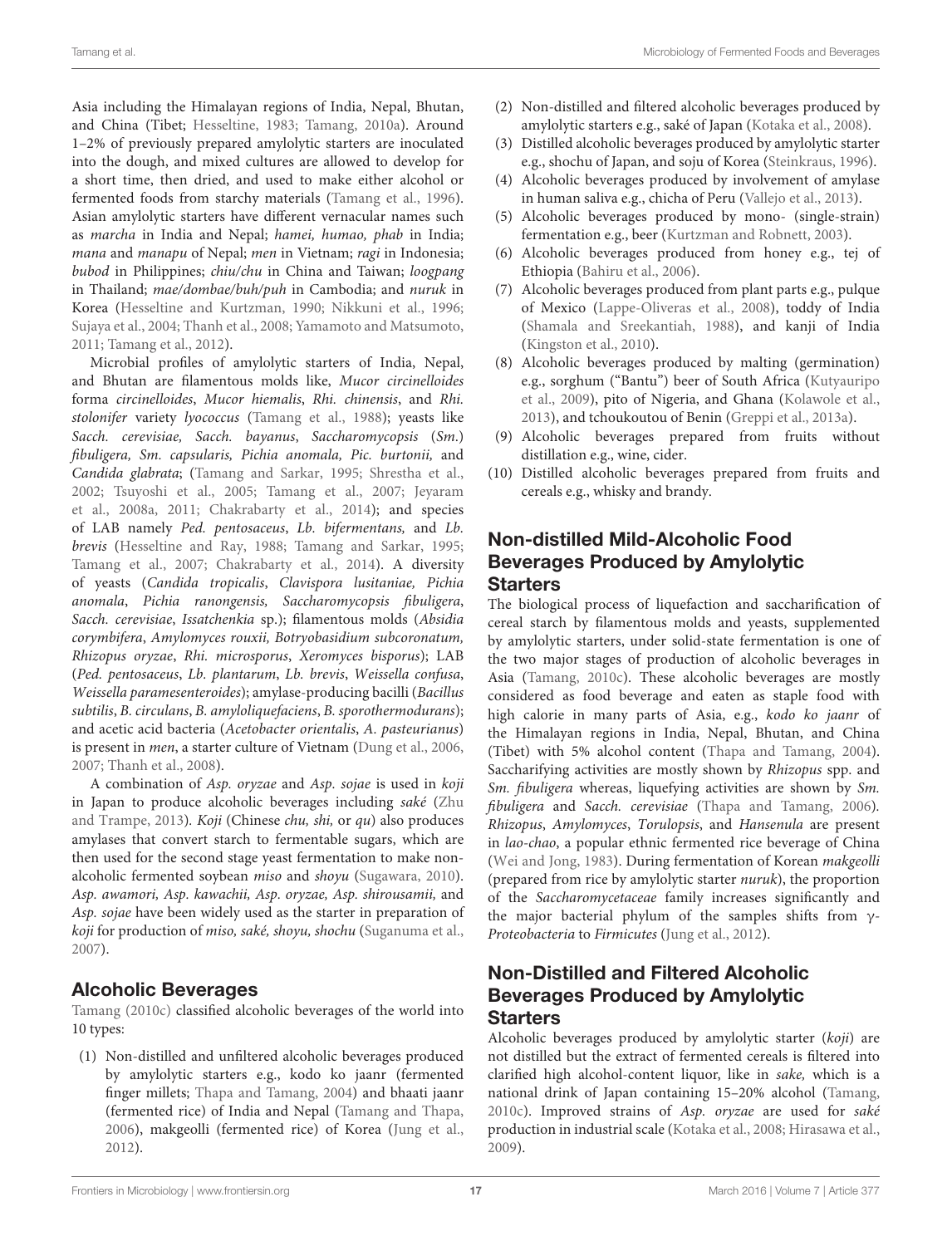# Distilled Alcoholic Beverages Produced by Amylolytic Starters

This category of alcoholic drinks is the clear distillate of high alcohol content prepared as drink from fermented cereal beverages by using amylolytic starters. Raksi is an ethnic alcoholic (22–27% v/v) drink of the Himalayas with aromatic characteristic, and distilled from the traditionally fermented cereal beverages [\(Kozaki et al., 2000\)](#page-22-33).

### Alcoholic Beverages Produced by Human Saliva

Chicha is a unique ethnic fermented alcoholic (2–12% v/v) beverage of Andes Indian race of South America mostly in Peru, prepared from maize by human salivation process [\(Hayashida,](#page-21-38) [2008\)](#page-21-38). Sacch. cerevisiae, Sacch. apiculata, Sacch. pastorianus, species of Lactobacillus and Acetobacter are present in chicha [\(Escobar et al., 1996\)](#page-20-34). Sacch. cerevisiae was isolated from chicha and identified using MALDI-TOF [\(Vallejo et al., 2013\)](#page-26-33). Species of Lactobacillus, Bacillus, Leuconostoc, Enterococcus, Streptomyces, Enterobacter, Acinetobacter, Escherichia, Cronobacter, Klebsiella, Bifidobacterium, and Propioniobacterium have been reported from chicha of Brazil [\(Puerari et al., 2015\)](#page-24-37).

# Alcoholic Beverages Produced from Honey

Some alcoholic beverages are produced from honey e.g., tej of Ethiopia. It is a yellow, sweet, effervescent and cloudy alcoholic (7–14% v/v) beverage [\(Steinkraus, 1996\)](#page-25-7). Sacch. cerevisiae, Kluyvermyces bulgaricus, Debaromyces phaffi, and Kl. veronae, and LAB species of Lactobacillus, Streptococcus, Leuconostoc, and Pediococcus are responsible for tej fermentation [\(Bahiru et al.,](#page-18-28) [2006\)](#page-18-28).

## Alcoholic Beverages Produced from Plant Parts

Pulque is one of the oldest alcoholic beverages prepared from juices of the cactus (Agave) plant of Mexico [\(Steinkraus, 2002\)](#page-25-4). Bacteria present during the fermentation of pulque were LAB (Lc. lactis subsp. lactis, Lb. acetotolerans, Lb. acidophilus, Lb. hilgardii, Lb. kefir, Lb. plantarum, Leuc. citreum, Leuc. kimchi, Leuc. mesenteroides, Leuc. pseudomesenteroides), the  $\gamma$ -Proteobacteria (Erwinia rhapontici, Enterobacter spp., and Acinetobacter radioresistens, several α-Proteobacteria), Zymomonas mobilis, Acetobacter malorum, A. pomorium, Microbacterium arborescens, Flavobacterium johnsoniae, Gluconobacter oxydans, and Hafnia alvei [\(Escalante et al., 2004,](#page-20-35) [2008\)](#page-20-36). Yeasts isolated from pulque are Saccharomyces (Sacch. bayanus, Sacch. cerevisiae, Sacch. paradoxus) and non-Saccharomyces (Candida spp., C. parapsilosis, Clavispora lusitaniae, Hanseniaspora uvarum, Kl. lactis, Kl. marxianus, Pichia membranifaciens, Pichia spp., Torulaspora delbrueckii; [Lappe-Oliveras et al., 2008\)](#page-22-29).

Depending on the region, traditional alcoholic drinks prepared from palm juice called "palm wine" are known by various names, e.g., toddy or tari in India, mu, bandji, ogogoro, nsafufuo, nsamba, mnazi, yongo, taberna, tua, or tubak in West Africa and South America [\(Ouoba et al., 2012\)](#page-23-35). Microorganisms that are responsible for toddy fermentation are Sacch. cerevisiae, Schizosaccharomyces pombe, Acetobacter aceti, A. rancens, A. suboxydans, Leuc. dextranicum (mesenteroides), Micrococcus sp., Pediococcus sp., Bacillus sp., and Sarcina sp. (Shamala and Sreekantiah, [1988\)](#page-24-36).

Kanji is an ethnic Indian strong-flavored mild alcoholic beverage prepared from beet-root and carrot by natural fermentation [\(Batra and Millner, 1974\)](#page-18-29). Hansenlu anomala, Candida guilliermondii, C. tropicalis, Geotrichium candidum, Leuc. mesenteroides, Pediococcus sp., Lb. paraplantarum, and Lb. pentosus are present in kanji [\(Batra and Millner, 1976;](#page-18-14) Kingston et al., [2010\)](#page-22-30).

# Alcoholic Beverages Produced by Malting or Germination

Bantu beer or sorghum beer of Bantu tribes of South Africa is an alcoholic beverage produced by malting or germination process [\(Taylor, 2003\)](#page-26-36). Malted beer is common in Africa with different names e.g., as bushera or muramba in Uganda, chibuku in Zimbabwe, dolo, burkutu, and pito in West Africa and ikigage in Rwanda [\(Myuanja et al., 2003;](#page-23-36) [Sawadogo-Lingani et al., 2007;](#page-24-38) [Lyumugabe et al., 2012\)](#page-22-34). Sorghum (Sorghum caffrorum or S. vulgare) is malted [\(Kutyauripo et al., 2009\)](#page-22-31), characterized by a two-stage (lactic followed by alcoholic) fermentation, with Lb. fermentum as the dominating LAB species (Sawadogo-Lingani et al., [2007\)](#page-24-38).

## Alcoholic Beverages Produced from Fruits without Distillation

The most common example of alcoholic beverages produced from fruits without distillation is wine, which is initiated by the growth of various species of Saccharomyces and non-Saccharomyces (so-called "wild") yeasts (e.g., Candida colliculosa, C. stellata, Hanseniaspora uvarum, Kloeckera apiculata, Kl. thermotolerans, Torulaspora delbrueckii, Metschnikowia pulcherrima; [Pretorius, 2000;](#page-24-39) [Moreira et al., 2005;](#page-22-35) [Sun et al., 2014;](#page-25-43) [Walker, 2014\)](#page-26-37). Candida sp. and Cladosporium sp. were isolated from fermenting white wine using mCOLD-PCR-DGGE, but had not been detected by conventional PCR [\(Takahashi et al., 2014\)](#page-25-44). Sacch. cerevisiae strains developed during wine fermentations play an active role in developing the characteristics of a wine [\(Capece et al., 2013\)](#page-18-30). Saccharomyces Genome Database (SGD; [www.yeastgenome.org\)](http://www.yeastgenome.org) provides free of charge access or links to comprehensive datasets comprising genomic, transcriptomic, proteomic and metabolomic information [\(Pretorius et al.,](#page-24-40) [2015\)](#page-24-40).

# **CONCLUSIONS**

Every community in the world has distinct food culture including fermented foods and alcoholic beverages, symbolizing the heritage and socio-cultural aspects of the ethnicity. The word "culture" denotes food habits of ethnicity; another meaning for the same word "culture" is a cluster of microbial cells or inoculum, an essential biota for fermentation, often used in the microbiology. The diversity of functional microorganisms ranges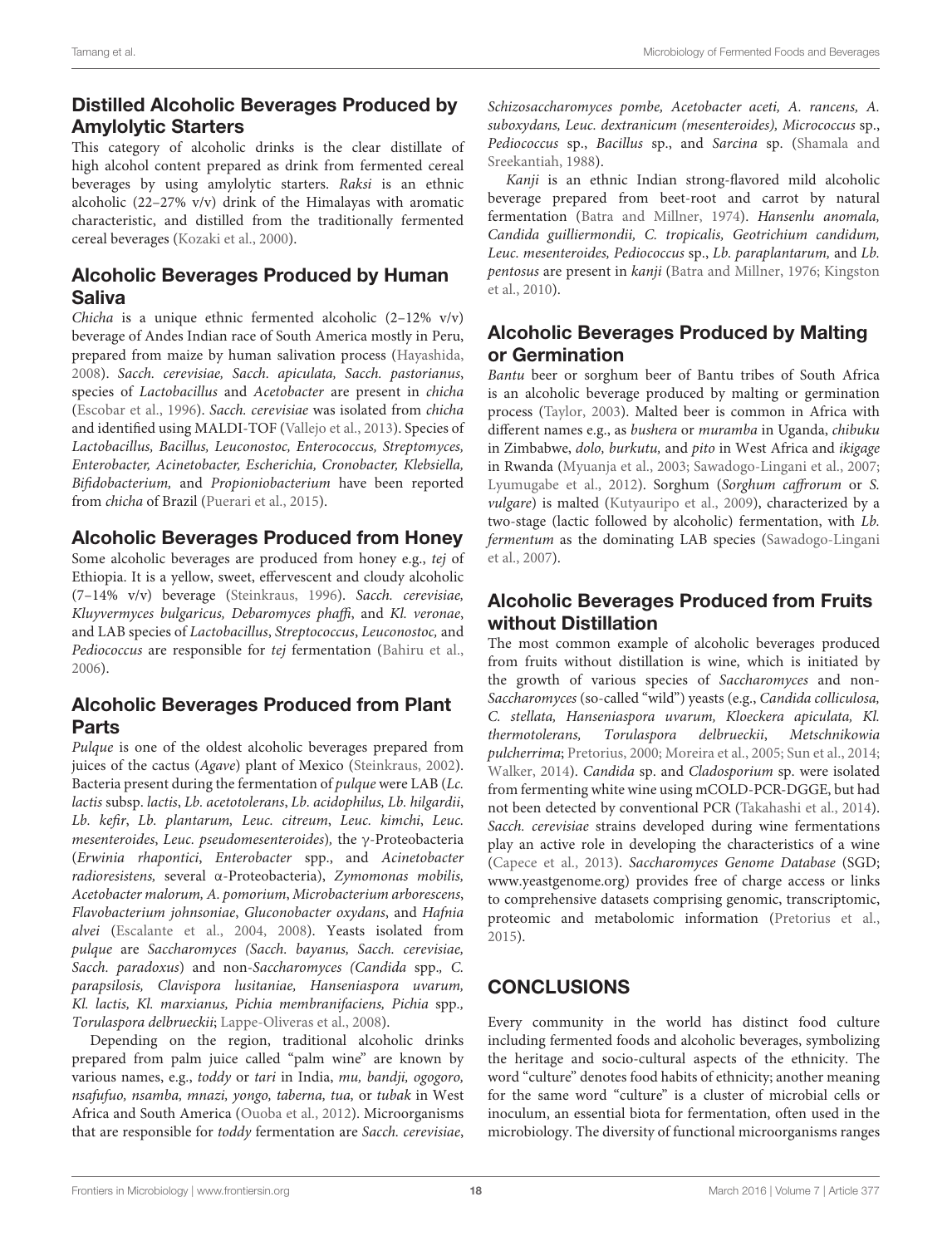from filamentous molds to enzyme-producing and alcoholproducing yeasts, and from Gram-positive to a few Gramnegative bacteria, while even Archaea has been ascribed roles in some fermented foods and alcoholic beverages. However, consumption of lesser known and uncommon ethnic fermented foods is declining due to the change in lifestyles that is shifting from cultural food habits to commercial foodstuffs and fast foods, drastically affecting traditional culinary practices, and also due

#### **REFERENCES**

- <span id="page-18-25"></span>Abe, M., Takaoka, N., Idemoto, Y., Takagi, C., Imai, T., and Nakasaki, K. (2008). Characteristic fungi observed in the fermentation process for Puer tea. Int. J. Food Microbiol. 124, 199–203. doi: 10.1016/j.ijfoodmicro.2008.03.008
- <span id="page-18-16"></span>Abriouel, H., Benomar, N., Lucas, R., and Gálvez, A. (2011). Culture-independent study of the diversity of microbial populations in brines during fermentation of naturally-fermented Aloreña green table olives. Int. J. Food Microbiol. 144, 487–496. doi: 10.1016/j.ijfoodmicro.2010.11.006
- <span id="page-18-15"></span>Abriouel, H., Omar, N. B., López, R. L., Martínez-Cañamero, M., Keleke, S., and Gálvez, A. (2006). Culture-independent analysis of the microbial composition of the African traditional fermented foods poto poto and dégué by using three different DNA extraction methods. Int. J. Food Microbiol. 111, 228–233. doi: 10.1016/j.ijfoodmicro.2006.06.006
- <span id="page-18-22"></span>Adams, M. R. (2010). "Fermented meat products," in Fermented Foods and Beverages of the World, eds J. P. Tamang, and K. Kailasapathy (New York, NY: CRC Press, Taylor and Francis Group), 309–322.
- <span id="page-18-27"></span>Adams, M. R. (2014). "Vinegar," in Encyclopaedia of Food Microbiology, 2nd Edn., eds C. Batt and M. A. Tortorello (Oxford: Elsevier Ltd.), 717–721.
- <span id="page-18-20"></span>Ahaotu, I., Anyogu, A., Njoku, O. H., Odu, N. N., Sutherland, J. P., and Ouoba, L. I. I. (2013). Molecular identification and safety of Bacillus species involved in the fermentation of African oil beans (Pentaclethra macrophylla Benth) for production of Ugba. Int. J. Food Microbiol. 162, 95–104.
- <span id="page-18-4"></span>Aidoo, K. E., and Nout, M. J. R. (2010). "Functional yeasts and molds in fermented foods and beverages," in Fermented Foods and Beverages of the World, eds J. P. Tamang and K. Kailasapathy (New York, NY: CRC Press, Taylor and Francis Group), 127–148. doi: 10.1201/ebk1420094954-c4
- <span id="page-18-7"></span>Akabanda, F., Owusu-Kwarteng, J., Tano-Debrah, K., Glover, R. L. K., Nielsen, and, D. S., and Jespersen, L. (2013). Taxonomic and molecular characterization of lactic acid bacteria and yeasts in nunu, a Ghanaian fermented milk product. Food Microbiol. 34, 277–283. doi: 10.1016/j.fm.2012.09.025
- <span id="page-18-26"></span>Aksu, M. I., Kaya, M., and Ockerman, H. W. (2005). Effect of modified atmosphere packaging and temperature on the shelf life of sliced Pastirma produced from frozen/thawed meat. J. Muscle Foods 16, 192–206. doi: 10.1111/j.1745- 4573.2005.08404.x
- <span id="page-18-24"></span>Albano, H., van-Reenen, C. A., Todorov, S. D., Cruz, D., Fraga, L., Hogg, T., et al. (2009). Phenotypic and genetic heterogeneity of lactic acid bacteria isolated from "Alheira", a traditional fermented sausage produced in Portugal. Meat Sci. 82, 389–398. doi: 10.1016/j.meatsci.2009.02.009
- <span id="page-18-5"></span>Alegría, A., González, R., Díaz, M., and Mayo, B. (2011). Assessment of microbial populations dynamics in a blue cheese by culturing and denaturing gradient gel electrophoresis. Curr. Microbiol. 62, 888–893. doi: 10.1007/s00284-010- 9799-7
- <span id="page-18-8"></span>Alexandraki, V., Tsakalidou, E., Papadimitriou, K., and Holzapfel, W. H. (2013). Status and Trends of the Conservation and Sustainable Use of Microorganisms in Food Processes. Commission on Genetic Resources for Food and Agriculture. FAO Background Study Paper No. 65.
- <span id="page-18-18"></span>Amoa-Awua, W. K., Terlabie, N. N., and Sakyi-Dawson, E. (2006). Screening of 42 Bacillus isolates for ability to ferment soybeans into dawadawa. Int. J. Food Microbiol. 106, 343–347. doi: 10.1016/j.ijfoodmicro.2005.08.016
- <span id="page-18-9"></span>Angelakis, E., Million, M., Henry, M., and Raoult, D. (2011). Rapid and accurate bacterial identification in probiotics and yoghurts by MALDI-TOF mass spectrometry. J. Food Sci. 76, M568–M572. doi: 10.1111/j.1750- 3841.2011.02369.x

to the climate change in some environments such as the Sahel region in Africa and the vast areas adjacent to the Gobi desert in Asia.

# AUTHOR CONTRIBUTIONS

JT: contributed 50% of review works. WH, contributed 25% of review. KW contributed 25% of review.

- <span id="page-18-19"></span>Asahara, N., Zhang, X. B., and Ohta, Y. (2006). Antimutagenicity and mutagenbinding activation of mutagenic pyrolyzates by microorganisms isolated from Japanese miso. J. Sci. Food Agric. 58, 395–401. doi: 10.1002/jsfa.2740580314
- <span id="page-18-2"></span>Axelsson, L., Rud, I., Naterstad, K., Blom, H., Renckens, B., Boekhorst, J., et al. (2012). Genome sequence of the naturally plasmid-free Lactobacillus plantarum strain NC8 (CCUG 61730). J. Bacteriol. 194, 2391–2392. doi: 10.1128/JB.00141-  $12$
- <span id="page-18-21"></span>Azokpota, P., Hounhouigan, D. J., and Nago, M. C. (2006). Microbiological and chemical changes during the fermentation of African locust bean (Parkia biglobosa) to produce afitin, iru, and sonru, three traditional condiments produced in Benin. Int. J. Food Microbiol. 107, 304–309. doi: 10.1016/j.ijfoodmicro.2005.10.026
- <span id="page-18-28"></span>Bahiru, B., Mehari, T., and Ashenafi, M. (2006). Yeast and lactic acid flora of tej, an indigenous Ethiopian honey wine: variations within and between production units. Food Microbiol. 23, 277–282. doi: 10.1016/j.fm.2005.05.007
- <span id="page-18-23"></span>Baruzzi, F., Matarante, A., Caputo, L., and Marea, M. (2006). Molecular and physiological characterization of natural microbial communities isolated from a traditional Southern Italian processed sausage. Meat Sci. 72, 261–269. doi: 10.1016/j.meatsci.2005.07.013
- <span id="page-18-29"></span>Batra, L. R., and Millner, P. D. (1974). Some Asian fermented foods and beverages and associated fungi. Mycologia 66, 942–950. doi: 10.2307/3758313
- <span id="page-18-14"></span>Batra, L. R., and Millner, P. D. (1976). Asian fermented foods and beverages. Developments in Indus. Microbiol. 17, 117–128.
- <span id="page-18-6"></span>Bernardeau, M., Guguen, M., and Vernoux, J. P. (2006). Beneficial lactobacilli in food and feed: long-term use, biodiversity and proposals for specific and realistic safety assessments. FEMS Microbiol. Rev. 30, 487–513. doi: 10.1111/j.1574-6976.2006.00020.x
- <span id="page-18-13"></span>Blandino, A., Al-Aseeri, M. E., Pandiella, S. S., Cantero, D., and Webb, C. (2003). Cereal-based fermented foods and beverages. Food Res. Int. 36, 527–543. doi: 10.1016/S0963-9969(03)00009-7
- <span id="page-18-3"></span>Bourdichon, F., Casaregola, S., Farrokh, C., Frisvad, J. C., Gerds, M. L., Hammes, W. P., et al. (2012). Food fermentations: microorganisms with technological beneficial use. Int. J. Food Microbiol. 154, 87–97. doi: 10.1016/j.ijfoodmicro.2011.12.030
- <span id="page-18-11"></span>Brandt, M. J. (2007). Sourdough products for convenient use in baking. Food Microbiol. 24, 161–164. doi: 10.1016/j.fm.2006.07.010
- <span id="page-18-10"></span>Briggiler-Marcó, M., Capr, M. L., Quiberoni, A., Vinderola, G., Reinheimer, J. A., and Hynes, E. (2007). Nonstarter Lactobacillus strains as adjunct cultures for cheese making: in vitro characterization and performance in two model cheese. J. Dairy Sci. 90, 4532–4542. doi: 10.3168/jds.2007-0180
- <span id="page-18-1"></span>Campbell-Platt, G. (1987). Fermented Foods of the World: A Dictionary and Guide. London: Butterworths.
- <span id="page-18-0"></span>Campbell-Platt, G. (1994). Fermented foods - a world perspective. Food Res. Int. 27, 253–257. doi: 10.1016/0963-9969(94)90093-0
- <span id="page-18-30"></span>Capece, A., Siesto, G., Poeta, C., Pietrafesa, R., and Romano, P. (2013). Indigenous yeast population from Georgian aged wines produced by traditional "Kakhetian" method. Food Microbiol. 36, 447–455. doi: 10.1016/j.fm.2013.07.008
- <span id="page-18-17"></span>Chakrabarty, J., Sharma, G. D., and Tamang, J. P. (2014). Traditional technology and product characterization of some lesser-known ethnic fermented foods and beverages of North Cachar Hills District of Assam. Indian J. Tradit. Knowl. 13, 706–715.
- <span id="page-18-12"></span>Chang, H. W., Kim, K. H., Nam, Y. D., Roh, S. W., Kim, M. S., Jeon, C. O., et al. (2008). Analysis of yeast and archaeal population dynamics in kimchi using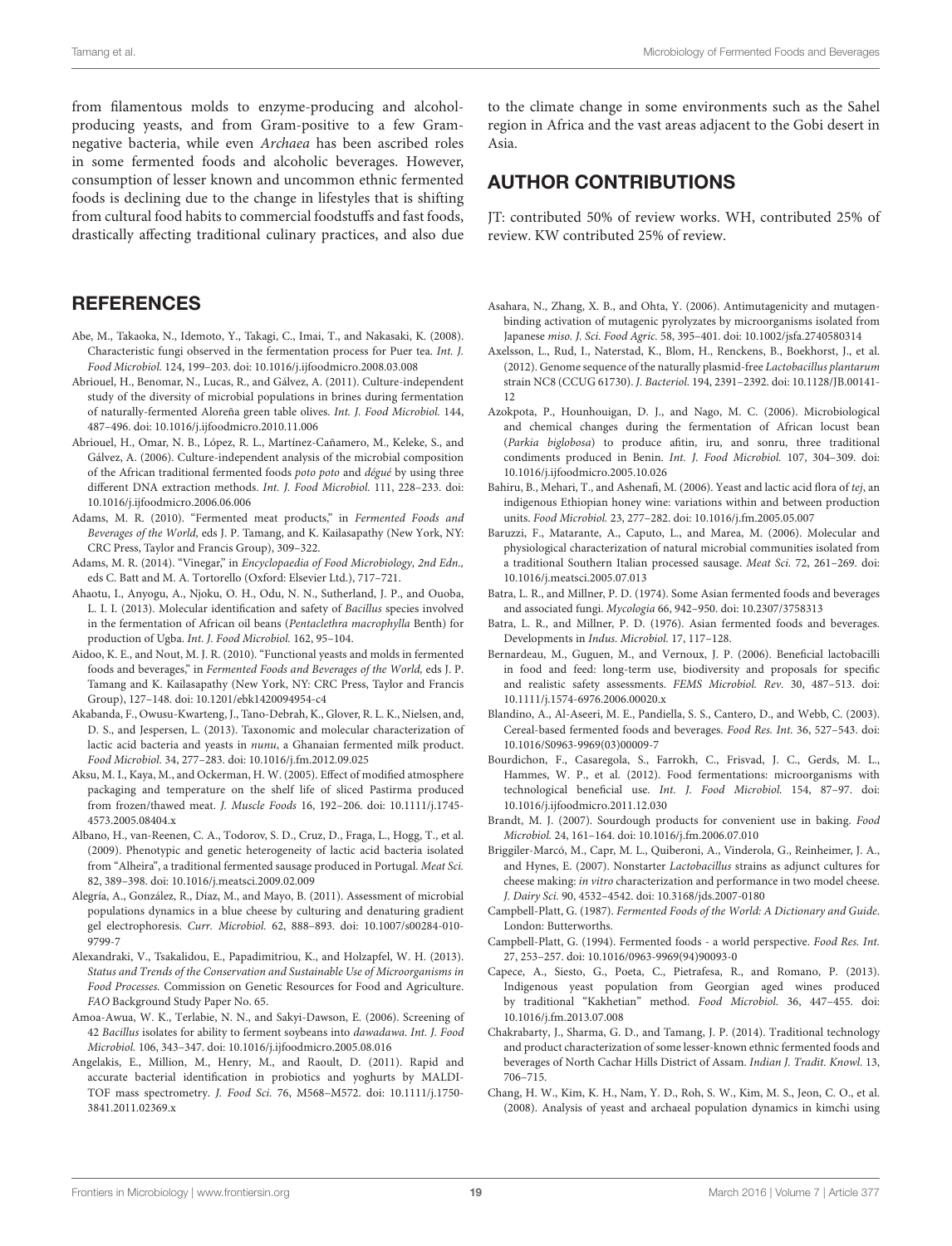denaturing gradient gel electrophoresis. Int. J. Food Microbiol. 126, 159–166. doi: 10.1016/j.ijfoodmicro.2008.05.013

- <span id="page-19-21"></span>Chao, S. H., Kudo, Y., Tsai, Y. C., and Watanabe, K. (2012). Lactobacillus futsaii sp. nov., isolated from traditional fermented mustard products of Taiwan, fu-tsai and suan-tsai. Int. J. Syst. Evol. Microbiol. 62, 489–494. doi: 10.1099/ijs.0.030619-0
- <span id="page-19-9"></span>Chao, S. H., Tomii, Y., Watanabe, K., and Tsai, Y. C. (2008). Diversity of lactic acid bacteria in fermented brines used to make stinky tofu. Int. J. Food Microbiol. 123, 134–141. doi: 10.1016/j.ijfoodmicro.2007.12.010
- <span id="page-19-20"></span>Chao, S. H., Wu, R. J., Watanabe, K., and Tsai, Y. C. (2009). Diversity of lactic acid bacteria in suan-tsai and fu-tsai, traditional fermented mustard products of Taiwan. Int. J. Food Microbiol. 135, 203–210. doi: 10.1016/j.ijfoodmicro.2009.07.032
- <span id="page-19-0"></span>Chaves-López, C., Serio, A., Grande-Tovar, C. D., Cuervo-Mulet, R., Delgado-Ospina, J., and Paparella, A. (2014). Traditional fermented foods and beverages from a microbiological and nutritional perspective: the Colombian heritage. Compr. Rev. Food Sci. Food Saf. 13, 1031–1048. doi: 10.1111/1541-4337.12098
- <span id="page-19-2"></span>Chen, B., Wu, Q., and Xu, Y. (2014). Filamentous fungal diversity and community structure associated with the solid state fermentation of Chinese Maotai-flavor liquor. Int. J. Food Microbiol. 179, 80–84. doi: 10.1016/j.ijfoodmicro.2014.03.011
- <span id="page-19-23"></span>Chen, Y. S., Wu, H. C., Liu, C. H., Chen, H. C., and Yanagida, F. (2010). Isolation and characterization of lactic acid bacteria from jiang-sun (fermented bamboo shoots), a traditional fermented food in Taiwan. J. Sci. Food Agric. 90, 1977–1982. doi: 10.1002/jsfa.4034
- <span id="page-19-22"></span>Chen, Y. S., Wu, H. C., Lo, H. Y., Lin, W. C., Hsu, W. H., Lin, C. W., et al. (2012). Isolation and characterisation of lactic acid bacteria from jiang-gua (fermented cucumbers), a traditional fermented food in Taiwan. J. Sci. Food Agric. 92, 2069–2075. doi: 10.1002/jsfa.5583
- <span id="page-19-24"></span>Chen, Y. S., Yanagida, F., and Hsu, J. S. (2006). Isolation and characterization of lactic acid bacteria from suan-tsai (fermented mustard), a traditional fermented food in Taiwan. J. Appl. Microbiol. 101, 125–130. doi: 10.1111/j.1365- 2672.2006.02900.x
- <span id="page-19-26"></span>Chettri, R., and Tamang, J. P. (2008). Microbiological evaluation of maseura, an ethnic fermented legume-based condiment of Sikkim. J. Hill Res. 21, 1–7.
- <span id="page-19-25"></span>Chettri, R., and Tamang, J. P. (2015). Bacillus species isolated from Tungrymbai and Bekang, naturally fermented soybean foods of India. Int. J. Food Microbiol. 197, 72–76. doi: 10.1016/j.ijfoodmicro.2014.12.021
- <span id="page-19-33"></span>Chinte-Sanchez, P. (2008). Philippine Fermented Foods: Principles and Technology. Quezon: The University of the Philippines Press.
- <span id="page-19-27"></span>Choi, S. H., Lee, M. H., Lee, S. K., and Oh, M. J. (1995). Microflora and enzyme activity of conventional meju and isolation of useful mould. J. Agric. Sci. Chungnam Natl. Univ. Korea 22, 188–197.
- <span id="page-19-29"></span>Choi, U. K., Kim, M. H., and Lee, N. H. (2007). The characteristics of cheonggukjang, a fermented soybean product, by the degree of germination of raw soybeans. Food Sci. Biotechnol. 16, 734–739.
- <span id="page-19-32"></span>Chokesajjawatee, N., Pornaem, S., Zo, Y. G., Kamdee, S., Luxananil, P., Wanasen, S., et al. (2009). Incidence of Staphylococcus aureus and associated risk factors in Nham, a Thai fermented pork product. Food Microbiol. 26, 547–551. doi: 10.1016/j.fm.2009.02.009
- <span id="page-19-28"></span>Chunhachart, O., Itoh, T., Sukchotiratana, M., Tanimoto, H., and Tahara, Y. (2006). Characterization of ©-glutamyl hydrolase produced by Bacillus sp. isolated from Thai thua-nao. Biosci. Biotechnol. Biochem. 70, 2779–2782. doi: 10.1271/bbb.60280
- <span id="page-19-6"></span>Cocolin, L., Aggio, D., Manzano, M., Cantoni, C., and Comi, G. (2002). An application of PCR-DGGE analysis to profile the yeast populations in raw milk. Int. Dairy J. 12, 407–411. doi: 10.1016/S0958-6946(02)00023-7
- <span id="page-19-4"></span>Cocolin, L., Alessandria, V., Dolci, P., Gorra, R., and Rantsiou, R. (2013). Culture independent methods to assess the diversity and dynamics of microbiota during food fermentation. Int. J. Food Microbiol. 167, 29–43. doi: 10.1016/j.ijfoodmicro.2013.05.008
- <span id="page-19-5"></span>Cocolin, L., Dolci, P., and Rantsiou, K. (2011). Biodiversity and dynamics of meat fermentations: the contribution of molecular methods for a better comprehension of a complex ecosystem. Meat Sci. 89, 296–302. doi: 10.1016/j.meatsci.2011.04.011
- <span id="page-19-3"></span>Cocolin, L., and Ercolini, D. (eds.). (2008). Molecular Techniques in the Microbial Ecology of Fermented Foods. New York, NY: Springer. doi: 10.1007/978-0-387- 74520-6
- <span id="page-19-8"></span>Coppola, S., Fusco, V., Andolfi, R., Aponte, M., Aponte, M., Blaiotta, G., et al. (2006). Evaluation of microbial diversity during the manufacture of Fior di Latte di Agerola, a traditional raw milk pasta-filata cheese of the Naples area. J. Dairy Res. 73, 264–272. doi: 10.1017/S0022029906001804
- <span id="page-19-18"></span>Corsetti, A., and Settanni, L. (2007). Lactobacilli in sourdough fermentation. Food Res. Int. 40, 539–558. doi: 10.1016/j.foodres.2006.11.001
- <span id="page-19-1"></span>Coton, E., Desmonts, M. H., Leroy, S., Coton, M., Jamet, E., Christieans, S., et al. (2010). Biodiversity of coagulase-negative staphylococci in French cheeses, dry fermented sausages, processing environments and clinical samples. Int. J. Food Microbiol. 137, 221–229. doi: 10.1016/j.ijfoodmicro.2009.11.023
- <span id="page-19-31"></span>Dajanta, K., Apichartsrangkoon, A., Chukeatirote, E., Richard, A., and Frazier, R. A. (2011). Free-amino acid profiles of thua nao, a Thai fermented soybean. Food Chem. 125, 342–347. doi: 10.1016/j.foodchem.2010.09.002
- <span id="page-19-30"></span>Dajanta, K., Chukeatirote, E., Apichartsrangkoon, A., and Frazier, R. A. (2009). Enhanced aglycone production of fermented soybean products by Bacillus species. Acta Biol. Szegediensis 53, 93–98.
- <span id="page-19-34"></span>Dalmacio, L. M. M., Angeles, A. K. J., Larcia, L. L. H., Balolong, M., and Estacio, R. (2011). Assessment of bacterial diversity in selected Philippine fermented food products through PCR-DGGE. Benef. Microbes 2, 273–281. doi: 10.3920/BM2011.0017
- <span id="page-19-37"></span>de Bruyne, K., Camu, N., De Vuyst, L., and Vandamme, P. (2009). Lactobacillus fabifermentans sp. nov. and Lactobacillus cacaonum sp. nov., isolated from Ghanaian cocoa fermentations. Int. J. Syst. Evol. Microbiol. 59, 7–12. doi: 10.1099/ijs.0.001172-0
- <span id="page-19-12"></span>de Bruyne, K., Camu, N., de Vuyst, L., and Vandamme, P. (2010). Weissella fabaria sp. nov., from a Ghanaian cocoa fermentation. Int. J. Syst. Evol. Microbiol. 60, 1999–2005. doi: 10.1099/ijs.0.019323-0
- <span id="page-19-36"></span>de Bruyne, K., Camu, N., Lefebvre, K., De Vuyst, L., and Vandamme, P. (2008a). Weissella ghanensis sp. nov., isolated from a Ghanaian cocoa fermentation. Int. J. Syst. Evol. Microbiol. 58, 2721–2725. doi: 10.1099/ijs.0.65853-0
- <span id="page-19-11"></span>de Bruyne, K., Franz, C. M., Vancanneyt, M., Schillinger, U., Mozzi, F., de Valdez, G. F., et al. (2008b). Pediococcus argentinicus sp. nov. from Argentinean fermented wheat flour and identification of Pediococcus species by pheS, rpoA and atpA sequence analysis. Int. J. Sys. Evo. Microbiol. 58, 2909–2916. doi: 10.1099/ijs.0.65833-0
- <span id="page-19-10"></span>de Bruyne, K., Schillinger, U., Caroline, L., Boehringer, B., Cleenwerck, I., Vancanneyt, M., et al. (2007). Leuconostoc holzapfelii sp. nov., isolated from Ethiopian coffee fermentation and assessment of sequence analysis of housekeeping genes for delineation of Leuconostoc species. Int. J. Sys. Evo. Microbiol. 57, 2952–2959. doi: 10.1099/ijs.0.65292-0
- <span id="page-19-14"></span>de Ramesh, C. C., White, C. H., Kilara, A., and Hui Y. H. (2006). Manufacturing Yogurt and Fermented Milks. Oxford, Blackwell Publishing.
- <span id="page-19-7"></span>Desfossés-Foucault, E., Dussault-Lepage, V., Le Boucher, C., Savard, P., LaPointe, G., and Roy, D. (2012). Assessment of probiotic viability during Cheddar cheese manufacture and ripening using propidium monoazide-PCR quantification. Front. Microbiol. 3:350. doi: 10.3389/fmicb.2012.00350
- <span id="page-19-35"></span>Devi, K. R., Deka, M., and Jeyaram, K. (2015). Bacterial dynamics during yearlong spontaneous fermentation for production of ngari, a dry fermented fish product of Northeast India. Int. J. Food Microbiol. 199, 62–71. doi: 10.1016/j.ijfoodmicro.2015.01.004
- <span id="page-19-17"></span>de Vuyst, L., Vrancken, G., Ravyts, F., Rimaux, T., and Weckx, S. (2009). Biodiversity, ecological determinants, and metabolic exploitation of sourdough microbiota. Food Microbiol. 26, 666–675. doi: 10.1016/j.fm.2009.07.012
- <span id="page-19-15"></span>Dewan, S., and Tamang, J. P. (2006). Microbial and analytical characterization of Chhu, a traditional fermented milk product of the Sikkim Himalayas. J. Sci. Indus. Res. 65, 747–752.
- <span id="page-19-16"></span>Dewan, S., and Tamang, J. P. (2007). Dominant lactic acid bacteria and their technological properties isolated from the Himalayan ethnic fermented milk products. Antonie van Leeuwenhoek 92, 343–352. doi: 10.1007/s10482-007- 9163-5
- <span id="page-19-13"></span>Diancourt, L., Passet, V., Chervaux, C., Garault, P., Smokvina, T., and Brisse, S. (2007). Multilocus sequence typing of Lactobacillus casei reveals a clonal population structure with low levels of homologous recombination. Appl. Environ. Microbiol. 73, 6601–6611. doi: 10.1128/AEM.01095-07
- <span id="page-19-19"></span>Díaz-Ruiz, G., Guyot, J. P., Ruiz-Teran, F., Morlon-Guyot, J., and Wacher, C. (2003). Microbial and physiological characterization of weakly amylolytic but fast-growing lactic acid bacteria: a functional role in supporting microbial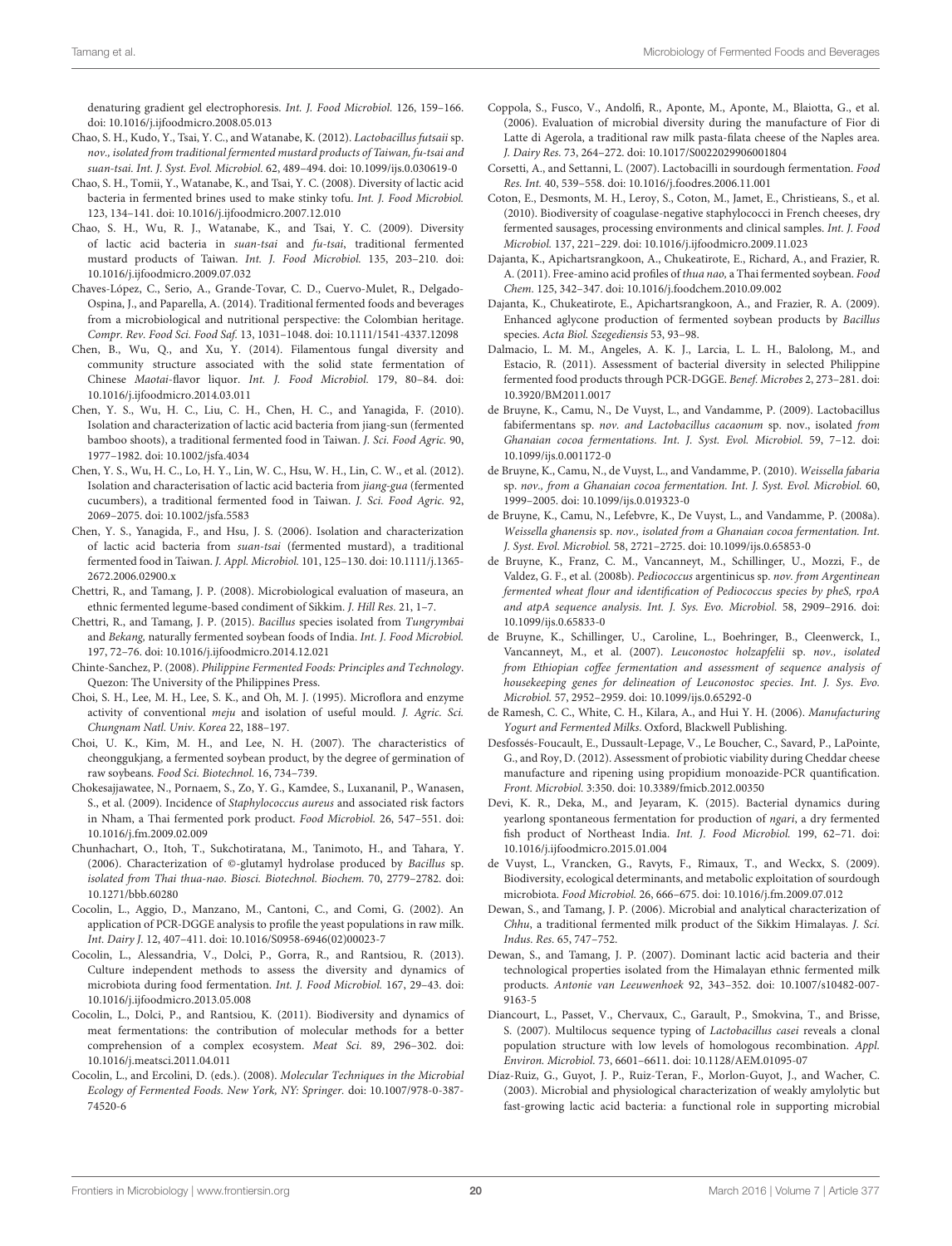diversity in pozol, a Mexican fermented maize beverage. Appl. Environ. Microbiol. 69, 4367–4374. doi: 10.1128/AEM.69.8.4367-4374.2003

- <span id="page-20-21"></span>Dirar, H. A., Harper, D. B., and Collins, M. A. (2006). Biochemical and microbiological studies on kawal, a meat substitute derived by fermentation of Cassia obtusifolia leaves. J. Sci. Food Agric. 36, 881–892. doi: 10.1002/jsfa.2740360919
- <span id="page-20-3"></span>Dolci, P., Alessandria, V., Rantsiou, K., and Cocolin, L. (2015). "Advanced methods for the identification, enumeration, and characterization of microorganisms in fermented foods," in Advances in Fermented Foods and Beverages, ed W. H. Holzapfel (London: Elsevier), 157–176. doi: 10.1016/b978-1-78242-015- 6.00007-4
- <span id="page-20-2"></span>Doyle, M. P., and Beuchat, L. R. (2013). Food Microbiology: Fundamentals and Frontiers, 4th Edn. Washington, DC: ASM Press. doi: 10.1128/9781555818463
- <span id="page-20-32"></span>Dung, N. T. P., Rombouts, F. M., and Nout, M. J. R. (2006). Functionality of selected strains of moulds and yeasts from Vietnamese rice wine starters. Food Microbiol. 23, 331–340. doi: 10.1016/j.fm.2005.05.002
- <span id="page-20-33"></span>Dung, N. T. P., Rombouts, F. M., and Nout, M. J. R. (2007). Characteristics of some traditional Vietnamese starch-based rice wine starters (Men). LWT Food Sci. Technol. 40, 130–135. doi: 10.1016/j.lwt.2005.08.004
- <span id="page-20-10"></span>Dušková, M., Šedo, O., Kšicová, K., Zdráhal, Z., and Karpíšková, R. (2012). Identification of lactobacilli isolated from food by genotypic methods and MALDI-TOF MS. Int. J. Food Microbiol. 159, 107–114. doi: 10.1016/j.ijfoodmicro.2012.07.029
- <span id="page-20-26"></span>Encinas, J. P., Lopez-Diaz, T. M., Garcia-Lopez, M. L., Otero, A., and Moreno, B. (2000). Yeast populations on Spanish fermented sausages. Meat Sci. 54, 203–208.
- <span id="page-20-20"></span>Endo, A., Mizuno, H., and Okada, S. (2008). Monitoring the bacterial community during fermentation of sunki, an unsalted, fermented vegetable traditional to the Kiso area of Japan. Letters Appl. Microbiol. 47, 221–226. doi: 10.1111/j.1472- 765X.2008.02404.x
- <span id="page-20-8"></span>Ercolini, D. (2004). PCR-DGGE fingerprinting: novel strategies for detection of microbes in food. J. Microbiol. Methods 56, 297–314. doi: 10.1016/j.mimet.2003.11.006
- <span id="page-20-36"></span>Escalante, A., Giles-Gómez, M., Hernández, G., Córdova-Aguilar, M. S., López-Munguía, A., Gosset, G., et al. (2008). Analysis of bacterial community during the fermentation of pulque, a traditional Mexican alcoholic beverage, using a polyphasic approach. Int. J. Food Microbiol. 124, 126–134. doi: 10.1016/j.ijfoodmicro.2008.03.003
- <span id="page-20-35"></span>Escalante, A., Rodríguez, M. E., Martínez, A., López-Munguía, A., Bolívar, F., and Gosset, G. (2004). Characterization of bacterial diversity in Pulque, a traditional Mexican alcoholic fermented beverage, as determined by 16S rDNA analysis. FEMS Microbiol. Lett. 2, 273–279. doi: 10.1111/j.1574-6968.2004.tb09599.x
- <span id="page-20-34"></span>Escobar, A., Gardner, A., and Steinkraus, K. H. (1996). "Studies of South American chichi" in Handbook of Indigenous Fermented Food, 2nd Edn., ed K. H. Steinkraus (New York, NY: Marcel Dekker, Inc.), 402–406.
- <span id="page-20-1"></span>Farhad, M., Kailasapathy, K., and Tamang, J. P. (2010). "Health aspects of fermented foods," in Fermented Foods and Beverages of the World, eds J. P. Tamang and K. Kailasapathy (New York, NY: CRC Press, Taylor and Francis Group), 391–414.
- <span id="page-20-23"></span>Feng, X. M., Eriksson, A. R. B., and Schnürer, J. (2005). Growth of lactic acid bacteria and Rhizopus oligosporus during barley tempeh fermentation. Int. J. Food Microbiol. 104, 249–256. doi: 10.1016/j.ijfoodmicro.2005.03.005
- <span id="page-20-28"></span>Fernandez-Lopez, J., Sendra, E., Sayas-Barbera, E., Navarro, C., and Perez-Alvarez, J. A. (2008). Physico-chemical and microbiological profiles of "Salchichon" (Spanish dry fermented sausage) enriched with orange fiber. Meat Sci. 80, 410–417. doi: 10.1016/j.meatsci.2008.01.010
- <span id="page-20-9"></span>Flórez, A. B., and Mayo, B. (2006). Microbial diversity and succession during the manufacture and ripening of traditional, Spanish, blue-veined Cabrales cheese, as determined by PCR261 DGGE. Int. J. Food Microbiol. 110, 165–171. doi: 10.1016/j.ijfoodmicro.2006.04.016
- <span id="page-20-0"></span>Franz, C. M. A. P., Huch, M., Mathara, J. M., Abriouel, H., Benomar, N., Reid, G., et al. (2014). African fermented foods and probiotics. Int. J. Food Microbiol. 190, 84–96. doi: 10.1016/j.ijfoodmicro.2014.08.033
- <span id="page-20-6"></span>Fujimoto, J., and Watanabe, K. (2013). Quantitative detection of viable Bifidobacterium bifidum BF-1 in human feces by using propidium monoazide and strain-specific primers. Appl. Environ. Microbiol. 79, 2182–2188. doi: 10.1128/AEM.03294-12
- <span id="page-20-31"></span>Ganasen, P., and Benjakul, S. (2010). Physical properties and microstructure of pidan yolk as affected by different divalent and monovalent cations. LWT Food Sci. Technol. 43, 77–85. doi: 10.1016/j.lwt.2009.06.007
- <span id="page-20-19"></span>Gänzle, M. G., Ehmann, M., and Hammes, W. P. (1998). Modeling of growth of Lactobacillus sanfranciscensis and Candida milleri in response to process parameters of sourdough fermentation. Appl. Environ. Microbiol. 64, 2616–2623.
- <span id="page-20-27"></span>Garcia-Fontan, M. C., Lorenzo, J. M., Parada, A., Franco, I., and Carballo, J. (2007). Microbiological characteristics of "Androlla", a Spanish traditional pork sausage. Food Microbiol. 24, 52–58. doi: 10.1016/j.fm.2006.03.007
- <span id="page-20-29"></span>Genccelep, H., Kaban, G., Aksu, M. I., Oz, F., and Kaya, M. (2008). Determination of biogenic amines in sucuk. Food Control 19, 868–872. doi: 10.1016/j.foodcont.2007.08.013
- <span id="page-20-12"></span>Ghosh, J., and Rajorhia, G. S. (1990). Selection of starter culture for production of indigenous fermented milk product (Misti dahi). Lait 70, 147–154. doi: 10.1051/lait:1990213
- <span id="page-20-7"></span>Giraffa, G., and Carminati, D. (2008). "Molecular techniques in food fermentation: principles and applications, Chap. 1" in Molecular Techniques in the Microbial Ecology of Fermented Foods, eds L. Cocolin, and D. Ercolini (New York, NY: Springer Science+Business Media, LCC), 1–30. doi: 10.1007/978-0-387- 74520-6\_1
- <span id="page-20-4"></span>Greppi, A., Rantsiou, K., Padonou, W., Hounhouigan, J., Jespersen, L., Jakobsen, M., et al. (2013a). Determination of yeast diversity in ogi, mawè, gowé and tchoukoutou by using culture-dependent and -independent methods. Int. J. Food Microbiol. 165, 84–88. doi: 10.1016/j.ijfoodmicro.2013.05.005
- <span id="page-20-5"></span>Greppi, A., Rantsiou, K., Padonou, W., Hounhouigan, J., Jespersen, L., Jakobsen, M., et al. (2013b). Yeast dynamics during spontaneous fermentation of mawè and tchoukoutou, two traditional products from Benin. Int. J. Food Microbiol. 165, 200–207. doi: 10.1016/j.ijfoodmicro.2013.05.004
- <span id="page-20-30"></span>Guan, L., Cho, K. H., and Lee, J. H. (2011). Analysis of the cultivable bacterial community in jeotgal, a Korean salted and fermented seafood, and identification of its dominant bacteria. Food Microbiol. 28, 101–113. doi: 10.1016/j.fm.2010.09.001
- <span id="page-20-18"></span>Gupta, M., Khetarpaul, N., and Chauhan, B. M. (1992). Rabadi fermentation of wheat: changes in phytic acid content and in vitro digestibility. Plant Foods Human Nutr. 42, 109–116. doi: 10.1007/BF02196463
- <span id="page-20-13"></span>Gupta, R. C., Mann, B., Joshi, V. K., and Prasad, D. N. (2000). Microbiological, chemical and ultrastructural characteristics of misti doi (sweetened dahi). J. Food Sci. Technol. 37, 54–57.
- <span id="page-20-14"></span>Guyot, J. P. (2010). "Fermented cereal products," in Fermented Foods and Beverages of the World, eds J. P.Tamang and K. Kailasapathy (New York, NY: CRC Press, Taylor and Francis Group), 247–261. doi: 10.1201/ebk1420094954-c8
- <span id="page-20-17"></span>Hamad, S. H., Dieng, M. M. C., Ehrmann, M. A., and Vogel, R. F. (1997). Characterisation of the bacterial flora of Sudanese sorghum flour and sorghum sourdough. J. Appl. Microbiol. 83, 764–770. doi: 10.1046/j.1365- 2672.1997.00310.x
- <span id="page-20-16"></span>Hammes, W. P., Brandt, M. J., Francis, K. L., Rosenheim, J., Seitter, M. F. H., and Vogelmann, S. A. (2005). Microbial ecology of cereal fermentations. Trends Food Sci. Technol. 16, 4–11. doi: 10.1016/j.tifs.2004.02.010
- <span id="page-20-15"></span>Hammes, W. P., and and, M. G., Ganzle (1998). "Sourdough breads and related products," in Microbiology of fermented foods, 2nd Edn., ed B. J. B. Wood (Glasgow: Blackie Academic and Professional), 199–216.
- <span id="page-20-22"></span>Han, B. Z., Beumer, R. R., Rombouts, F. M., and Nout, M. J. R. (2001). Microbiological safety and quality of commercial sufu- a Chinese fermented soybean food. Food Control 12, 541–547. doi: 10.1016/S0956-7135(01)00064-0
- <span id="page-20-11"></span>Hao, Y., Zhao, L., Zhang, H., and Zhai, Z. (2010). Identification of the bacterial biodiversity in koumiss by denaturing gradient gel electrophoresis and species-specific polymerase chain reaction. J. Dairy Sci. 93, 1926-1933. doi: 10.3168/jds.2009-2822
- <span id="page-20-24"></span>Hara, T., Chetanachit, C., Fujio, Y., and Ueda, S. (1986). Distribution of plasmids in polyglutamate-producing Bacillus strains isolated from "natto"–like fermented soybeans, "thua nao," in Thailand. J. Gen. Appl. Microbiol. 32, 241–249. doi: 10.2323/jgam.32.241
- <span id="page-20-25"></span>Hara, T., Hiroyuki, S., Nobuhide, I., and Shinji, K. (1995). Plasmid analysis in polyglutamate-producing Bacillus strain isolated from non-salty fermented soybean food, "kinema", in Nepal. J. Gen. Appl. Microbiol. 41, 3–9. doi: 10.2323/jgam.41.3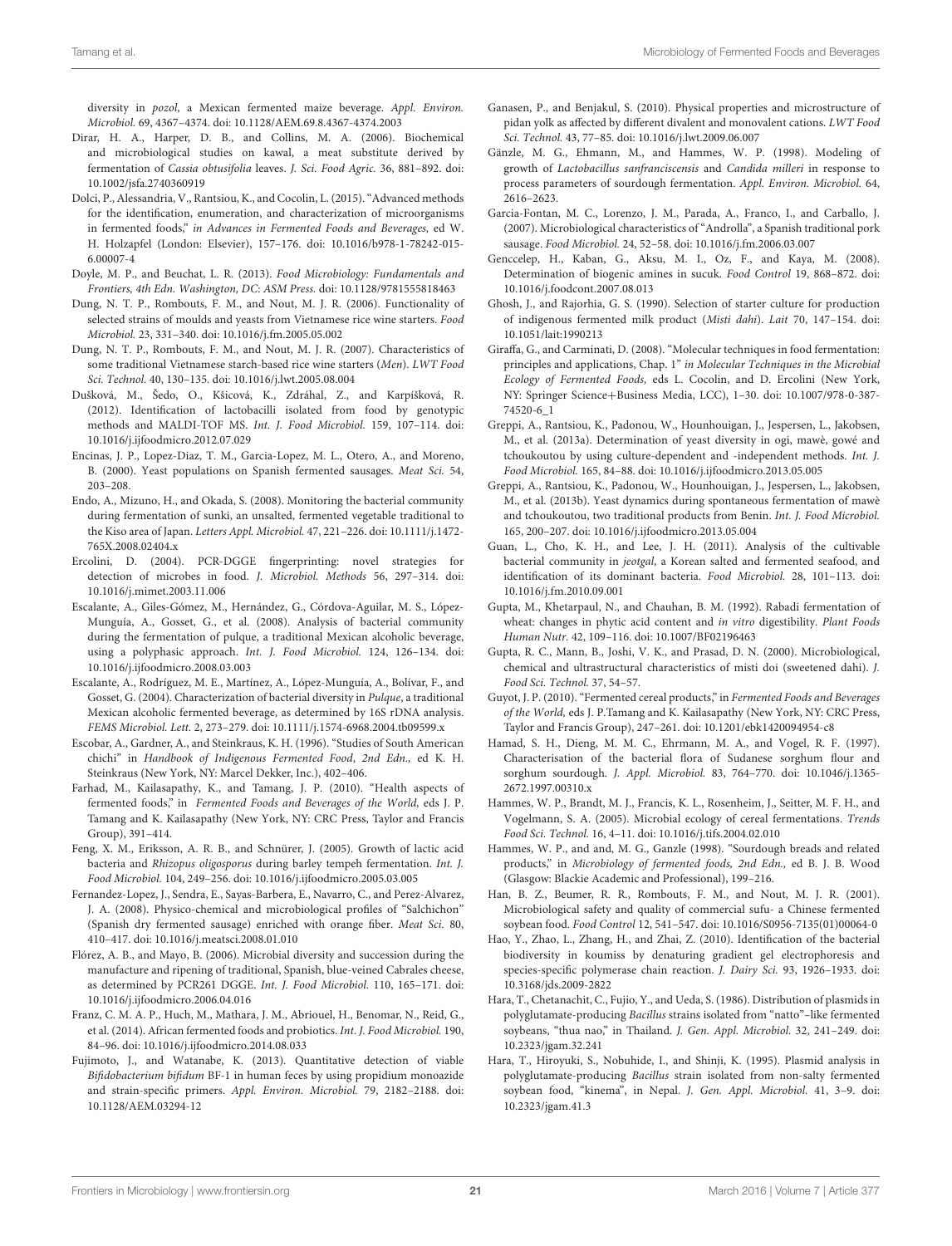- <span id="page-21-11"></span>Harun-ur-Rashid, M., Togo, K., Useda, M., and Miyamoto, T. (2007). Probiotic characteristics of lactic acid bacteria isolated from traditional fermented milk "Dahi" in Bangladesh. Pakistan J. Nutr. 6, 647–652. doi: 10.3923/pjn.2007.647.652
- <span id="page-21-26"></span>Haruta, S., Ueno, S., Egawa, I., Hashiguchi, K., Fujii, A., Nagano, M., et al. (2006). Succession of bacterial and fungal communities during a traditional pot fermentation of rice vinegar assessed by PCR-mediated denaturing gradient gel electrophoresis. Int. J. Food Microbiol. 109, 79–87. doi: 10.1016/j.ijfoodmicro.2006.01.015
- <span id="page-21-38"></span>Hayashida, F. M. (2008). Ancient beer and modern brewers: ethnoarchaeological observations of chicha production in two regions of the North Coast of Peru. J. Anthropol. Archaeol. 27, 161–174 doi: 10.1016/j.jaa.2008.03.003
- <span id="page-21-0"></span>Hesseltine, C. W. (1979). Some important fermented foods of Mid-Asia, the Middle East, and Africa. J. Am. Oil Chem. Soc. 56, 367–374. doi: 10.1007/BF02671501
- <span id="page-21-2"></span>Hesseltine, C. W. (1983). Microbiology of oriental fermented foods. Ann. Rev. Microbiol. 37, 575–601. doi: 10.1146/annurev.mi.37.100183.003043
- <span id="page-21-32"></span>Hesseltine, C. W., and Kurtzman, C. P. (1990). Yeasts in amylolytic food starters. Anales del instituto de biologia de la universidad nacional autonoma de Mexico. Serie Botanica 60, 1–7.
- <span id="page-21-35"></span>Hesseltine, C. W., and Ray, M. L. (1988). Lactic acid bacteria in murcha and ragi. J. Appl. Bacteriol. 64, 395–401. doi: 10.1111/j.1365-2672.1988.tb05096.x
- <span id="page-21-37"></span>Hirasawa, T., Yamada, K., Nagahisa, K., Dinh, T. N., Furusawa, C., Katakura, Y., et al. (2009). Proteomic analysis of responses to osmotic stress in laboratory and sake-brewing strains of Saccharomyces cerevisiae. Process Biochem. 44, 647–653. doi: 10.1016/j.procbio.2009.02.004
- <span id="page-21-21"></span>Ho, C. C. (1986). Identity and characteristics of Neurospora intermedia responsible for oncom fermentation in Indonesia. Food Microbiol. 3, 115–132. doi: 10.1016/S0740-0020(86)80035-1
- <span id="page-21-9"></span>Holzapfel, W. (2002). Appropriate starter culture technologies for small-scale fermentation in developing countries. Int. J. Food Microbiol. 75, 197–212. doi: 10.1016/S0168-1605(01)00707-3
- <span id="page-21-1"></span>Holzapfel, W. H. (1997). Use of starter cultures in fermentation on a household scale. Food Control 8, 241–258. doi: 10.1016/S0956-7135(97)00017-0
- <span id="page-21-3"></span>Holzapfel, W. H., and Wood, B. J. B. (2014). Lactic Acid Bacteria: Biodiversity And Taxonomy. New York, NY: Wiley-Blackwell, 632. doi: 10.1002/9781118655252
- <span id="page-21-19"></span>Hong, S. W., Choi, J. Y., and Chung, K. S. (2012). Culture-based and denaturing gradient gel electrophoresis analysis of the bacterial community from chungkookjang, a traditional Korean fermented soybean food. J. Food Sci. 77, M572–578. doi: 10.1111/j.1750-3841.2012.02901.x
- <span id="page-21-12"></span>Hosono, A., Wardoyo, R., and Otani, H. (1989). Microbial flora in "dadih", a traditional fermented milk in Indonesia. Lebensm Wiss Technol. 22, 20–24.
- <span id="page-21-8"></span>Humblot, C., and Guyot, J. P. (2009). Pyrosequencing of tagged 16S rRNA gene amplicons for rapid deciphering of the microbiomes of fermented foods such as pearl millet slurries. Appl. Environ. Microbiol. 75, 4354–4361. doi: 10.1128/AEM.00451-09
- <span id="page-21-25"></span>Hwanhlem, N., Buradaleng, S., Wattanachant, S., Benjakul, S., Tani, A., and Maneerat, S. (2011). Isolation and screening of lactic acid bacteria from Thai traditional fermented fish (Plasom) and production of Plasom from selected strains. Food Control 22, 401–407. doi: 10.1016/j.foodcont.2010.09.010
- <span id="page-21-14"></span>Iacumin, L., Cecchini, F., Manzano, M., Osualdini, M., Boscolo, D., Orlic, S., et al. (2009). Description of the microflora of sourdoughs by culturedependent and culture-independent methods. Food Microbiol. 26, 128–135. doi: 10.1016/j.fm.2008.10.010
- <span id="page-21-29"></span>Ijong, F. G., and Ohta, Y. (1996). Physicochemical and microbiological changes associated with bakasang processing - a traditional Indonesian fermented fish sauce. J. Sci. Food Agric. 71, 69–74.
- <span id="page-21-23"></span>Inatsu, Y., Nakamura, N., Yuriko, Y., Fushimi, T., Watanasritum, L., and Kawanmoto, S. (2006). Characterization of Bacillus subtilis strains in Thua nao, a traditional fermented soybean food in northern Thailand. Lett. Appl. Microbiol. 43, 237–242. doi: 10.1111/j.1472-765X.2006.01966.x
- <span id="page-21-31"></span>Itoh, H., Tachi, H., and Kikuchi, S. (1993). "Fish fermentation technology in Japan," in Fish Fermentation Technology, eds C. H. Lee, K. H. Steinkraus, and P. J. Alan Reilly (Tokyo: United Nations University Press), 177–186.
- <span id="page-21-28"></span>Jagannath, A., Raju, P. S., and Bawa, A. S. (2010). Comparative evaluation of bacterial cellulose (natta) as a cryoprotectant and carrier support during the freeze drying process of probiotic lactic acid bacteria. LWT Food Sci. Technol. 43, 1197–1203. doi: 10.1016/j.lwt.2010.03.009
- <span id="page-21-27"></span>Jeng, K. C., Chen, C. S., Fang, Y. P., Hou, R. C. W., and Chen, Y. S. (2007). Effect of microbial fermentation on content of statin, GABA, and polyphenols in Puerh tea. J. Agric. Food Chem. 55, 8787–8792. doi: 10.1021/jf071629p
- <span id="page-21-22"></span>Jennessen, J., Schnürer, J., Olsson, J., Samson, R. A., and Dijiksterhuis, J. (2008). Morphological characteristics of sporangiospores of the tempe fungus Rhizopus oligosporus differentiate it from other taxa of the R. microsporus group. Mycol. Res. 112, 547–563. doi: 10.1016/j.mycres.2007.11.006
- <span id="page-21-33"></span>Jeyaram, K., Mohendro Singh, W., Capece, A., and Romano, P. (2008a). Molecular identification of yeast species associated with 'Hamei"- a traditional starter used for rice wine production in Manipur, India. Int. J. Food Microbiol. 124, 115–125. doi: 10.1016/j.ijfoodmicro.2008.02.029
- <span id="page-21-20"></span>Jeyaram, K., Mohendro Singh, W., Premarani, T., Ranjita Devi, A., Selina Chanu, K., Talukdar, N. C., et al. (2008b). Molecular identification of dominant microflora associated with 'Hawaijar' – a traditional fermented soybean (Glycine max L.) food of Manipur, India. Int. J. Food Microbiol. 122, 259–268. doi: 10.1016/j.ijfoodmicro.2007.12.026
- <span id="page-21-6"></span>Jeyaram, K., Romi, W., Ah Singh, T., Devi, A. R., and Devi, S. S. (2010). Bacterial species associated with traditional starter cultures used for fermented bamboo shoot production in Manipur state of India. Int. J. Food Microbiol. 143, 1–8. doi: 10.1016/j.ijfoodmicro.2010.07.008
- <span id="page-21-34"></span>Jeyaram, K., Tamang, J. P., Capece, A., and Romano, P. P. (2011). Geographical markers for Saccharomyces cerevisiae strains with similar technological origins domesticated for rice-based ethnic fermented beverages production in North East India. Antonie van Leeuwenhoek 100, 569–578. doi: 10.1007/s10482-011- 9612-z
- <span id="page-21-5"></span>Jianzhonga, Z., Xiaolia, L., Hanhub, J., and Mingshengb, D. (2009). Analysis of the microflora in Tibetan kefir grains using denaturing gradient gel electrophoresis. Food Microbiol. 26, 770–775. doi: 10.1016/j.fm.2009.04.009
- <span id="page-21-17"></span>Johanningsmeier, S., McFeeters, R. F., Fleming, H. P., and Thompson, R. L. (2007). Effects of Leuconostoc mesenteroides starter culture on fermentation of cabbage with reduced salt concentrations. J. Food Sci. 72, M166–M172. doi: 10.1111/j.1750-3841.2007.00372.x
- <span id="page-21-15"></span>Johnson, E. A., and Echavarri-Erasun, C. (2011). "Yeast Biotechnology," in The Yeasts: A Taxonomic Study 5th Edn., Vol. 1, eds C. Kurtzman, J. W. Fell, and T. Boekhout (Amsterdam: Elsevier), 23. doi: 10.1016/b978-0-444-52149-1. 00003-3
- <span id="page-21-10"></span>Josephsen, J., and Jespersen, L. (2004). "Handbook of Food and Beverage Fermentation Technology," in Starter Cultures and Fermented Products, eds Y. H. Hui, L. Meunier-Goddik, Å. S. Hansen, J. Josephsen, W. K. Nip, P. S. Stanfield, F. Toldrá (New York, NY: Marcel Dekker, Inc.), 23–49.
- <span id="page-21-16"></span>Jung, J. Y., Lee, S. H., Jin, H. M., Hahn, Y., Madsen, E. L., and Jeon, C. O. (2013a). Metatranscriptomic analysis of lactic acid bacterial gene expression during kimchi fermentation. Int. J. Food Microbiol. 163, 171–179. doi: 10.1016/j.ijfoodmicro.2013.02.022
- <span id="page-21-7"></span>Jung, J. Y., Lee, S. H., Kim, J. M., Park, M. S., Bae, J. W., Hahn, Y., et al. (2011). Metagenomic analysis of kimchi, a traditional Korean fermented food. Appl. Environ. Microbiol. 77, 2264–2274. doi: 10.1128/AEM.02157-10
- <span id="page-21-30"></span>Jung, J. Y., Lee, S. H., Lee, H. J., and Jeon, C. O. (2013b). Microbial succession and metabolite changes during fermentation of saeu-jeot: traditional Korean salted seafood. Food Microbiol. 34, 360–368. doi: 10.1016/j.fm.2013.01.009
- <span id="page-21-36"></span>Jung, M. J., Nam, Y. D., Roh, S. W., and Bae, J. W. (2012). Unexpected convergence of fungal and bacterial communities during fermentation of traditional Korean alcoholic beverages inoculated with various natural starters. Food Microbiol. 30, 112–123. doi: 10.1016/j.fm.2011.09.008
- <span id="page-21-13"></span>Kahala, M., Mäki, M., Lehtovaara, A., Tapanainen, J. M., Katiska, R., Juuruskorpi, M., et al. (2008). Characterization of starter lactic acid bacteria from the Finnish fermented milk product viili. J. Appl. Microbiol. 105, 1929–1938. doi: 10.1111/j.1365-2672.2008.03952.x
- <span id="page-21-18"></span>Karki, T., Okada, S., Baba, T., Itoh, H., and Kozaki, M. (1983). Studies on the microflora of Nepalese pickles gundruk. Nippon Shokuhin Kogyo Gakkaishi 30, 357–367. doi: 10.3136/nskkk1962.30.357
- <span id="page-21-24"></span>Khanh, T. M., May, B. K., Smooker, P. M., Van, T. T. H., and Coloe, P. J. (2011). Distribution and genetic diversity of lactic acid bacteria from traditional fermented sausage. Food Res. Int. 44, 338–344. doi: 10.1016/j.foodres.2010.10.010
- <span id="page-21-4"></span>Kiers, J. L., Van laeken, A. E. A., Rombouts, F. M., and Nout, M. J. R. (2000). In vitro digestibility of Bacillus fermented soya bean. Int. J. Food Microbiol. 60, 163–169. doi: 10.1016/S0168-1605(00)00308-1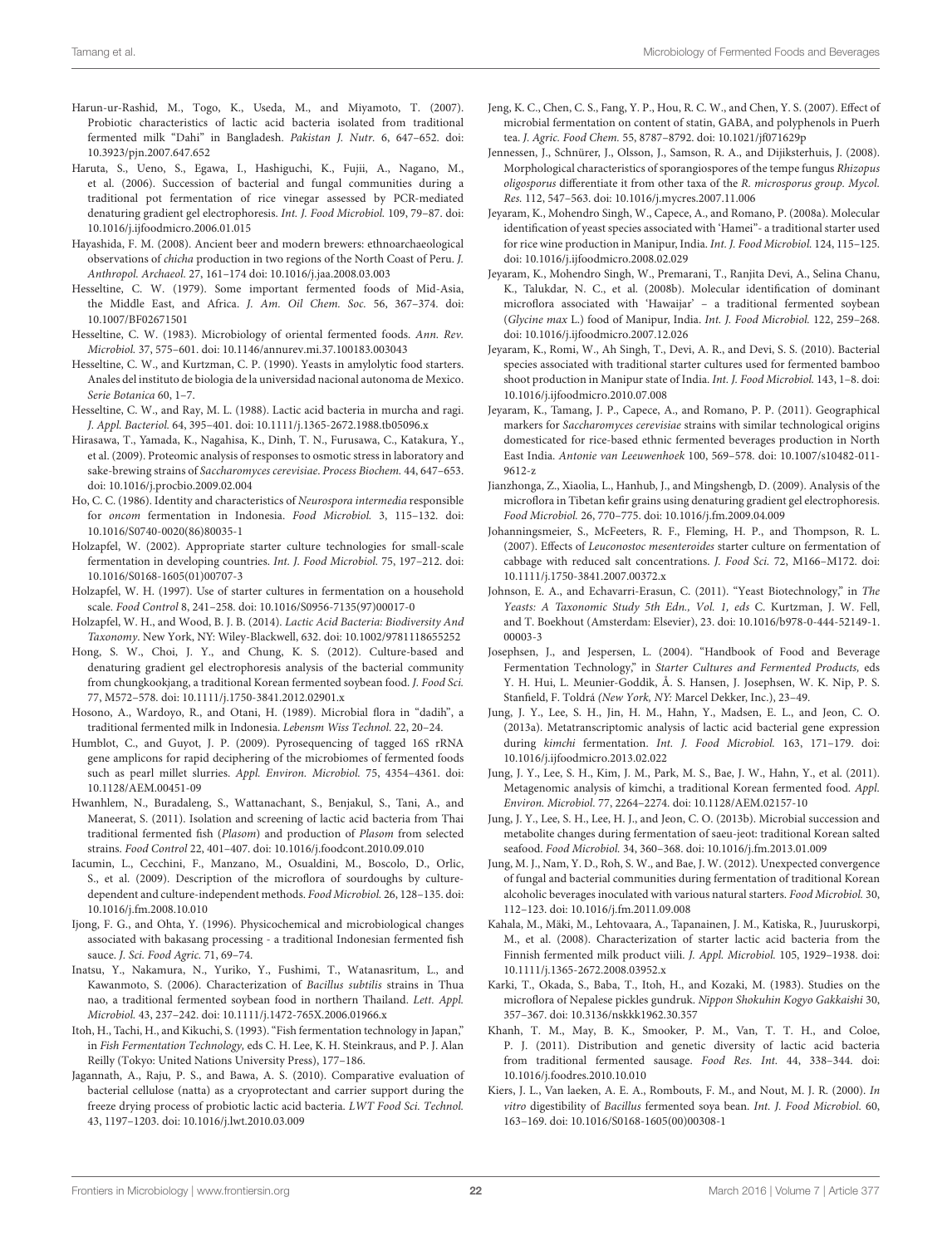- <span id="page-22-10"></span>Kim, T. W., Lee, J. W., Kim, S. E., Park, M. H., Chang, H. C., and Kim, H. Y. (2009). Analysis of microbial communities in doenjang, a Korean fermented soybean paste, using nested PCR-denaturing gradient gel electrophoresis. Int. J. Food Microbiol. 131, 265–271. doi: 10.1016/j.ijfoodmicro.2009.03.001
- <span id="page-22-24"></span>Kim, Y. B., Seo, Y. G., and Lee, C. H. (1993). "Growth of microorganisms in dorsal muscle of gulbi during processing and their effect on its quality" in Fish Fermentation Technology, eds C. H. Lee, K. H. Steinkraus, and P. J. Alan Reilly (Tokyo: United Nations University Press), 281–289
- <span id="page-22-12"></span>Kimura, K., and Itoh, Y. (2007). Determination and characterization of IS4Bsu1 insertion loci and identification of a new insertion sequence element of the IS256 family in a natto starter. Biosci. Biotechnol. Biochem. 71, 2458–2464. doi: 10.1271/bbb.70223
- <span id="page-22-30"></span>Kingston, J. J., Radhika, M., Roshini, P. T., Raksha, M. A., Murali, H. S., and Batra, H. V. (2010). Molecular characterization of lactic acid bacteria recovered from natural fermentation of beet root and carrot Kanji. Indian J. Microbiol. 50, 292–298. doi: 10.1007/s12088-010-0022-0
- <span id="page-22-4"></span>Kiyohara, M., Koyanagi, T., Matsui, H., Yamamoto, K., Take, H., Katsuyama, Y., et al. (2012). Changes in microbiota population during fermentation of Narezushi as revealed by pyrosequencing analysis. Biosci. Biotechnol. Biochem. 76, 48–52. doi: 10.1271/bbb.110424
- <span id="page-22-17"></span>Kobayashi, T., Kimura, B., and Fujii, T. (2000a). Strictly anaerobic halophiles isolated from canned Swedish fermented herrings (Suströmming). Int. J. Food Microbiol. 54, 81–89. doi: 10.1016/S0168-1605(99)00172-5
- <span id="page-22-18"></span>Kobayashi, T., Kimura, B., and Fujii, T. (2000b). Haloanaerobium fermentans sp. nov., a strictly anaerobic, fermentative halophile isolated from fermented puffer fish ovaries. Int. J. Syst. Evol. Microbiol. 50, 1621–1627. doi: 10.1099/00207713- 50-4-1621
- <span id="page-22-19"></span>Kobayashi, T., Kimura, B., and Fujii, T. (2000c). Differentiation of Tetragenococcus populations occurring in products and manufacturing processes of puffer fish ovaries fermented with rice-bran. Int. J. Food Microbiol. 56, 211–218. doi: 10.1016/S0168-1605(00)00214-2
- <span id="page-22-32"></span>Kolawole, O. M., Kayode, R. M. O., and Akinduyo, B. (2013). Proximate and microbial analyses of burukutu and pito produced in Ilorin, Nigeria. Afr. J. Microbiol. 1, 15–17.
- <span id="page-22-27"></span>Kotaka, A., Bando, H., Kaya, M., Kato-Murai, M., Kuroda, K., Sahara, H., et al. (2008). Direct ethanol production from barley β-glucan by sake yeast displaying Aspergillus oryzae β-glucosidase and endoglucanase. J. Biosci. Bioeng. 105, 622–627. doi: 10.1263/jbb.105.622
- <span id="page-22-33"></span>Kozaki, M., Tamang, J. P., Kataoka, J., Yamanaka, S., and Yoshida, S. (2000). Cereal wine (jaanr) and distilled wine (raksi) in Sikkim. J. Brew. Soc. Japan 95, 115–122. doi: 10.6013/jbrewsocjapan1988.95.115
- <span id="page-22-0"></span>Kubo, Y., Rooney, A. P., Tsukakoshi, Y., Nakagawa, R., Hasegawa, H., and Kimura, K. (2011). Phylogenetic analysis of Bacillus subtilis Strains applicable to natto (fermented soybean) production. Appl. Environ. Microbiol. 77, 6463–6469. doi: 10.1128/AEM.00448-11
- <span id="page-22-5"></span>Kuda, T., Izawa, Y., Yoshida, S., Koyanagi, T., Takahashi, H., and Kimura, B. (2014). Rapid identification of Tetragenococcus halophilus and Tetragenococcus muriaticus, important species in the production of salted and fermented foods, by matrix-assisted laser desorption ionization-time of flight mass spectrometry (MALDI-TOF MS). Food Control 35, 419–425. doi: 10.1016/j.foodcont.2013.07.039
- <span id="page-22-28"></span>Kurtzman, C. P., and Robnett, C. J. (2003). Phylogenetic relationship among yeasts of the "Saccharomyces complex" determined from multigene sequence analyses. FEMS Yeast Res. 3, 417–432. doi: 10.1016/S1567-1356(03)00012-6
- <span id="page-22-21"></span>Kurtzman, C. P., Robnett, C. J., and Basehoar-Powers, E. (2001). Zygosaccharomyces kombuchaensis, a new ascosporogenous yeast from 'Kombucha tea'. FEMS Yeast Res. 1, 133–138. doi: 10.1111/j.1567- 1364.2001.tb00024x
- <span id="page-22-31"></span>Kutyauripo, J., Parawira, W., Tinofa, S., Kudita, I., and Ndengu, C. (2009). Investigation of shelf-life extension of sorghum beer (Chibuku) by removing the second conversion of malt. Int. J. Food Microbiol. 129, 271–276. doi: 10.1016/j.ijfoodmicro.2008.12.008
- <span id="page-22-13"></span>Kwon, G. H., Lee, H. A., Park, J. Y., Kim, J. S., Lim, J., Park, C. S., et al. (2009). Development of a RAPD-PCR method for identification of Bacillus species isolated from Cheonggukjang. Int. J. Food Microbiol. 129, 282–287. doi: 10.1016/j.ijfoodmicro.2008.12.013
- <span id="page-22-29"></span>Lappe-Oliveras, P., Moreno-Terrazas, R., Arrizón-Gaviño, J., Herrera-Suárez, T., Garcia-Mendoza, A., and Gschaedler-Mathis, A. (2008). Yeasts associated with

the production of Mexican alcoholic non distilled and distilled Agave beverages. FEMS Yeast Res. 8, 1037–1052. doi: 10.1111/j.1567-1364.2008.00430.x

- <span id="page-22-26"></span>Lee, C. H. (1993). "Fish fermentation technology in Korea," in Fish Fermentation Technology, eds C. H., Lee, K. H. Steinkraus, and P. J. Alan Reilly (Tokyo: United Nations University Press), 187–201.
- <span id="page-22-23"></span>Lefeber, T., Janssens, M., Camu, N., and De Vuyst, L. (2010). Kinetic analysis of strains of lactic acid bacteria and acetic acid bacteria in cocoa pulp simulation media toward development of a starter culture for cocoa bean fermentation. Appl. Environ. Microbiol. 76, 7708–7716. doi: 10.1128/AEM.01206-10
- <span id="page-22-25"></span>Lopetcharat, K., Choi, Y. J., Park, J. W., and Daeschel, M. A. (2001). Fish sauce products and manufacturing: a review. Food Rev. Int. 17, 65–88. doi: 10.1081/FRI-100000515
- <span id="page-22-15"></span>Lücke, F. K. (2015). "Quality improvement and fermentation control in meat products," in Advances in Fermented Foods and Beverages. Improving Quality, Technologies and Health Benefits. Woodhead Publishing Series in Food Science, Technology and Nutrition No. 265. ed W. H. Holzapfel (Cambridge: Woodhead Publishing Ltd.), 357–376. doi: 10.1016/b978-1-78242-015-6.00015-3
- <span id="page-22-2"></span>Lv, X.-C., Huang, X.-L., Zhang, W., Rao, P.-F., and Ni, L. (2013). Yeast diversity of traditional alcohol fermentation starters for Hong Qu glutinous rice wine brewing, revealed by culture-dependent and culture-independent methods. Food Control 34, 183–190. doi: 10.1016/j.foodcont.2013.04.020
- <span id="page-22-34"></span>Lyumugabe, F., Gros, J., Nzungize, J., Bajyana, E., and Thonart, P. (2012). Characteristics of African traditional beers brewed with sorghum malt: a review. Biotechnol. Agron. Soc. Environ. 16, 509–530.
- <span id="page-22-22"></span>Marsh, A. J., O'Sullivan, O., Hill, C. R., Ross, R. P., and Cotter, D. (2014). Sequence-based analysis of the bacterial and fungal compositions of multiple kombucha (tea fungus) samples. Food Microbiol. 38, 171–178. doi: 10.1016/j.fm.2013.09.003
- <span id="page-22-1"></span>Martín, B., Garriga, M., Hugas, M., Bover-Cid, S., Veciana-Noqués, M. T., and Aymerich, T. (2006). Molecular, technological and safety characterization of Gram-positive catalase-positive cocci from slightly fermented sausages. Int. J. Food Microbiol. 107, 148–158. doi: 10.1016/j.ijfoodmicro.2005. 08.024
- <span id="page-22-16"></span>Marty, E., Buchs, J., Eugster-Meier, E., Lacroix, C., and Meile, L. (2011). Identification of staphylococci and dominant lactic acid bacteria in spontaneously fermented Swiss meat products using PCR–RFLP. Food Microbiol. 29, 157–166. doi: 10.1016/j.fm.2011.09.011
- <span id="page-22-6"></span>Mayo, B., Ammor, M. S., Delgado, S., and Alegría, A. (2010). "Fermented milk products," in Fermented Foods and Beverages of the World, eds J. P. Tamang, and K. Kailasapathy (New York, NY: CRC Press, Taylor and Francis Group), 263–288. doi: 10.1201/ebk1420094954-c9
- <span id="page-22-11"></span>Meerak, J., Iida, H., Watanabe, Y., Miyashita, M., Sato, H., Nakagawa, Y., et al. (2007). Phylogeny of ©-polyglutamic acid-producing Bacillus strains isolated from fermented soybean foods manufactured in Asian countries. J. Gen. Appl. Microbiol. 53, 315–323. doi: 10.2323/jgam.53.315
- <span id="page-22-9"></span>Meerak, J., Yukphan, P., Miyashita, M., Sato, H., Nakagawa, Y., and Tahara, Y. (2008). Phylogeny of ©-polyglutamic acid-producing Bacillus strains isolated from a fermented locust bean product manufactured in West Africa. J. Gen. Appl. Microbiol. 54, 159–166. doi: 10.2323/jgam.54.159
- <span id="page-22-14"></span>Merican, Z., and Yeoh, Q. L. (1989). "Tapai proceeding in Malaysia: a technology in transition," in Industrialization Of Indigenous Fermented Foods, ed K. H. Steinkraus (New York, NY: Marcel Dekker, Inc.), 169–189.
- <span id="page-22-20"></span>Mo, H., Zhu, Y., and Chen, Z. (2008). Microbial fermented tea – a potential source of natural food preservatives. Trends Food Sci. Technol. 19, 124–130. doi: 10.1016/j.tifs.2007.10.001
- <span id="page-22-35"></span>Moreira, N., Mendes, F., Hogg, T., and Vasconcelos, I. (2005). Alcohols, esters and heavy sulphur compounds produced by pure and mixed cultures of apiculture wine yeasts. Int. J. Food Microbiol. 103, 285–294. doi: 10.1016/j.ijfoodmicro.2004.12.029
- <span id="page-22-7"></span>Moroni, A. V., Arendt, E. K., and Bello, F. D. (2011). Biodiversity of lactic acid bacteria and yeasts in spontaneously-fermented buckwheat and teff sourdoughs. Food Microbiol. 28, 497–502. doi: 10.1016/j.fm.2010.10.016
- <span id="page-22-3"></span>Mozzi, F., Eugenia Ortiz, M., Bleckwedel, J., De Vuyst, L., and Micaela, P. (2013). Metabolomics as a tool for the comprehensive understanding of fermented and functional foods with lactic acid bacteria. Food Res. Int. 54, 1152–1161. doi: 10.1016/j.foodres.2012.11.010
- <span id="page-22-8"></span>Mugula, J. K., Ninko, S. A. M., Narvhus, J. A., and Sorhaug, T. (2003). Microbiological and fermentation characteristics of togwa, a Tanzanian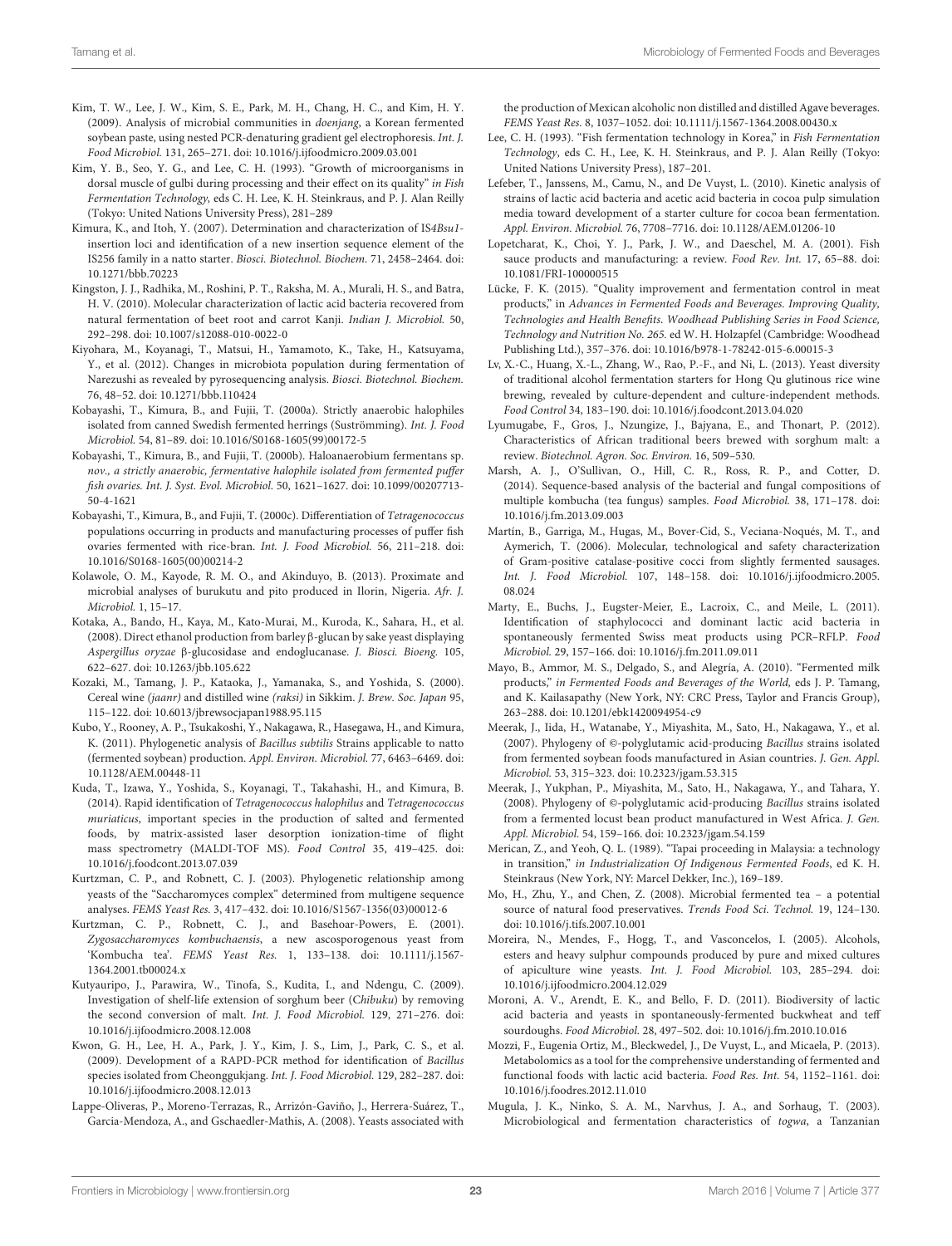fermented food. Int. J. Food Microbiol. 80, 187–199. doi: 10.1016/S0168- 1605(02)00141-1

- <span id="page-23-32"></span>Muzaddadi, A. U. (2015). Minimisation of fermentation period of shidal from barbs (Puntius spp.). Fishery Technol. 52, 34–41.
- <span id="page-23-36"></span>Myuanja, C. M. B. K., Narvhus, J. A., Treimo, J., and Langsrud, T. (2003). Isolation, characterisation and identification of lactic acid bacteria from bushera: a Ugandan tradition al fermented beverage. Int. J. Food Microbiol. 80, 201–210. doi: 10.1016/S0168-1605(02)00148-4
- <span id="page-23-15"></span>Nagai, T., and Tamang, J. P. (2010). "Fermented soybeans and non-soybeans legume foods," in Fermented Foods and Beverages of the World, eds J. P. Tamang, and K. Kailasapathy (New York, NY:CRC Press, Taylor and Francis Group), 191–224.
- <span id="page-23-14"></span>Nakao, S. (1972). "Mame no ryori," in Ryori no kigen, ed S. Nakao (Tokyo: Japan Broadcast Publishing), 115–126.
- <span id="page-23-13"></span>Nam, Y. D., Chang, H. W., Kim, K. H., Roh, S. W., and Bae, J. W. (2009). Metatranscriptome analysis of lactic acid bacteria during kimchi fermentation with genome-probing microarrays. Int. J. Food Microbiol. 130, 140–146. doi: 10.1016/j.ijfoodmicro.2009.01.007
- <span id="page-23-6"></span>Nam, Y. D., Lee, S. Y., and Lim, S. I. (2011). Microbial community analysis of Korean soybean pastes bynext-generation sequencing. Int. J. Food Microbiol. 155, 36–42. doi: 10.1016/j.ijfoodmicro.2012.01.013
- <span id="page-23-17"></span>Nam, Y. D., Yi, S. H., and Lim, S. I. (2012). Bacterial diversity of cheonggukjang, a traditional Koreanfermented food, analyzed by barcoded pyrosequencing. Food Control 28, 135–142. doi: 10.1016/j.foodcont.2012.04.028
- <span id="page-23-9"></span>Nguyen, D. T. L., Van Hoorde, K., Cnockaert, M., de Brandt, E., Aerts, M., Thanh, and, L. B., et al. (2013a). A description of the lactic acid bacteria microbiota associated with the production of traditional fermented vegetables in Vietnam. Int. J. Food Microbiol. 163, 19–27. doi: 10.1016/j.ijfoodmicro.2013.01.024
- <span id="page-23-24"></span>Nguyen, D. T. L., Van Hoorde, K., Cnockaert, M., de Brandt, E., de Bruyne, K., Le, B. T., et al. (2013b). A culture-dependent and -independent approach for the identification of lactic acid bacteria associated with the production of nem chua, a Vietnamese fermented meat product. Food Res. Int. 50, 232–240. doi: 10.1016/j.foodres.2012.09.029
- <span id="page-23-27"></span>Nguyen, H. T., Elegado, F. B., Librojo-Basilio, N. T., Mabesa, R. C., and Dozon, E. I. (2011). Isolation and characterisation of selected lactic acid bacteria for improved processing of Nem chua, a traditional fermented meat from Vietnam. Benef. Microbes 1, 67–74. doi: 10.3920/BM2009.0001
- <span id="page-23-33"></span>Nielsen, D. S., Schillinger, U., Franz, C. M. A. P., Bresciani, J., Amoa-Awua, W., Holzapfel, W. H., et al. (2007). Lactobacillus ghanensis sp. nov., a motile lactic acid bacterium isolated from Ghanaian cocoa fermentations. Int. J. Syst. Evol. Microbiol. 57, 1468–1472. doi: 10.1099/ijs.0.64811-0
- <span id="page-23-34"></span>Nikkuni, S., Karki, T. B., Terao, T., and Suzuki, C. (1996). Microflora of mana, a Nepalese rice koji. J. Fermen Bioeng. 81, 168–170. doi: 10.1016/0922- 338X(96)87597-0
- <span id="page-23-4"></span>Nishito, Y., Osana, Y., Hachiya, T., Popendorf, K., Toyoda, A., Fujiyama, A., et al. (2010). Whole genome assembly of a natto production strain Bacillus subtilis natto from very short read data. BMC Genomics 11:243. doi: 10.1186/1471- 2164-11-243
- <span id="page-23-0"></span>Nout, M. J. R., and Aidoo, K. E. (2002). "Asian fungal fermented food," in The Mycota, ed H. D. Osiewacz (New York, NY: Springer-Verlag), 23–47. doi: 10.1007/978-3-662-10378-4\_2
- <span id="page-23-1"></span>Odunfa, S. A., and Oyewole, O. B. (1997). African fermented Foods. London: Blackie Academic and Professional.
- <span id="page-23-23"></span>Oguntoyinbo, F. A., and Dodd, C. E. R. (2010). Bacterial dynamics during the spontaneous fermentation of cassava dough in gari production. Food Control 21, 306–312. doi: 10.1016/j.foodcont.2009.06.010
- <span id="page-23-18"></span>Oguntoyinbo, F. A., Huch, M., Cho, G. S., Schillinger, U., Holzapfel, W. H., Sanni, A. I., et al. (2010). Diversity of Bacillus species isolated from okpehe, a traditional fermented soup condiment from Nigeria. J. Food Protect. 73, 870–878.
- <span id="page-23-12"></span>Oguntoyinbo, F. A., Tourlomousis, P., Gasson, M. J., and Narbad, A. (2011). Analysis of bacterial communities of traditional fermented West African cereal foods using culture independent methods. Int. J. Food Microbiol. 145, 205–210. doi: 10.1016/j.ijfoodmicro.2010.12.025
- <span id="page-23-3"></span>Oguntoyinbo, F. A., Sanni Abiodun, I. S., Franz, C. M. A. P., and Holzapfel, W. H. (2007). In vitro fermentation studies for selection and evaluation of Bacillus strains as starter cultures for the production of okpehe, a traditional

African fermented condiment. Int. J. Food Microbiol. 113, 208–218. doi: 10.1016/j.ijfoodmicro.2006.07.006

- <span id="page-23-8"></span>Oki, K., Dugersuren, J., Demberel, S., and Watanabe, K. (2014). Pyrosequencing analysis on the microbial diversity in Airag, Khoormog and Tarag, traditional fermented dairy products of Mongolia. Biosci. Microbiota Food Health 33, 53–64. doi: 10.12938/bmfh.33.53
- <span id="page-23-26"></span>Oki, K., Kudo, Y., and Watanabe, K. (2012). Lactobacillus saniviri sp. nov. and Lactobacillus senioris sp. nov., isolated from human faeces. Int. J. Syst. Evol. Microbiol. 62, 601–607. doi: 10.1099/ijs.0.031658-0
- <span id="page-23-25"></span>Oki,. K., Rai, A. K., Sato, S., Watanabe, K., and Tamang, J. P. (2011). Lactic acid bacteria isolated from ethnic preserved meat products of the Western Himalayas. Food Microbiol. 28, 1308–1315. doi: 10.1016/j.fm.2011.06.001
- <span id="page-23-2"></span>Olasupo, N. A., Odunfa, S. A., and Obayori, O. S. (2010). "Ethnic African fermented foods," in Fermented Foods and Beverages of the World, eds J. P. Tamang and K. Kailasapathy (New York, NY: CRC Press, Taylor and Francis Group), 323–352. doi: 10.1201/ebk1420094954-c12
- <span id="page-23-10"></span>Osvik, R. D., Sperstad, S., Breines, E., Hareide, E., Godfroid, J., Zhou, Z., et al. (2013). Bacterial diversity of a Masi, a South African fermented milk product, determined by clone library and denaturing gradient gel electrophoresis analysis. African J. Microbiol. Res. 7, 4146–4158.
- <span id="page-23-19"></span>Ouoba, L. I., Diawara, B., Wk, A. A., Traore, A., and Moller, P. (2004). Genotyping of starter cultures of Bacillus subtilis and Bacillus pumilus for fermentation of African locust bean (Parkia biglobosa) to produce Soumbala. Int. J. Food Microbiol. 90, 197–205. doi: 10.1016/S0168-1605(03)00302-7
- <span id="page-23-35"></span>Ouoba, L. I., Kando, C., Parkouda, C., Sawadogo-Lingani, H., Diawara, B., and Sutherland, J. P. (2012). The microbiology of Bandji, palm wine of Borassus akeassii from Burkina Faso: identification and genotypic diversity of yeasts, lactic acid and acetic acid bacteria. J. Appl. Microbiol. 113, 1428–1441. doi: 10.1111/jam.12014
- <span id="page-23-20"></span>Ouoba, L. I., Nyanga-Koumou, C. A., Parkouda, C., Sawadogo, H., Kobawila, S. C., Keleke, S., et al. (2010). Genotypic diversity of lactic acid bacteria isolated from African traditional alkaline-fermented foods. J. Appl. Microbiol. 108, 2019–2029. doi: 10.1111/j.1365-2672.2009.04603.x
- <span id="page-23-16"></span>Ouoba, L. I., Parkouda, C., Diawara, B., Scotti, C., and Varnam, A. (2008). Identification of Bacillus spp. from Bikalga, fermented seeds of Hibiscus sabdariffa: phenotypic and genotypic characterization. J. Appl. Microbiol. 104, 122–131. doi: 10.1111/j.1365-2672.2007.03550.x
- <span id="page-23-22"></span>Oyewole, O. B., Olatunji, O. O., and Odunfa, S. A. (2004). A process technology for conversion of dried cassava chips into 'gari'. Nigerian Food J. 22, 65–76.
- <span id="page-23-31"></span>Papalexandratou, Z., Vrancken, G., De Bruyne, K., Vandamme, P., and de Vuyst, L. (2011).Spontaneous organic cocoa bean box fermentations in Brazil are characterized by a restricted species diversity of lactic acid bacteria and acetic acid bacteria. Food Microbiol. 28, 1326–1338. doi: 10.1016/j.fm.2011.06.003
- <span id="page-23-11"></span>Parente, E., and Cogan, T. M. (2004). "Starter cultures: general aspects," in Cheese: Chemistry, Physics and Microbiology, 3rd Edn, ed P. O. Fox (Oxford: Elsevier), 123–147. doi: 10.1016/S1874-558X(04)80065-4
- <span id="page-23-29"></span>Parente, E., Martuscelli, M., Gardini, F., Grieco, S., Crudele, M. A., and and, G., Suzzi, G. (2001b). Evolution of microbial populations and biogenic amine production in dry sausages produced in Southern Italy. J. Appl. Microbiol. 90, 882–891. doi: 10.1046/j.1365-2672.2001.01322.x
- <span id="page-23-30"></span>Parente, E. S., Di Matteo, M., Spagna Musso, S., and Crudele, M. A. (1994). Use of commercial starter cultures in the production of soppressa lucana, a fermented sausage from Basilicata. Italian J. Sci. 6, 59–69.
- <span id="page-23-28"></span>Parente, E. S., Grieco, S., and Crudele, M. A. (2001a). Phenotypic diversity of lactic acid bacteria isolated from fermented sausages produced in Basilicata (Southern Italy). J. Appl. Microbiol. 90, 943–952. doi: 10.1046/j.1365- 2672.2001.01328.x
- <span id="page-23-21"></span>Park, C., Choi, J. C., Choi, Y. H., Nakamura, H., Shimanouchi, K., Horiuchi, T., et al. (2005). Synthesis of super-high-molecular-weight poly-©-glutamic acid by Bacillus subtilis subsp. chungkookjang. J. Mol. Catal. B. Enzym. 35, 128–133. doi: 10.1016/j.molcatb.2005.06.007
- <span id="page-23-5"></span>Park, E. J., Chang, H. W., Kim, K. H., Nam, Y. D., Roh, S. W., and Bae, J. W. (2009). Application of quantitative real-time PCR for enumeration of total bacterial, archaeal, and yeast populations in kimchi. J. Microbiol. 47, 682–685. doi: 10.1007/s12275-009-0297-1
- <span id="page-23-7"></span>Park, E. J., Chun, J., Cha, C. J., Park, W. S., Jeon, C. O., and Bae, J. W. (2012). Bacterial community analysis during fermentation of ten representative kinds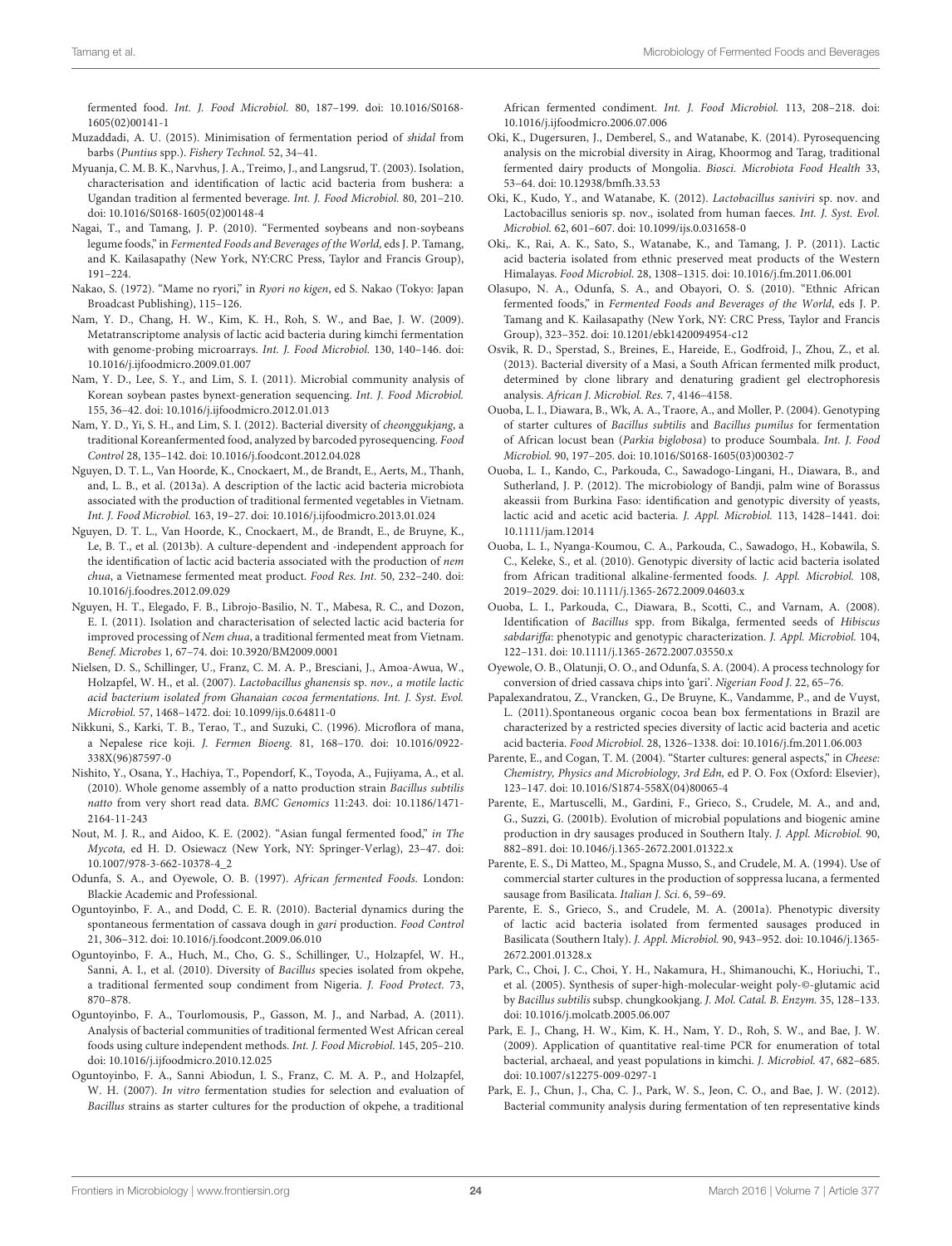of kimchi with barcoded pyrosequencing. Food Microbiol. 30, 197–204. doi: 10.1016/j.fm.2011.10.011

- <span id="page-24-13"></span>Park, J. M., Shin, J. H., Lee, D. W., Song, J. C., Suh, H. J., Chang, U. J., et al. (2010). Identification of the lactic acid bacteria in kimchi according to initial and overripened fermentation using PCR and 16S rRNA gene sequence analysis. Food Sci. Biotechnol. 19, 541–546. doi: 10.1007/s10068-010-0075-1
- <span id="page-24-2"></span>Parkouda, C., Nielsen, D. S., Azokpota, P., Ouoba, L. I. I., Amoa-Awua, W. K., Thorsen, L., et al. (2009). The microbiology of alkaline-fermentation of indigenous seeds used as food condiments in Africa and Asia. Critical Rev. Microbiol. 35, 139–156. doi: 10.1080/10408410902793056
- <span id="page-24-10"></span>Patil, M. M., Pal, A., Anand, T., and Ramana, K. V. (2010). Isolation and characterization of lactic acid bacteria from curd and cucumber. Indian J. Biotechnol. 9, 166–172.
- <span id="page-24-0"></span>Pederson, C. S. (1979). Microbiology of Food Fermentations, 2nd edition. Westport, AVI Publishing Company.
- <span id="page-24-16"></span>Phithakpol, B., Varanyanond, W., Reungmaneepaitoon, S., and Wood, H. (1995). The Traditional Fermented Foods of Thailand. Kuala Lumpur: ASEAN Food Handling Bureau.
- <span id="page-24-5"></span>Picozzi, C., Bonacina, G., Vigentini, I., and Foschino, R. (2010). Genetic diversity in Italian Lactobacillus sanfranciscensis strains assessed by multilocus sequence typing and pulsed field gel electrophoresis analyses. Microbiol. 156, 2035–2045. doi: 10.1099/mic.0.037341-0
- <span id="page-24-14"></span>Plengvidhya, V., Breidt, F., and Fleming, H. P. (2007). Use of RAPD-PCR as a method to follow the progress of starter cultures in sauerkraut fermentation. Int. J. Food Microbiol. 93, 287–296. doi: 10.1016/j.ijfoodmicro.2003.11.010
- <span id="page-24-39"></span>Pretorius, I. S. (2000). Tailoring wine yeast for the new millennium: novel approaches to the ancient art of winemaking. Yeast 16, 675–729. doi: 10.1002/1097-0061(20000615)16:8<675::AID-YEA585>3.0.CO;2-B
- <span id="page-24-40"></span>Pretorius, I. S., Curtin, C. D., and Chambers, P. J. (2015). "Designing wine yeast for the future, Chap. 9," in Advances in fermented foods and beverages. Improving quality, technologies and health benefits. Woodhead Publishing Series in Food Science, Technology and Nutrition No. 265. ed W. H. Holzapfel (Cambridge: Woodhead Publishing Ltd.), 197–226.
- <span id="page-24-37"></span>Puerari, C., Magalhâes-Guedes, T. M., and Schwan, R. F. (2015). Physicochemical and microbiological characterization of chicha, a rice-based fermented beverage produced by Umutina Brazilian Amerindians. Food Microbiol. 46, 210–217. doi: 10.1016/j.fm.2014.08.009
- <span id="page-24-17"></span>Puspito, H., and Fleet, G. H. (1985). Microbiology of sayur asin fermentation. Appl. Microbiol. Biotechnol. 22, 442–445. doi: 10.1007/BF00252788
- <span id="page-24-22"></span>Qin, H., Yang, H., Qiao, Z., Gao, S., and Liu, Z. (2013). Identification and characterization of a Bacillus subtilis strain HB-1 isolated from Yandou, a fermented soybean food in China. Food Control 31, 22–27. doi: 10.1016/j.foodcont.2012.10.004
- <span id="page-24-9"></span>Quigley, L., O'Sullivan, O., Beresford, T. P., Ross, R. P., Fitzgerald, G. F., and Cotter, P. D. (2011). Molecular approaches to analysing the microbial composition of raw milk and raw milk cheese. Int. J. Food Microbiol. 150, 81–94. doi: 10.1016/j.ijfoodmicro.2011.08.001
- <span id="page-24-29"></span>Rai, A. K., Palni, U., and Tamang, J. P. (2010). Microbiological studies of ethnic meat products of the Eastern Himalayas. Meat Sci. 85, 560–567. doi: 10.1016/j.meatsci.2010.03.006
- <span id="page-24-3"></span>Ramos, C. L., de Almeida, E. G., de Melo Pereira, G. V., Cardoso, P. G., Dias, E. S., and Schwan, R. F. (2010). Determination of dynamic characteristics of microbiota in a fermented beverage produced by Brazilian Amerindians using culture-dependent and culture-independent methods. Int. J. Food Microbiol. 140, 225–231. doi: 10.1016/j.ijfoodmicro.2010.03.029
- <span id="page-24-19"></span>Rani, D. K., and Soni, S. K. (2007). "Applications and commercial uses of microorganisms," in Microbes: a source of energy for  $21^{st}$  century. ed S. K. Soni (Delhi : Jai Bharat Printing Press), 71–126.
- <span id="page-24-33"></span>Rapsang, G. F., Kumar, R., and Joshi, S. R. (2011). Identification of Lactobacillus puhozihii from tungtap: A traditionally fermented fish food, and analysis of its bacteriocinogenic potential. African J. Biotechnol. 10, 12237–12243.
- <span id="page-24-15"></span>Rhee, S. J., Lee, J. E., and Lee, C. H. (2011). Importance of lactic acid bacteria in Asian fermented foods. Microbial Cell Factories 10, 1–13. doi: 10.1186/1475- 2859-10-S1-S5
- <span id="page-24-4"></span>Robert, H., Gabriel, V., and Fontagné-Faucher, C. (2009). Biodiversity of lactic acid bacteria in French wheat sourdough as determined by molecular characterization using species-specific PCR. Int. J. Food Microbiol. 135, 53–59. doi: 10.1016/j.ijfoodmicro.2009.07.006
- <span id="page-24-18"></span>Romi, W., Ahmed, G., and Jeyaram, K. (2015). Three-phase succession of autochthonous lactic acid bacteria to reach a stable ecosystem within 7 days of natural bamboo shoot fermentation as revealed by different molecular approaches. Mol. Ecol. 13, 3372–3389. doi: 10.1111/mec.13237
- <span id="page-24-32"></span>Saisithi, P. (1987). Traditional fermented fish products with special reference to Thai products. ASEAN Food J. 3, 3–10
- <span id="page-24-27"></span>Saithong, P., Panthavee, W., Boonyaratanakornkit, M., and Sikkhamondhol, C. (2010). Use of a starter culture of lactic acid bacteria in plaa-som, a Thai fermented fish. J. Biosci. Bioeng. 110, 553–557. doi: 10.1016/j.jbiosc.2010.06.004
- <span id="page-24-31"></span>Sakai, H., Caldo, G. A., and Kozaki, M. (1983).Yeast-flora in red burong-isda a fermented fish food from the Philippines. J. Agric. Sci. (Tokyo) 28, 181–185.
- <span id="page-24-6"></span>Sakamoto, N., Tanaka, S., Sonomoto, K., and Nakayama, J. (2011). 16S rRNA pyrosequencing-based investigation of the bacterial community in nukadoko, a pickling bad of fermented rice bran. Int. J. Food Microbiol. 144, 352–359. doi: 10.1016/j.ijfoodmicro.2010.10.017
- <span id="page-24-26"></span>Salampessy, J., Kailasapathy, K., and Thapa, N. (2010). Fermented fish products. in Fermented Foods and Beverages of the World, eds J. P. Tamang and K. Kailasapathy (New York, NY: CRC Press, Taylor and Francis Group), 289–307.
- <span id="page-24-1"></span>Salminen, S., Wright, A. V., and Ouwehand, A. (2004). Lactic Acid Bacteria Microbiology and Functional Aspects, 3rd Edn., New York, NY: Marcel Dekker.
- <span id="page-24-23"></span>Sarkar, P. K., Hasenack, B., and Nout, M. J. R. (2002). Diversity and functionality of Bacillus and related genera isolated from spontaneously fermented soybeans (Indian Kinema) and locust beans (African Soumbala). Int. J. Food Microbiol. 77, 175–186. doi: 10.1016/S0168-1605(02)00124-1
- <span id="page-24-24"></span>Sarkar, P. K., and Tamang, J. P. (1994). The influence of process variables and inoculum composition on the sensory quality of kinema. Food Microbiol. 11, 317–325. doi: 10.1006/fmic.1994.1036
- <span id="page-24-21"></span>Sarkar, P. K., Tamang, J. P., Cook, P. E., and Owens, J. D. (1994). Kinema-a traditional soybean fermented food: proximate composition and microflora. Food Microbiol. 11, 47–55. doi: 10.1006/fmic.1994.1007
- <span id="page-24-11"></span>Sarkar, S. (2008). Innovations in Indian fermented milk products-a review. Food Biotechnol. 22, 78–97. doi: 10.1080/08905430701864025
- <span id="page-24-8"></span>Sato, H., Torimura, M., Kitahara, M., Ohkuma, M., Hotta, Y., and Tamura, H. (2012). Characterization of the Lactobacillus casei group based on the profiling of ribosomal proteins coded in S10-spc-alpha operons as observed by MALDI-TOF MS. Sys. Appl. Microbiol. 35, 447–454. doi: 10.1016/j.syapm.2012.08.008
- <span id="page-24-7"></span>Savadogo, A., Tapi, A., Chollet, M., Wathelet, B., Traor,é, A. S., and Jacques, P. (2011). Identification of surfactin producing strains in Soumbala and Bikalga fermented condiments using Polymerase chain reaction and matrix assisted laser desorption/ionization-mass spectrometry methods. Int. J. Food Microbiol. 151, 299–306. doi: 10.1016/j.ijfoodmicro.2011.09.022
- <span id="page-24-38"></span>Sawadogo-Lingani, H., Lei, V., Diawara, B., Nielsen, D. S., Møller, P. L., Traor,é, A. S., et al. (2007). The biodivesity of predominant lactic acid bacteria in dolo and pito wort for the production of sorghum beer. J. Appl. Microbiol. 103, 765–777. doi: 10.1111/j.1365-2672.2007.03306.x
- <span id="page-24-25"></span>Sawamura, S. (1906). On the microorganisms of natto. Bull. Coll. Agri. Tokyo Imperial Univ. 7, 107–110.
- <span id="page-24-34"></span>Schillinger, U., Ban-Koffi, L., and Franz, C. M. A. P. (2010). "Tea, coffee and cacao," in Fermented Foods and Beverages of the World, eds J. P. Tamang, and K. Kailasapathy (New York, NY: CRC Press, Taylor and Francis Group), 353–375. doi: 10.1201/ebk1420094954-c13
- <span id="page-24-28"></span>Sengun, I. Y., and Karabiyikli, S. (2011). Importance of acetic acid bacteria in food industry. Food Control 22, 647–665 doi: 10.1016/j.foodcont.2010.11.008
- <span id="page-24-12"></span>Sengun, I. Y., Nielsen, D. S., Karapinar, M., and Jakobsen, M. (2009). Identification of lactic acid bacteria isolated from Tarhana, a traditional Turkish fermented food. Int. J. Food Microbiol. 135, 105–111. doi: 10.1016/j.ijfoodmicro.2009.07.033
- <span id="page-24-36"></span>Shamala, T. R., and Sreekantiah, K. R. (1988). Microbiological and biochemical studies on traditional Indian palm wine fermentation. Food Microbiol. 5, 157–162. doi: 10.1016/0740-0020(88)90014-7
- <span id="page-24-35"></span>Shrestha, H., Nand, K., and Rati, E. R. (2002). Microbiological profile of murcha starters and physico-chemical characteristics of poko, a rice based traditional food products of Nepal. Food Biotechnol. 16, 1–15. doi: 10.1081/FBT-120004198
- <span id="page-24-30"></span>Shi, Z., Zhang, Y., Phillips, G. O., and Yang, G. (2014). Utilization of bacterial cellulose in food. Food Hydrocolloids 35, 539–545. doi: 10.1016/j.foodhyd.2013.07.012
- <span id="page-24-20"></span>Shin, D. H., Kwon, D. Y., Kim, Y. S., and Jeong, D. Y. (2012). Science and Technology of Korean Gochujang. Seoul: Public Health Edu.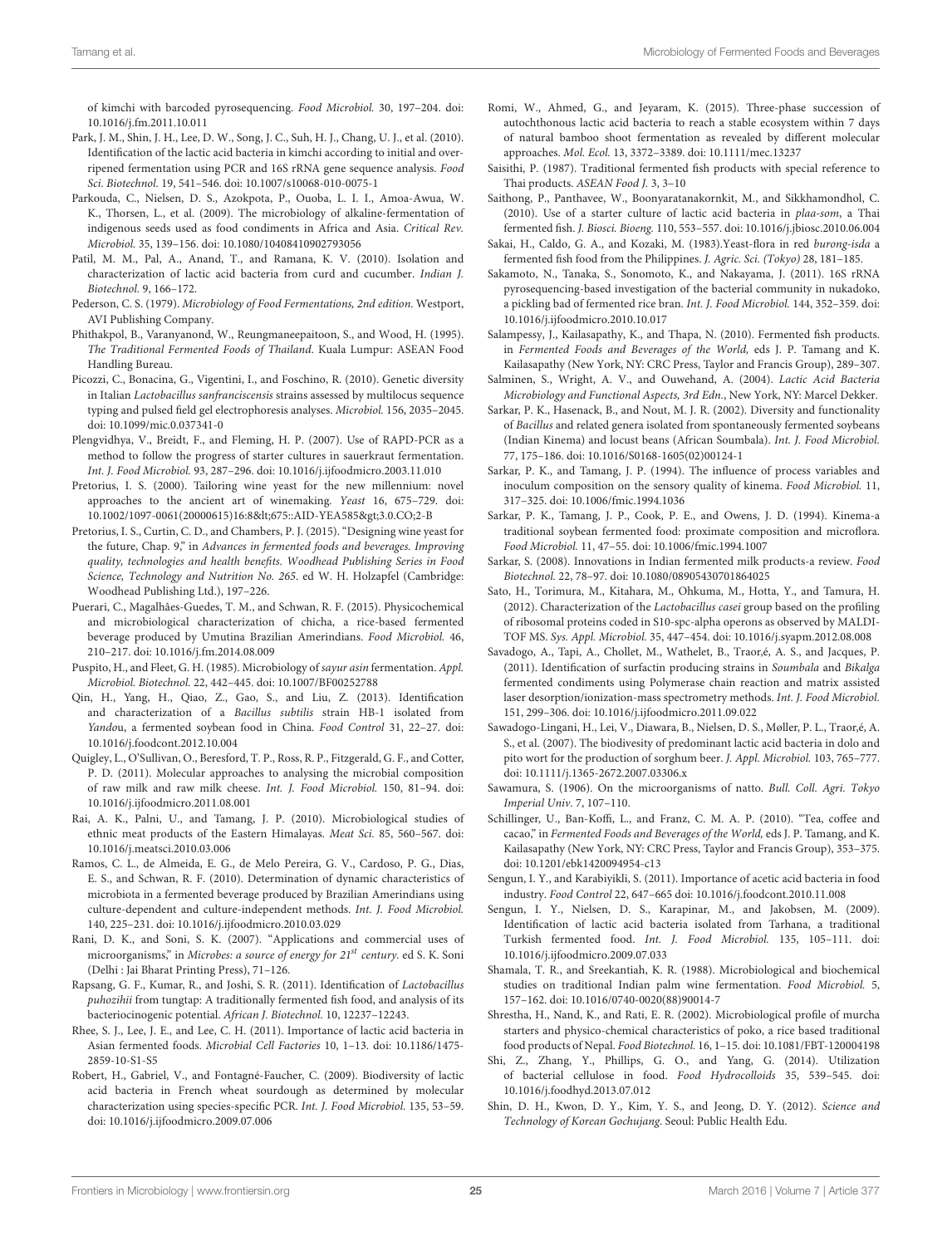- <span id="page-25-21"></span>Shin, M. S., Han, S. K., Ryu, J. S., Kim, K. S., and Lee, W. K. (2008). Isolation and partial characterization of a bacteriocin produced by Pediococcus pentosaceus K23-2 isolated from kimchi. J. Appl. Microbiol. 105, 331–339. doi: 10.1111/j.1365-2672.2008.03770.x
- <span id="page-25-32"></span>Shon, M. Y., Lee, J., Choi, J. H., Choi, S. Y., Nam, S. H., Seo, K. I., et al. (2007). Antioxidant and free radical scavenging activity of methanol extract of chungkukjang. J. Food Comp. Anal. 20, 113–118. doi: 10.1016/j.jfca.2006.08.003
- <span id="page-25-16"></span>Singh, D., and Singh, J. (2014). Shrikhand: a delicious and healthful traditional Indian fermented dairy dessert. Trends Biosci. 7, 153–155.
- <span id="page-25-29"></span>Singh, T. A., Devi, K. R., Ahmed, G., and Jeyaram, K. (2014). Microbial and endogenous origin of fibrinolytic activity in traditional fermented foods of Northeast India. Food Res. Int. 55, 356–362. doi: 10.1016/j.foodres.2013.11.028
- <span id="page-25-35"></span>Solieri, L., and Giudici, P. (2008). Yeasts associated to traditional balsamic vinegar: ecological and technological features. Int. J. Food Microbiol. 125, 36–45. doi: 10.1016/j.ijfoodmicro.2007.06.022
- <span id="page-25-26"></span>Sonar, R. N., and Halami, P. M. (2014). Phenotypic identification and technological attributes of native lactic acid bacteria present in fermented bamboo shoot products from North-East India. J. Food Sci. Technol. doi: 10.1007/s13197-014- 1456-x
- <span id="page-25-17"></span>Soni, S. K., Sandhu, D. K., Vilkhu, K. S., and Kamra, N. (1986). Microbiological studies on Dosa fermentation. Food Microbiol. 3, 45–53. doi: 10.1016/S0740- 0020(86)80025-9
- <span id="page-25-19"></span>Sridevi, J., Halami, P. M., and Vijayendra, S. V. N. (2010). Selection of starter cultures for idli batter fermentation and their effect on quality of idli. J. Food Sci. Technol. 47, 557–563. doi: 10.1007/s13197-010-0101-6
- <span id="page-25-6"></span>Steinkraus, K. H. (1994). Nutritional significance of fermented foods. Food Res. Int. 27, 259–267. doi: 10.1016/0963-9969(94)90094-9
- <span id="page-25-7"></span>Steinkraus, K. H. (1996). Handbook of Indigenous Fermented Food, 2nd Edn. New York, NY: Marcel Dekker, Inc.
- <span id="page-25-2"></span>Steinkraus, K. H. (1997). Classification of fermented foods: worldwide review of household fermentation techniques. Food Control 8, 331–317. doi: 10.1016/S0956-7135(97)00050-9
- <span id="page-25-4"></span>Steinkraus, K. H. (2002). Fermentations in world food processing. Comprehensive Rev. Food Sci. Food Safety 1, 23–32. doi: 10.1111/j.1541-4337.2002.tb00004.x
- <span id="page-25-20"></span>Steinkraus, K. H. (2004). Industrialization of Indigenous Fermented Foods. New York, NY: Marcel Dekker, Inc.
- <span id="page-25-18"></span>Steinkraus, K. H., van Veer, A. G., and Thiebeau, D. B. (1967). Studies on idli-an Indian fermented black gram-rice food. Food Technol. 21, 110–113.
- <span id="page-25-1"></span>Stevens, H. C., and Nabors, L. (2009). Microbial food cultures: a regulatory update. Food Technol. (Chicago) 63, 36–41.
- <span id="page-25-8"></span>Stiles, M. E., and Holzapfel, W. H. (1997). Lactic acid bacteria of foods and their current taxonomy. Int. J. Food Microbiol. 36, 1-29. doi: 10.1016/S0168-1605(96)01233-0
- <span id="page-25-42"></span>Suganuma, T., Fujita, K., and Kitahara, K. (2007). Some distinguishable properties between acid-stable and neutral types of α-amylases from acid-producing koji. J. Biosci. Bioeng. 104, 353–362. doi: 10.1263/jbb.104.353
- <span id="page-25-31"></span>Sugawara, E. (2010). "Fermented soybean pastes miso and shoyu with reference to aroma," in Fermented Foods and Beverages of the World, eds J. P. Tamang and K. Kailasapathy, (New York, NY: CRC Press, Taylor and Francis Group), 225–245. doi: 10.1201/ebk1420094954-c7
- <span id="page-25-38"></span>Sujaya, I., Antara, N., Sone, T., Tamura, Y., Aryanta, W., Yokota, A., et al. (2004). Identification and characterization of yeasts in brem, a traditional Balinese rice wine. World J. Microbiol. Biotechnol. 20, 143–150. doi: 10.1023/B:WIBI.0000021727.69508.19
- <span id="page-25-36"></span>Sukontasing, S., Tanasupawat, S., Moonmangmee, S., Lee, J. S., and Suzuki, K. (2007). Enterococcus camelliae sp. nov., isolated from fermented tea leaves in Thailand. Int. J. Sys. Evo. Microbiol. 57, 2151–2154. doi: 10.1099/ijs.0.6 5109-0
- <span id="page-25-28"></span>Sumino, T., Endo, E., Kageyama, A. S., Chihihara, R., and Yamada, K. (2003). Various Components and Bacteria of Furu (Soybean Cheese). J. Cookery Sci. Japan 36, 157–163. doi: 10.11402/cookeryscience1995.36.2\_157
- <span id="page-25-43"></span>Sun, S. Y., Gong, H. S., Jiang, X. M., and Zhao, Y. P. (2014). Selected non-Saccharomyces wine yeasts in controlled multistarter fermentations with Saccharomyces cerevisiae on alcoholic fermentation behaviour and wine aroma of cherry wines. Food Microbiol. 44, 15–23. doi: 10.1016/j.fm.2014.05.007
- <span id="page-25-34"></span>Suprianto Ohba, R., Koga, T., and Ueda, S. (1989). Liquefaction of glutinous rice and aroma formation in tapé preparation by ragi. J. Ferment Bioeng. 64, 249–252. doi: 10.1016/0922-338X(89)90227-4
- <span id="page-25-44"></span>Takahashi, M., Masaki, K., Mizuno, A., and Goto-Yamamoto, N. (2014). Modified COLD-PCR for detection of minor microorganisms in wine samples during the fermentation. Food Microbiol. 39, 74–80. doi: 10.1016/j.fm.2013.11.009
- <span id="page-25-22"></span>Tamang, B., and Tamang, J. P. (2007). Role of lactic acid bacteria and their functional properties in Goyang, a fermented leafy vegetable product of the Sherpas. J. Hill Res. 20, 53–61.
- <span id="page-25-25"></span>Tamang, B., and Tamang, J. P. (2009). Lactic acid bacteria isolated from indigenous fermented bamboo products of Arunachal Pradesh in India and their functionality. Food Biotechnol. 23, 133–147. doi: 10.1080/08905430902875945
- <span id="page-25-23"></span>Tamang, B., and Tamang, J. P. (2010). In situ fermentation dynamics during production of gundruk and khalpi, ethnic fermented vegetables products of the Himalayas. Indian J. Microbiol. 50, 93–98. doi: 10.1007/s12088-010-0058-1
- <span id="page-25-13"></span>Tamang, B., Tamang, J. P., Schillinger, U., Franz, C. M. A. P., Gores, M., and Holzapfel, W. H. (2008). Phenotypic and genotypic identification of lactic acid bacteria isolated from ethnic fermented tender bamboo shoots of North East India. Int. J. Food Microbiol. 121, 35–40. doi: 10.1016/j.ijfoodmicro.2007.10.009
- <span id="page-25-30"></span>Tamang, J. P. (2003). Native microorganisms in fermentation of kinema. Indian J. Microbiol. 43, 127–130.
- <span id="page-25-37"></span>Tamang, J. P. (2010a). Himalayan Fermented Foods: Microbiology, Nutrition, and Ethnic Values. New York, NY: CRC Press, Taylor and Francis Group.
- <span id="page-25-3"></span>Tamang, J. P. (2010b). Diversity of fermented foods, In: Tamang JP, Kailasapathy, K. (Eds.) Fermented Foods and Beverages of the World, CRC Press, Taylor and Francis Group, New York, 41–84. doi: 10.1201/ebk1420094954-c2
- <span id="page-25-14"></span>Tamang, J. P. (2010c). "Diversity of fermented beverages," in Fermented Foods and Beverages of the World, eds J. P. Tamang, and K. Kailasapathy (New York, NY: CRC Press, Taylor and Francis Group), 85–125.
- <span id="page-25-11"></span>Tamang, J. P. (2014). "Biochemical and modern identification techniques microfloras of fermented foods," in: Encyclopaedia of Food Microbiology, 2nd Edn., eds C. Batt, and M. A. Tortorello (Oxford: Elsevier Ltd.), 250–258.
- <span id="page-25-5"></span>Tamang, J. P. (2015a). Health Benefits of Fermented Foods and Beverages. New York, NY: CRC Press, Taylor and Francis Group
- <span id="page-25-9"></span>Tamang, J. P. (2015b). Naturally fermented ethnic soybean foods of India. J. Ethnic Foods 2, 8–17. doi: 10.1016/j.jef.2015.02.003
- <span id="page-25-41"></span>Tamang, J. P., Dewan, S., Tamang, B., Rai, A., Schillinger, U., and Holzapfel, W. H. (2007). Lactic acid bacteria in Hamei and Marcha of North East India. Indian J. Microbiol. 47, 119–125. doi: 10.1007/s12088-007-0024-8
- <span id="page-25-15"></span>Tamang, J. P., Dewan, S., Thapa, S., Olasupo, N. A., Schillinger, U., Wijaya, A., et al. (2000). Identification and enzymatic profiles of predominant lactic acid bacteria isolated from soft-variety chhurpi, a traditional cheese typical of the Sikkim Himalayas. Food Biotechnol. 14, 99–112. doi: 10.1080/089054300095 49982
- <span id="page-25-10"></span>Tamang, J. P., and Fleet, G. H. (2009). "Yeasts diversity in fermented foods and beverages," in Yeasts Biotechnology: Diversity and Applications, eds T. Satyanarayana, and G. Kunze, (New York, NY: Springer), 169–198. doi: 10.1007/978-1-4020-8292-4\_9
- <span id="page-25-33"></span>Tamang, J. P., and Nikkuni, S. (1996). Selection of starter culture for production of kinema, fermented soybean food of the Himalaya. World J. Microbiol. Biotechnol. 12, 629–635. doi: 10.1007/BF00327727
- <span id="page-25-0"></span>Tamang, J. P., and Samuel, D. (2010). "Dietary cultures and antiquity of fermented foods and beverages," in Fermented Foods and Beverages of the World eds J. P. Tamang, and K. Kailasapathy (London: CRC press), 1–40. doi: 10.1201/ebk1420094954-c1
- <span id="page-25-27"></span>Tamang, J. P., and Sarkar, P. K. (1993). Sinki - a traditional lactic acid fermented radish tap root product. J. Gen. Appl. Microbiol. 39, 395–408. doi: 10.2323/jgam.39.395
- <span id="page-25-40"></span>Tamang, J. P., and Sarkar, P. K. (1995). Microflora of murcha: an amylolytic fermentation starter. Microbios 81, 115–122.
- <span id="page-25-24"></span>Tamang, J. P., and Sarkar, P. K. (1996). Microbiology of mesu, a traditional fermented bamboo shoot product. Int. J. Food Microbiol. 29, 49–58. doi: 10.1016/0168-1605(95)00021-6
- <span id="page-25-39"></span>Tamang, J. P., Sarkar, P. K., and Hesseltine, C. W. (1988). Traditional fermented foods and beverages of Darjeeling and Sikkim - a review. J. Sci. Food Agric. 44, 375–385. doi: 10.1002/jsfa.2740440410
- <span id="page-25-12"></span>Tamang, J. P., Tamang, B., Schillinger, U., Franz, C. M. A. P., Gores, M., and Holzapfel, W. H. (2005). Identification of predominant lactic acid bacteria isolated from traditional fermented vegetable products of the Eastern Himalayas. Int. J. Food Microbiol. 105, 347–356. doi: 10.1016/j.ijfoodmicro.2005.04.024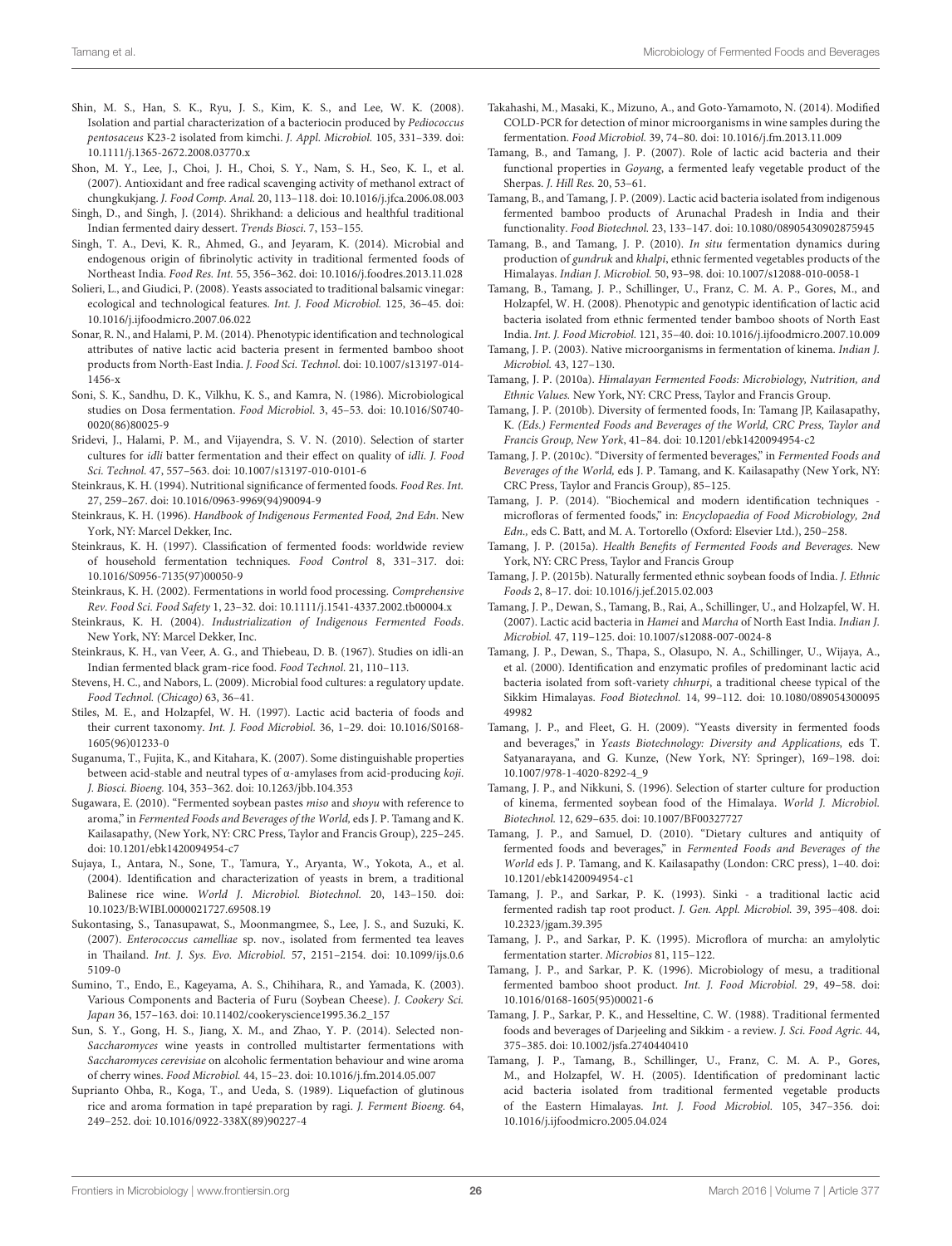- <span id="page-26-15"></span>Tamang, J. P., Tamang, B., Schillinger, U., Guigas, C., and Holzapfel, W. H. (2009). Functional properties of lactic acid bacteria isolated from ethnic fermented vegetables of the Himalayas. Int. J. Food Microbiol. 135, 28–33. doi: 10.1016/j.ijfoodmicro.2009.07.016
- <span id="page-26-26"></span>Tamang, J. P., Tamang, N., Thapa, S., Dewan, S., Tamang, B. M., Yonzan, H., et al. (2012). Microorganisms and nutritional value of ethnic fermented foods and alcoholic beverages of North East India. Indian J. Traditional Know. 11, 7–25.
- <span id="page-26-0"></span>Tamang, J. P., Thapa, N., Tamang, B., Rai, A., and Chettri, R. (2015). "Microorganisms in fermented foods and beverages, Chap. 1,"in Health Benefits of Fermented Foods ed J. P. Tamang, (New York, NY: CRC Press, Taylor and Francis Group), 1–110.
- <span id="page-26-32"></span>Tamang, J. P., and Thapa, S. (2006). Fermentation dynamics during production of bhaati jaanr, a traditional fermented rice beverage of the Eastern Himalayas. Food Biotechnol. 20, 251–261. doi: 10.1080/08905430600904476
- <span id="page-26-18"></span>Tamang, J. P., Thapa, S., Dewan, S., Jojima, Y., Fudou, R., and Yamanaka, S. (2002). Phylogenetic analysis of Bacillus strains isolated from fermented soybean foods of Asia: kinema, chungkokjang and natto. J. Hill Res. 15, 56–62.
- <span id="page-26-28"></span>Tamang, J. P., Thapa, S., Tamang, N., and Rai, B. (1996). Indigenous fermented food beverages of Darjeeling hills and Sikkim: process and product characterization. J. Hill Res. 9, 401–411.
- <span id="page-26-10"></span>Tamime, A. Y., and Robinson, R. K. (2007). Yoghurt Science and Technology. Cambridge: Woodhead Publishing Ltd.
- <span id="page-26-24"></span>Tanasupawat, S., Pakdeeto, A., Thawai, C., Yukphan, P., and Okada, S. (2007). Identification of lactic acid bacteria from fermented tea leaves (miang) in Thailand and proposals of Lactobacillus thailandensis sp. nov., Lactobacillus camelliae sp. nov., and Pediococcus siamensis sp. nov. J. Gen. Appl. Microbiol. 53, 7–15. doi: 10.2323/jgam.53.7
- <span id="page-26-7"></span>Tanigawa, K., Kawabata, H., and Watanabe, K. (2010). Identification and typing of Lactococcus lactis by matrix-assisted laser desorption ionization – timeof-flight mass spectrometry. Appl. Environ. Microbiol. 76, 4055–4062. doi: 10.1128/AEM.02698-09
- <span id="page-26-4"></span>Tanigawa, K., and Watanabe, K. (2011). Multilocus sequence typing reveals a novel subspeciation of Lactobacillus delbrueckii. Microbiol. 157, 727–738. doi: 10.1099/mic.0.043240-0
- <span id="page-26-36"></span>Taylor, J. R. N. (2003). "Beverages from sorghum and millet," in Encyclopedia of Food Sciences and Nutrition, 2nd Edn., eds B. Caballero, L. C. Trugo, P. M. Finglas (London: Academic Press), 2352–2359. doi: 10.1016/B0-12-227055- X/00454-5
- <span id="page-26-25"></span>Teoh, A. L., Heard, G., and Cox, J. (2004). Yeasts ecology of Kombucha fermentation. Int. J. Food Microbiol. 95, 119–126. doi: 10.1016/j.ijfoodmicro.2003.12.020
- <span id="page-26-29"></span>Thanh, V. N., Mai, L. T., and Tuan, D. A. (2008). Microbial diversity of traditional Vietnamese alcohol fermentation starters (banh men) as determined by PCR-mediated DGGE. Int. J. Food Microbiol. 128, 268–273. doi: 10.1016/j.ijfoodmicro.2008.08.020
- <span id="page-26-21"></span>Thapa, N., Pal, J., and Tamang, J. P. (2004). Microbial diversity in ngari, hentak and tungtap, fermented fish products of Northeast India. World J. Microbiol. Biotechnol. 20, 599–607. doi: 10.1023/B:WIBI.0000043171.91027.7e
- <span id="page-26-22"></span>Thapa, N., Pal, J., and Tamang, J. P. (2006). Phenotypic identification and technological properties of lactic acid bacteria isolated from traditionally processed fish products of the Eastern Himalayas. Int. J. Food Microbiol. 107, 33–38. doi: 10.1016/j.ijfoodmicro.2005.08.009
- <span id="page-26-23"></span>Thapa, N., Pal, J., and Tamang, J. P. (2007). Microbiological profile of dried fish products of Assam. Indian J. Fisheries 54, 121–125.
- <span id="page-26-31"></span>Thapa, S., and Tamang, J. P. (2004). Product characterization of kodo ko jaanr: fermented finger millet beverage of the Himalayas. Food Microbiol. 21, 617–622. doi: 10.1016/j.fm.2004.01.004
- <span id="page-26-34"></span>Thapa, S., and Tamang, J. P. (2006). Microbiological and physico-chemical changes during fermentation of kodo ko jaanr, a traditional alcoholic beverage of the Darjeeling hills and Sikkim. Indian J. Microbiol. 46, 333–341.
- <span id="page-26-20"></span>Toldra, F. (2007). Handbook of Fermented Meat and Poultry. Oxford: Blackwell Publishing. doi: 10.1002/9780470376430
- <span id="page-26-11"></span>Tou, E. H., Mouquet-River, C., Rochette, I., Traoré, A. S., Treche, S., and Guyot, J. P. (2007). Effect of different process combinations on the fermentation kinetics, microflora and energy density of ben-saalga, a fermented gruel from Burkina Faso. Food Chem. 100, 935–943. doi: 10.1016/j.foodchem.2005. 11.007
- <span id="page-26-30"></span>Tsuyoshi, N., Fudou, R., Yamanaka, S., Kozaki, M., Tamang, N., Thapa, S., et al. (2005). Identification of yeast strains isolated from marcha in Sikkim, a microbial starter for amylolytic fermentation. Int. J. Food Microbiol. 99, 135–146. doi: 10.1016/j.ijfoodmicro.2004.08.011
- <span id="page-26-2"></span>Urushibata, Y., Tokuyama, S., and Tahara, Y. (2002). Characterization of the Bacillus subtilisyws C gene, involved in [-polyglutamic acid production. J. Bacteriol. 184, 337–343. doi: 10.1128/JB.184.2.337-343.2002
- <span id="page-26-33"></span>Vallejo, J. A., Miranda, P., Flores-Félix, J. D., Sánchez-Juanes, F., Ageitos, J. M., González-Buitrago, J. M., et al. (2013). Atypical yeasts identified as Saccharomyces cerevisiae by MALDI-TOF MS and gene sequencing are the main responsible of fermentation of chicha, a traditional beverage from Peru. Syst. Appl. Microbiol. 36, 560–564. doi: 10.1016/j.syapm.2013. 09.002
- <span id="page-26-5"></span>van Hijum, S. A. F. T., Vaughan, E. E., and Vogel, R. F. (2013). Application of stateof-art sequencing technologies to indigenous food fermentations. Curr. Opin. Biotechnol. 24, 178–186. doi: 10.1016/j.copbio.2012.08.004
- <span id="page-26-14"></span>Vieira-Dalodé. G., Jespersen, L., Hounhouigan, J., Moller, P. L., Nago, C. M., and Jakobsen, M. (2007). Lated with gowé production from sorghum in Bénin. J. Appl. Microbiol. 103, 342–349. doi: 10.1111/j.1365-2672.2006. 03252 x
- <span id="page-26-37"></span>Walker, G. M. (2014). "Microbiology of Winemaking," in Encyclopaedia of Food Microbiology, 2nd Edn., eds C. Batt and M. A Tortorello (Oxford: Elsevier Ltd.), 787–792. doi: 10.1016/B978-0-12-384730-0.00356-6
- <span id="page-26-16"></span>Wang, C. T., Ji, B. P., Li, B., Nout, R., Li, P. L., Ji, H., et al. (2006). Purification and characterization of a fibrinolytic enzyme of Bacillus subtilis DC33, isolated from Chinese traditional Douchi. Indus. Microbiol. Biotechnol. 33, 750–758. doi: 10.1007/s10295-006-0111-6
- <span id="page-26-27"></span>Wang, J., and Fung, D. Y. C. (1996). Alkaline-fermented foods: a review with emphasis on pidan fermentation. Crit. Rev. Microbiol. 22, 101–138. doi: 10.3109/10408419609106457
- <span id="page-26-6"></span>Wang, J., Tang, H., Zhang, C., Zhao, Y., Derrien, M., Rocher, E., et al. (2015). Modulation of gut microbiota during probiotic-mediated attenuation of metabolic syndrome in high fat diet-fed mice. ISME J. 9, 1–15. doi: 10.1038/ismej.2014.99
- <span id="page-26-3"></span>Watanabe, K., Fujimoto, J., Sasamoto, M., Dugersuren, J., Tumursuh, T., and Demberel, S. (2008). Diversity of lactic acid bacteria and yeasts in airag and tarag, traditional fermented milk products from Mongolia. World J. Microbiol. Biotechnol. 24, 1313–1325. doi: 10.1007/s11274-007-9604-3
- <span id="page-26-13"></span>Watanabe, K., Fujimoto, J., Tomii, Y., Sasamoto, M., Makino, H., Kudo, Y., et al. (2009a). Lactobacillus kisonensis sp. nov., Lactobacillus otakiensis sp. nov., Lactobacillus rapi sp. nov. and Lactobacillus sunkii sp. nov., heterofermentative species isolated from sunki, a traditional Japanese pickle. Int. J. Syst. Evol. Microbiol. 59, 754–760. doi: 10.1099/ijs.0.004689-0
- <span id="page-26-8"></span>Watanabe, K., Makino, H., Sasamoto, M., Kudo, Y., Fujimoto, J., and Demberel, S. (2009b). Bifidobacterium mongoliense sp. nov., from airag, a traditional fermented mare's milk product from Mongolia. Int. J. Syst. Evol. Microbiol. 59, 1535–1540. doi: 10.1099/ijs.0.006247-0
- <span id="page-26-12"></span>Weckx, S., Meulen, van der., Maes, R., Scheirlinck, D., Huys, I., Vandamme, G. P., and De Vuyst, L. (2010). Lactic acid bacteria community dynamics and metabolite production of rye sourdough fermentations share characteristics of wheat and spelt sourdough fermentations. Food Microbiol. 27, 1000–1008. doi: 10.1016/j.fm.2010.06.005
- <span id="page-26-35"></span>Wei, D., and Jong, S. (1983). Chinese rice pudding fermentation: fungal flora of starter cultures and biochemical changes during fermentation. J. Ferment. Technol. 61, 573–579.
- <span id="page-26-17"></span>Winarno, F.G., Fardiaz, S., and Daulay, D. (1973). Indonesian Fermented Foods. Indonesia: Department of Agricultural Product Technology, Bogor Agricultural University.
- <span id="page-26-19"></span>Wongputtisin, P., Khanongnuch, C., Kongbuntad, W., Niamsup, P., Lumyong, S., and Sarkar, P. K. (2014). Use of Bacillus subtilis isolates from Tua-nao towards nutritional improvement of soya bean hull for monogastric feed application. Lett. Appl. Microbiol. 59, 328–333. doi: 10.1111/lam.12279
- <span id="page-26-1"></span>Wood, B. J. B. (1998). Microbiology of Fermented Foods. London: Blackie Academic Professional,
- <span id="page-26-9"></span>Wu, R., Wang, L., Wang, J., Li, H., Menghe, B., Wu, J., et al. (2009). Isolation and preliminary probiotic selection of lactobacilli from Koumiss in Inner Mongolia. J. Basic Microbiol. 49, 318–326. doi: 10.1002/jobm.200800047